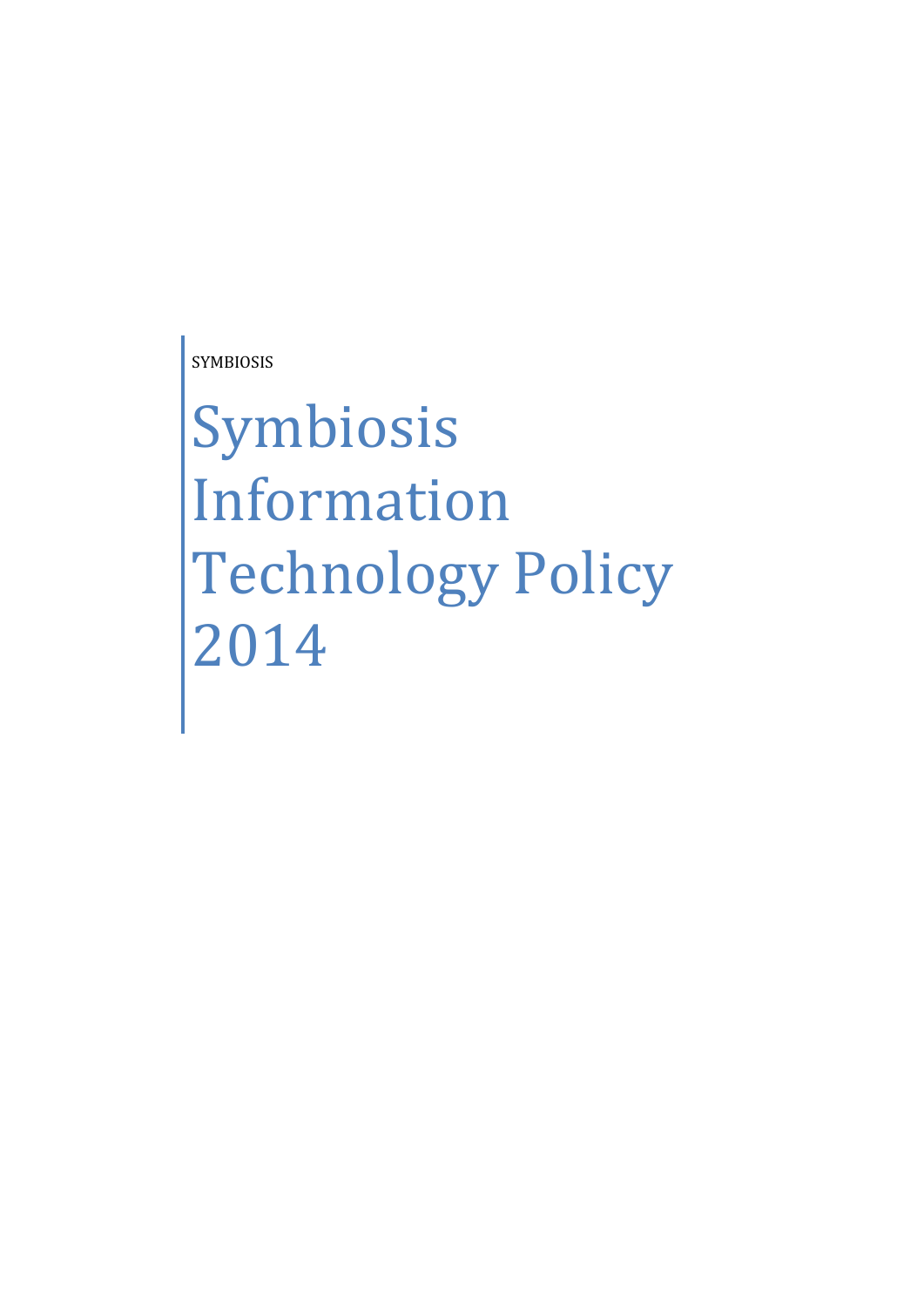# **Table of Contents**

| 1.  |       |  |
|-----|-------|--|
|     | 1.1   |  |
|     | 1.2   |  |
|     | 1.3   |  |
|     | 1.4   |  |
|     | 1.5   |  |
|     | 1.6   |  |
| 2.  |       |  |
|     | 2.1   |  |
| 2.2 |       |  |
|     | 2.2.1 |  |
|     | 2.2.2 |  |
|     | 2.2.3 |  |
|     | 2.3   |  |
|     | 2.4   |  |
|     | 2.4.1 |  |
|     | 2.4.2 |  |
|     | 2.4.3 |  |
|     | 2.5   |  |
|     | 2.6   |  |
|     | 2.7   |  |
|     | 2.8   |  |
|     |       |  |
|     | 3.1   |  |
|     | 3.2   |  |
|     | 3.3   |  |
|     | 3.4   |  |
|     | 3.5   |  |
|     | 3.6   |  |
| 4.  |       |  |
|     |       |  |
|     | 4.1   |  |
|     | 4.2   |  |
|     | 4.3   |  |
|     | 4.3.2 |  |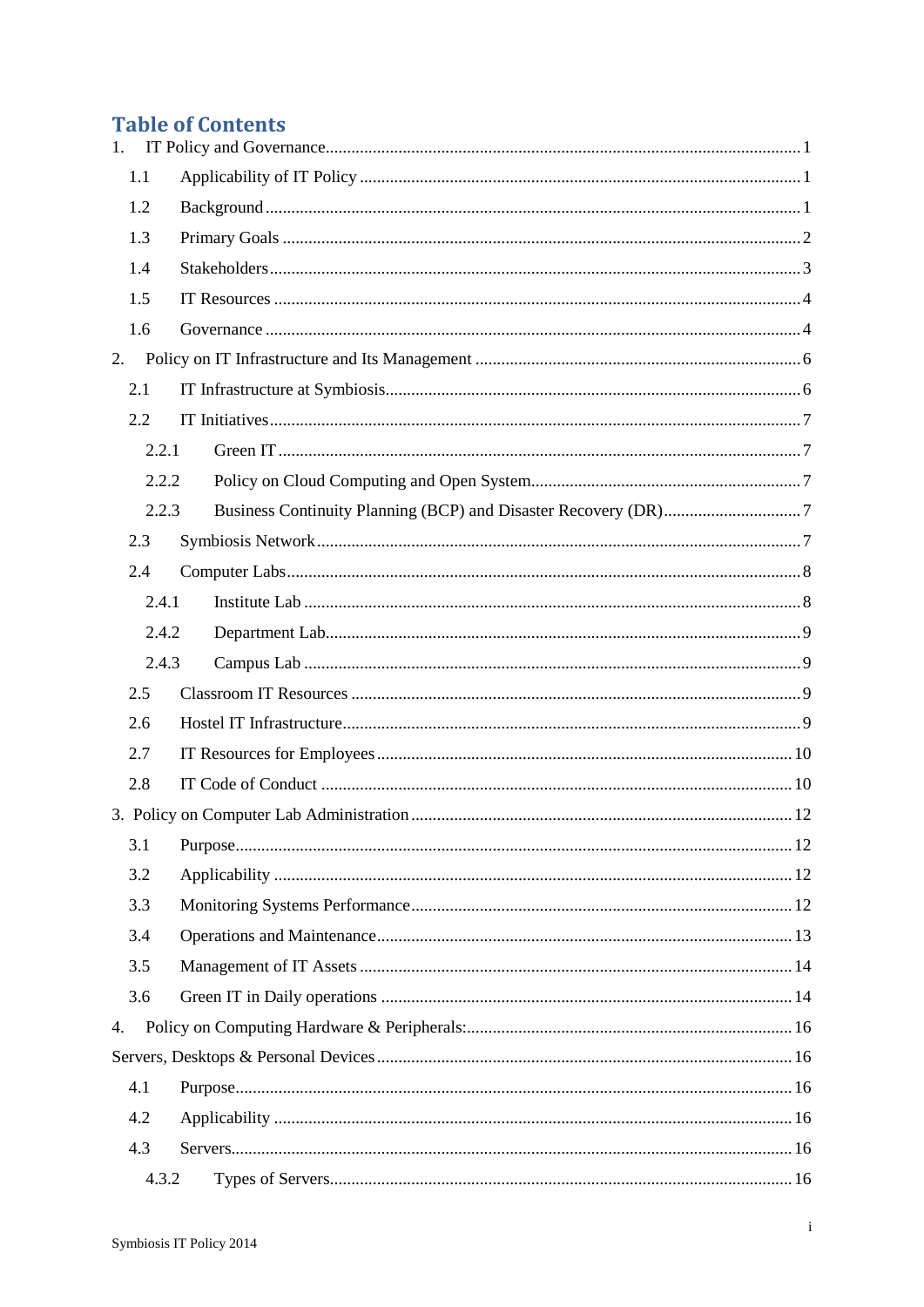|     | 4.3.3 |  |
|-----|-------|--|
|     | 4.3.4 |  |
| 4.4 |       |  |
| 4.5 |       |  |
| 4.6 |       |  |
|     |       |  |
| 5.1 |       |  |
| 5.2 |       |  |
| 5.3 |       |  |
|     | 5.3.1 |  |
|     | 5.3.2 |  |
|     | 5.3.3 |  |
| 5.4 |       |  |
|     | 5.4.1 |  |
|     | 5.4.2 |  |
| 5.5 |       |  |
|     | 5.5.1 |  |
|     | 5.5.2 |  |
| 5.6 |       |  |
|     |       |  |
|     |       |  |
| 6.1 |       |  |
| 6.2 |       |  |
| 6.3 |       |  |
| 6.4 |       |  |
|     | 6.4.1 |  |
|     | 6.4.2 |  |
| 7.  |       |  |
| 7.1 |       |  |
| 7.2 |       |  |
| 7.3 |       |  |
| 7.4 |       |  |
| 7.5 |       |  |
| 7.6 |       |  |
| 8.  |       |  |
| 8.1 |       |  |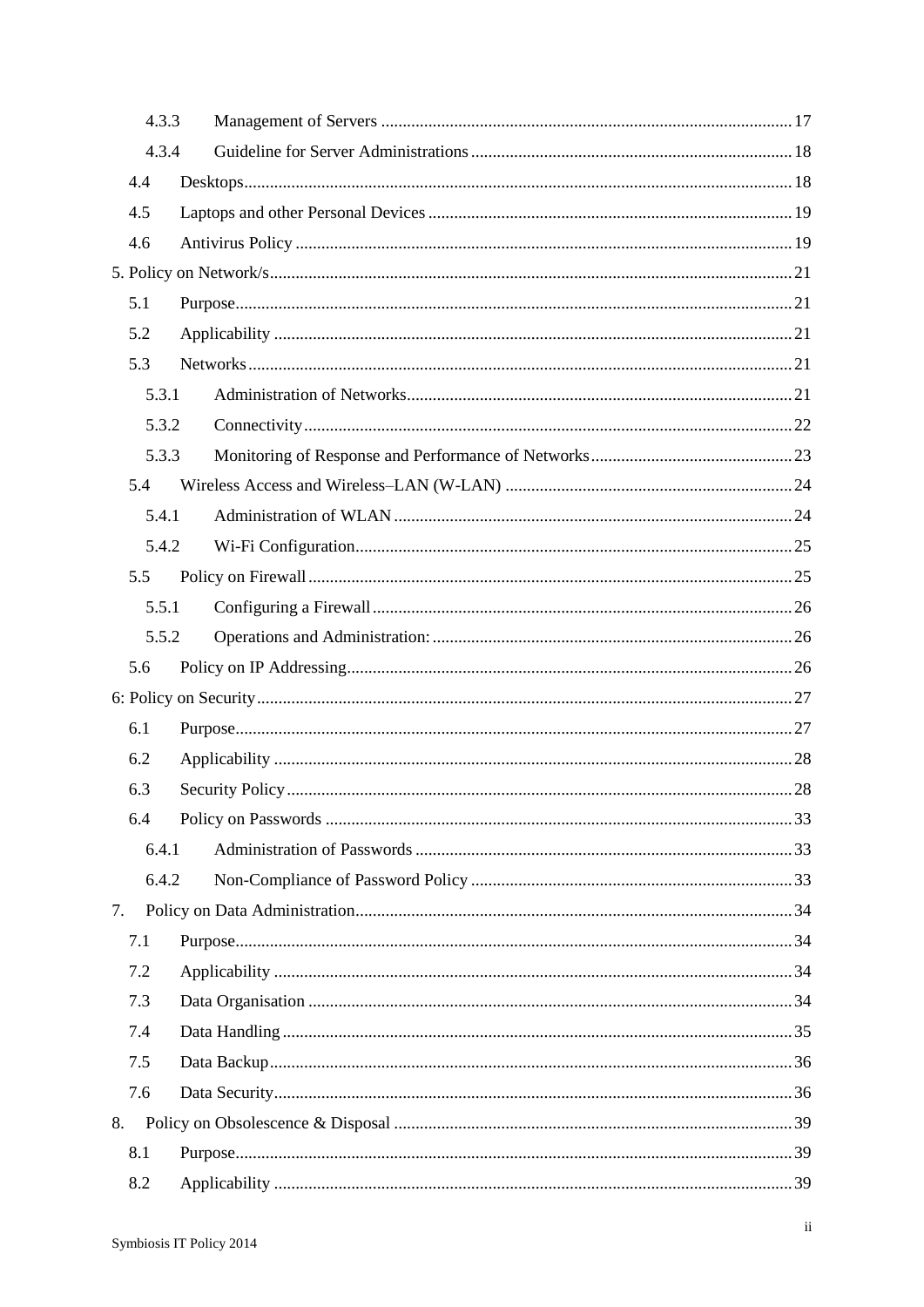|                  | 11.1       |  |  |  |  |
|------------------|------------|--|--|--|--|
| 11.              |            |  |  |  |  |
|                  | 10.6.3     |  |  |  |  |
| 10.6.2           |            |  |  |  |  |
|                  | 10.6.1     |  |  |  |  |
|                  | 10.6       |  |  |  |  |
|                  | 10.5.7     |  |  |  |  |
| 10.5.5<br>10.5.6 |            |  |  |  |  |
|                  |            |  |  |  |  |
|                  | 10.5.4     |  |  |  |  |
| 10.5.3           |            |  |  |  |  |
|                  | 10.5.2     |  |  |  |  |
|                  | 10.5.1     |  |  |  |  |
|                  | 10.5       |  |  |  |  |
|                  | 10.4       |  |  |  |  |
|                  | 10.3       |  |  |  |  |
|                  | 10.2       |  |  |  |  |
|                  | 10.1       |  |  |  |  |
|                  |            |  |  |  |  |
|                  | 9.7        |  |  |  |  |
|                  | 9.5<br>9.6 |  |  |  |  |
|                  | 9.4        |  |  |  |  |
|                  | 9.3.3      |  |  |  |  |
|                  | 9.3.2      |  |  |  |  |
|                  | 9.3.1      |  |  |  |  |
|                  | 9.3        |  |  |  |  |
|                  | 9.2        |  |  |  |  |
|                  | 9.1        |  |  |  |  |
| 9.               |            |  |  |  |  |
|                  | 8.5.3      |  |  |  |  |
|                  | 8.5.2      |  |  |  |  |
|                  | 8.5.1      |  |  |  |  |
|                  | 8.5        |  |  |  |  |
|                  | 8.4        |  |  |  |  |
|                  | 8.3        |  |  |  |  |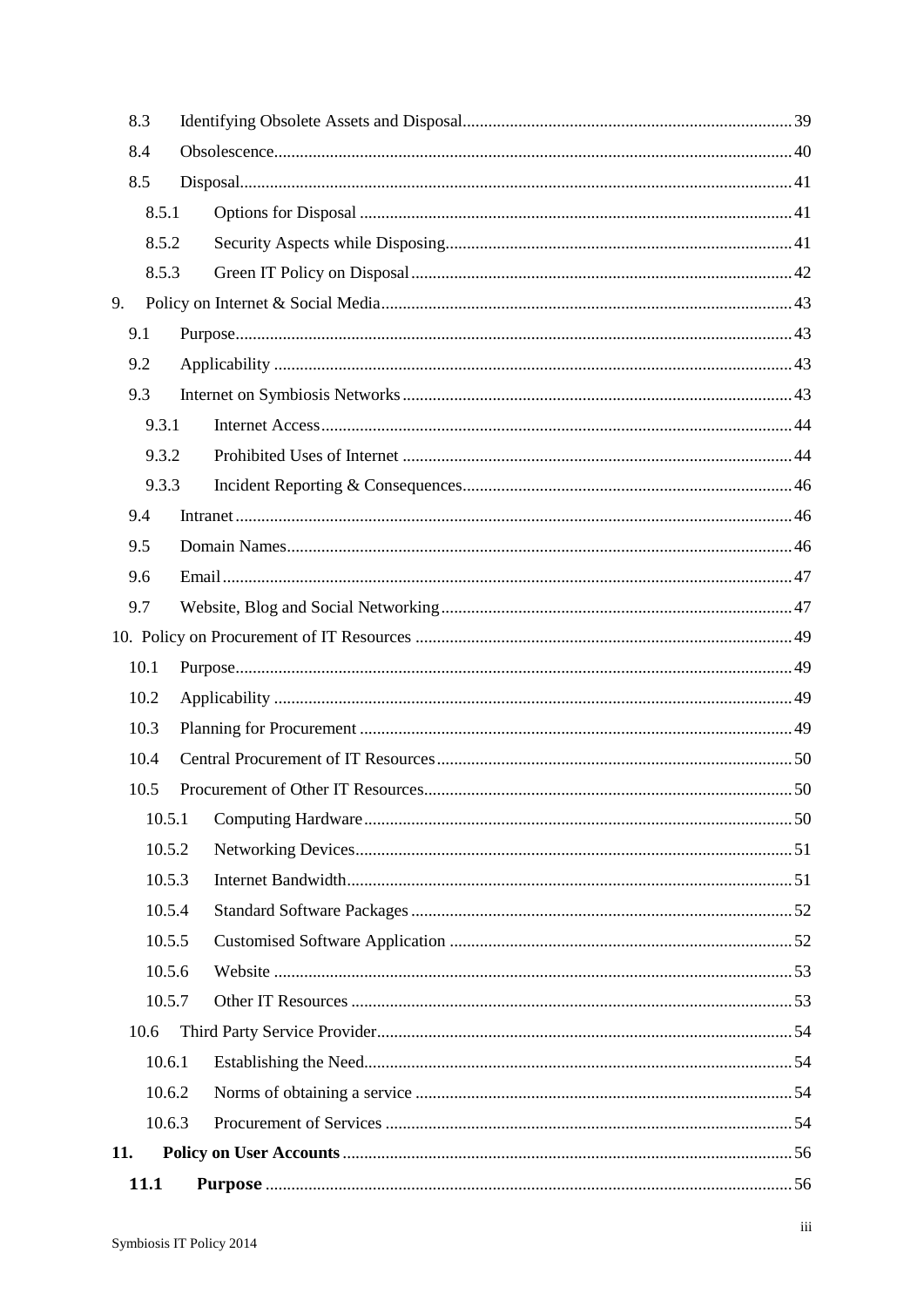| 11.3 |  |
|------|--|
|      |  |
|      |  |
|      |  |
| 11.4 |  |
| 11.5 |  |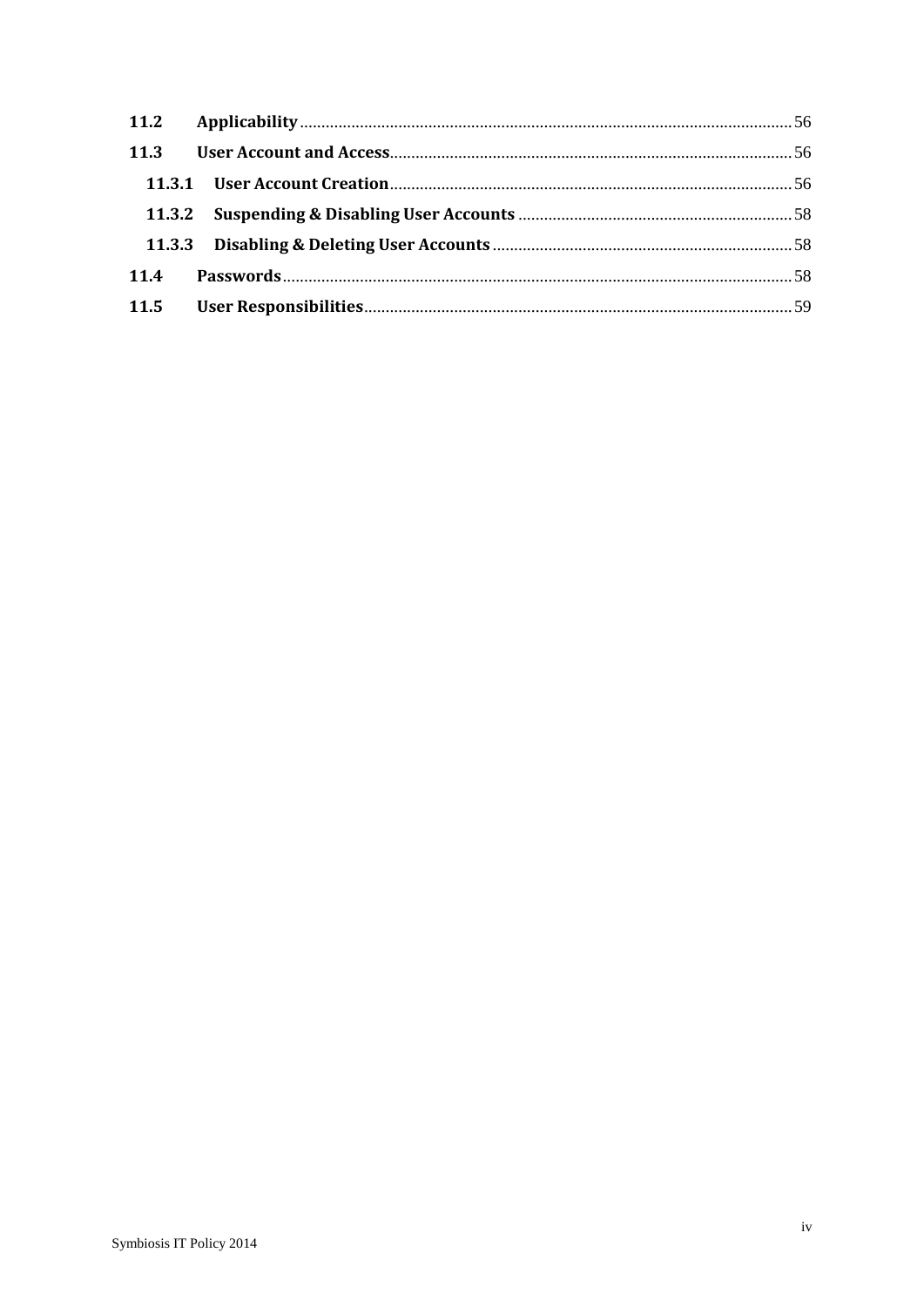# <span id="page-5-0"></span>**1. IT Policy and Governance**

This policy manual is a compilation of the Information Technology policies and procedures of Symbiosis approved by **the Managing Committee of Symbiosis Society and the Board of Management of SIU** from time to time. This Information Technology policy termed as "IT Policy" supersedes the IT policies issued earlier if any.

IT Policies are formulated for planning, procuring, setting up, administering, maintaining, updating and scrapping of IT Resources. The word 'Symbiosis' used in IT Policies, includes Symbiosis Society and Symbiosis International University and all the institutes, departments and entities under them.

Symbiosis believes that appropriate IT systems are essential for delivering quality academics, efficient administration and transparent communication. A comprehensive IT policy is therefore formulated to maintain quality of service and smooth functioning of secure systems in achieving the vision and mission of Symbiosis.

# <span id="page-5-1"></span>**1.1 Applicability of IT Policy**

This Policy applies to everyone who accesses Symbiosis Information Technology Resources, whether a part of Symbiosis or not, whether on campus or from remote locations, including but not limited to students, teaching staff, non-teaching staff, technical staff, vendors, consultants, guests, volunteers or any other persons associated with Symbiosis and who are allowed to use Symbiosis IT resources. . By accessing Symbiosis Information Technology Resources, the user of the resources agrees to comply with this Policy.

#### <span id="page-5-2"></span>**1.2 Background**

1. Symbiosis started building its IT infrastructure at its autonomous institutes mainly for teaching of technology and computerizing manual document keeping. As the technology advanced, the individual institutes kept up with the changing technology and brought in improved IT systems in academics and in administration. Subsequently, the departments of Symbiosis Society and Symbiosis International University made a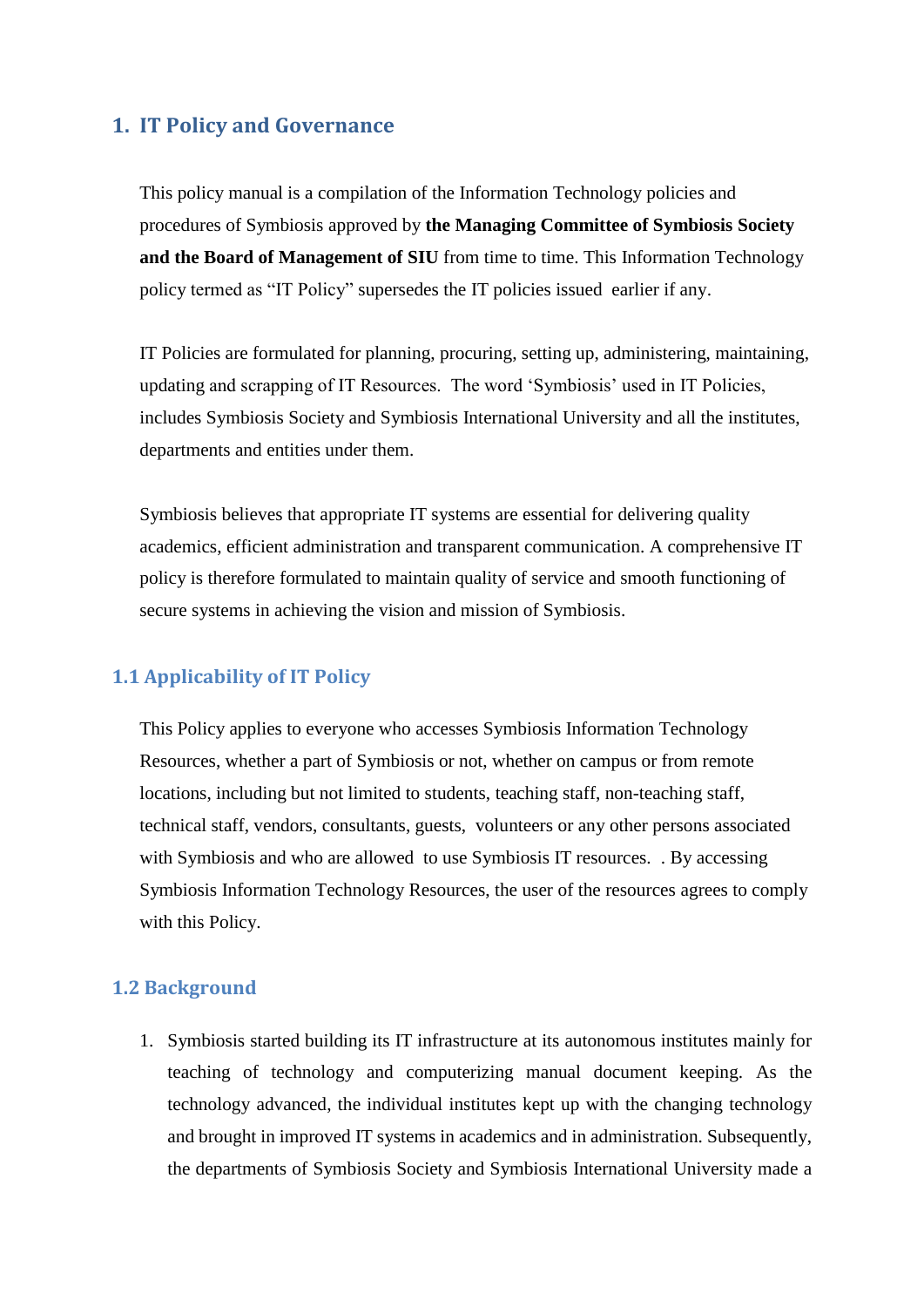major progress in streamlining of various functional systems such as Finance and Examination, encompassing all institutes under its functional reach to bring in more efficiency, integration and consolidation. IT today has become an essential and integral part of the academic and administrative processes at Symbiosis as it has grown into a large family consisting of Symbiosis International University, its constituent institutes, Grant-in-aid College, health centres, schools and museums.

- 2. At Symbiosis, the IT systems were built independently at an initiative of individual institutes or departments. With a phenomenal growth of Symbiosis, there have been multiple IT application systems for similar functions although computer hardware has remained relatively uniform. It has therefore become necessary to establish a common IT governance model for all institutes and departments under the umbrella of Symbiosis Society.
- 3. This IT Policy framework is the first step towards bringing uniformity in the IT infrastructure across Symbiosis. The purpose of this document is to clearly indicate the appropriate and approved activities and notify prohibited actions which can constitute policy violations. Policy guidelines will help various institutes, departments and individuals to ascertain the rightful use of the IT resources and facilities, the ownership of which rests with Symbiosis Society.
- 4. These policies draw from the principles, guidelines, and norms established by recognised international bodies and standards such as ISO 27001 (BS7799), IEEE, CoBit and ITIL.

#### <span id="page-6-0"></span>**1.3 Primary Goals**

The IT policy of Symbiosis aims at introducing the principle of IT Governance across Symbiosis for achieving uniformity in the management of IT infrastructure, safeguarding all IT resources, laying down guidelines for ensuring continuous improvement in the performance, operations and maintenance of all IT services. It also includes best practices for administering IT resources and facilities, and authorization of accesses to the users.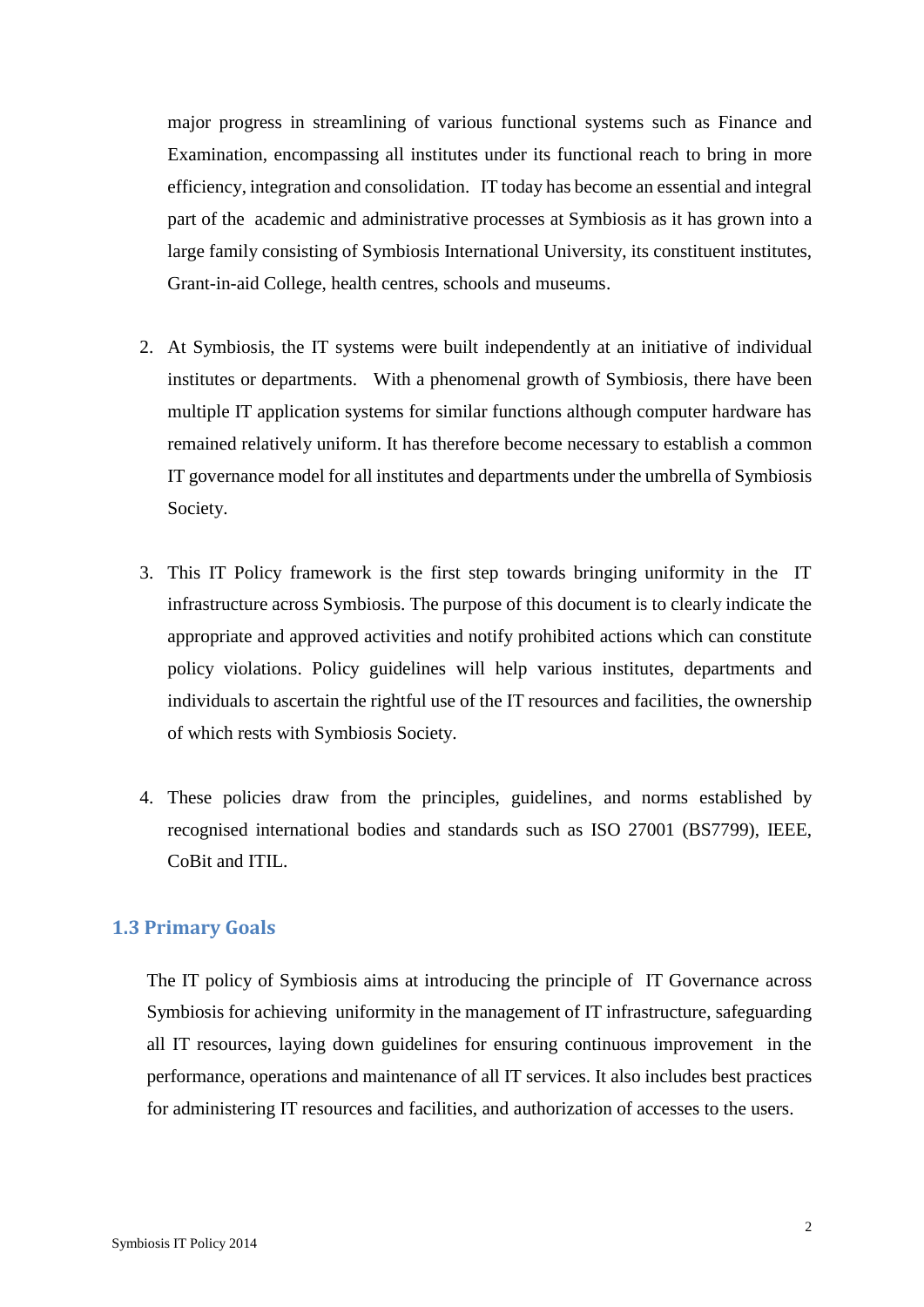# <span id="page-7-0"></span>**1.4 Stakeholders**

- 1. The main stakeholders are
	- a. Symbiosis Society (SS)
	- b. Symbiosis International University (SIU)
	- c. Departments of Symbiosis Society
	- d. Departments of Symbiosis International University or any other entity directly under SIU
	- e. The constituent institutes of Symbiosis International University
	- f. Grant-in-aid colleges under Symbiosis Society
	- g. Schools under Symbiosis Society
	- h. Museums under Symbiosis Society
	- i. Any other entity which uses IT resources of Symbiosis Society.

In this document the word "Institute" represents all the above entities except SS  $\&$ SIU.

- 2. The other important stakeholders are the users of IT resources viz.
	- a. Students
	- b. Employees (Faculty and Staff who are full time or part time)
	- c. Visiting Faculty
	- d. Authorised vendors
	- e. Authorised Visitors and Guests.

In this document the word "User" represents all the above entities which carry out any transaction in the IT systems of Symbiosis.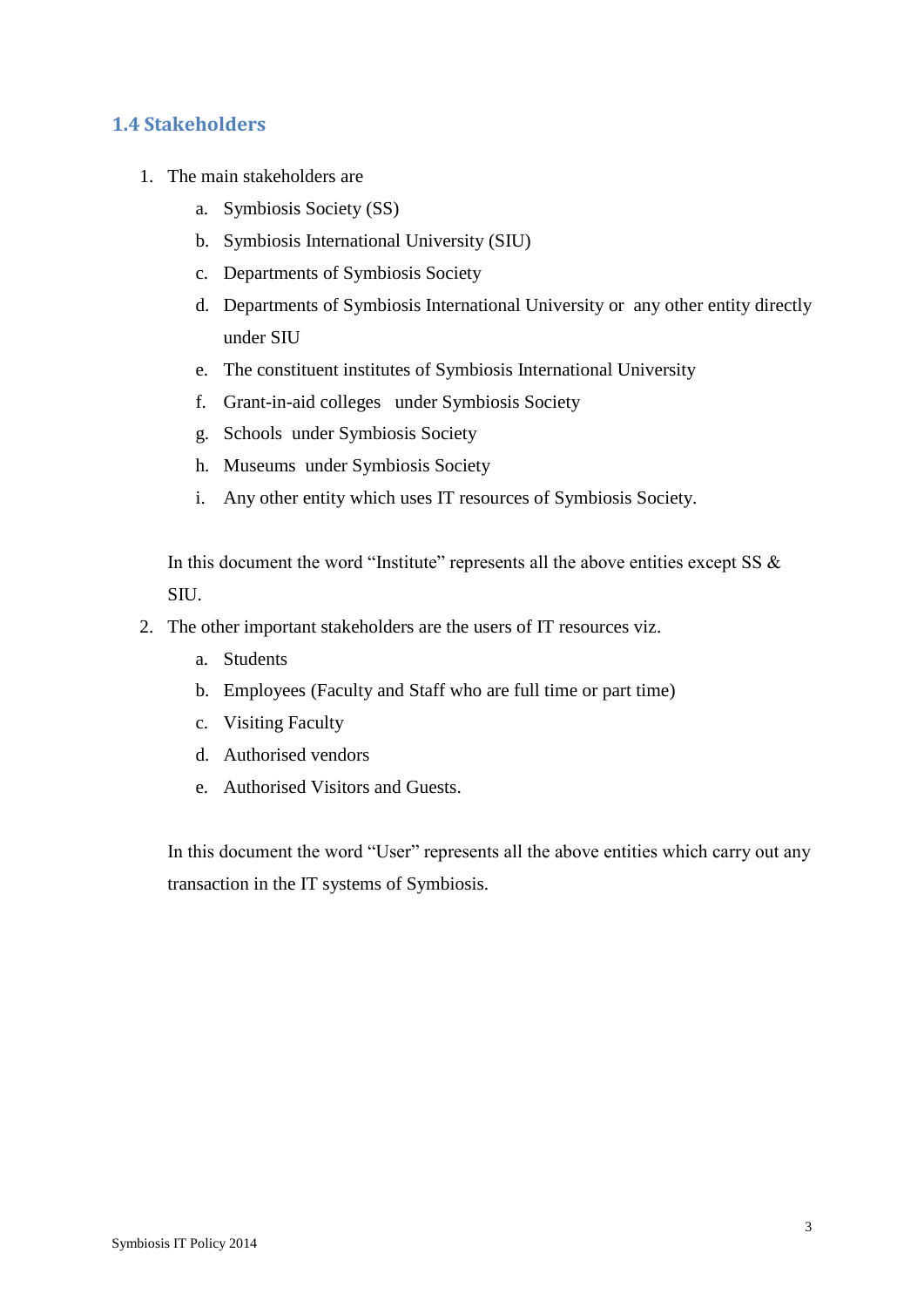### <span id="page-8-0"></span>**1.5 IT Resources**

The IT Resources of Symbiosis include the following:

- a. Computing Hardware Systems including peripherals and storage,
- b. Networking Devices including firewall systems
- c. Display devices (e.g. projectors, intelligent display boards etc…)
- d. Systems Software such as Operating Systems, Database Systems, Networking Systems, Anti-virus software and any other software that facilitates an application to function on computing hardware
- e. Application Software and firmware
- f. Communication devices and Software including Videoconferencing, Email etc.
- g. Web sites ( blogs, FB pages, Twitter handle and other online resources)
- h. Subscribed IT services such as global databases (e.g. EBSCO, etc..)
- i. Any other resource using IT

In this document the word "IT System" represents one or more of the above resources connected together to perform a function.

IT Resources that are not of consumable nature are termed as "IT Assets". These may or may not be as per the definitions of Finance but require protection and security and may be audited.

#### <span id="page-8-1"></span>**1.6 Governance**

1. Symbiosis Society is the parent organisation that invests in the IT infrastructure across all its campuses and premises and is its owner. Managing Committee of Symbiosis Society, the highest governing body responsible for policy formulations and management of the institution has delegated the authority for conduct of routine functions to the Principal Director.

Principal Director shall constitute an IT Committee comprising of IT experts within the Symbiosis Family and limited number of technical experts from outside to approve major IT plans and IT procurement and to carry out any IT related activities assigned in the interest of professional planning, procuring, implementing, maintaining or using of IT for smooth and efficient functioning of academics and administration. Chief IT will be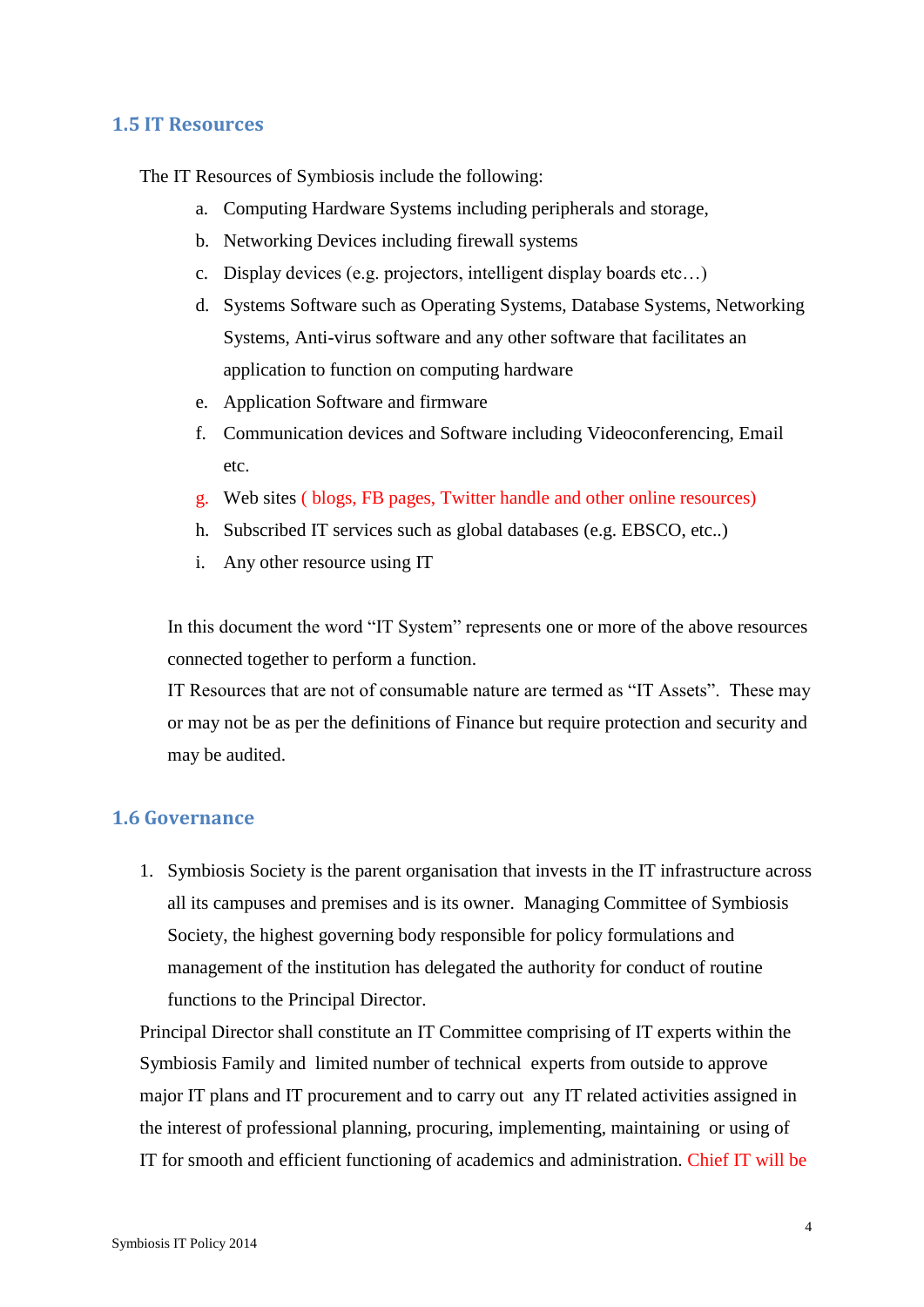#### ex officio Member of this committee.

- 2. Chief IT shall constitute a Technical Cell, consisting of internal experts and appropriate technical experts as and when required, under his/her Chairmanship. This Cell shall carry out technical scrutiny of plans and proposals and submit its findings to the IT Committee for taking final decisions.
- 3. Chief IT shall be responsible for maintaining requisite records pertaining to basic IT resources and infrastructure for connecting various campuses and premises; and communicating electronically across and outside. All institutes/Departments shall provide material pertaining to such infrastructure and update any change.
- 4. Chief IT will be responsible for all IT resources at Symbiosis Society including SIU .
- 5. Directors of Institutes shall be responsible for the IT infrastructure and resources within the institute. For any connectivity across institutes or departments and outside the concerned institute or for any common IT systems, the Director shall carry out its planning and implementation in consultation with Chief IT.

The Director of an Institute shall assign a suitable senior member of the institute to be IT-In-Charge (IIC) who shall be responsible for administering and maintaining the IT infrastructure of the institute. The Director shall intimate the name and the designation of IIC to Chief IT after assigning a person. In case IIC requires any technical expertise, it shall be sought from the IT Department.

- 6. Heads of Institutes and Heads of Departments shall assess requirements, plan and make proposal for acquiring IT resources for their respective institute/department except for those common IT systems identified by the IT Committee. Chief IT shall plan and make proposals for acquiring common IT resources and systems identified by the IT committee, including any IT Infrastructure for connecting new or existing campuses or premises. Such proposals shall be evaluated and approved by the IT Committee.
- 7. Policy decisions as well as Rules and Regulations regarding IT, framed by Symbiosis Society will be published by IT Department of Symbiosis Society. IT department of the Society will be responsible for the implementation of IT Policy. In case of dispute in interpretation, the interpretation of rules and regulations given by Principal Director will be final and binding.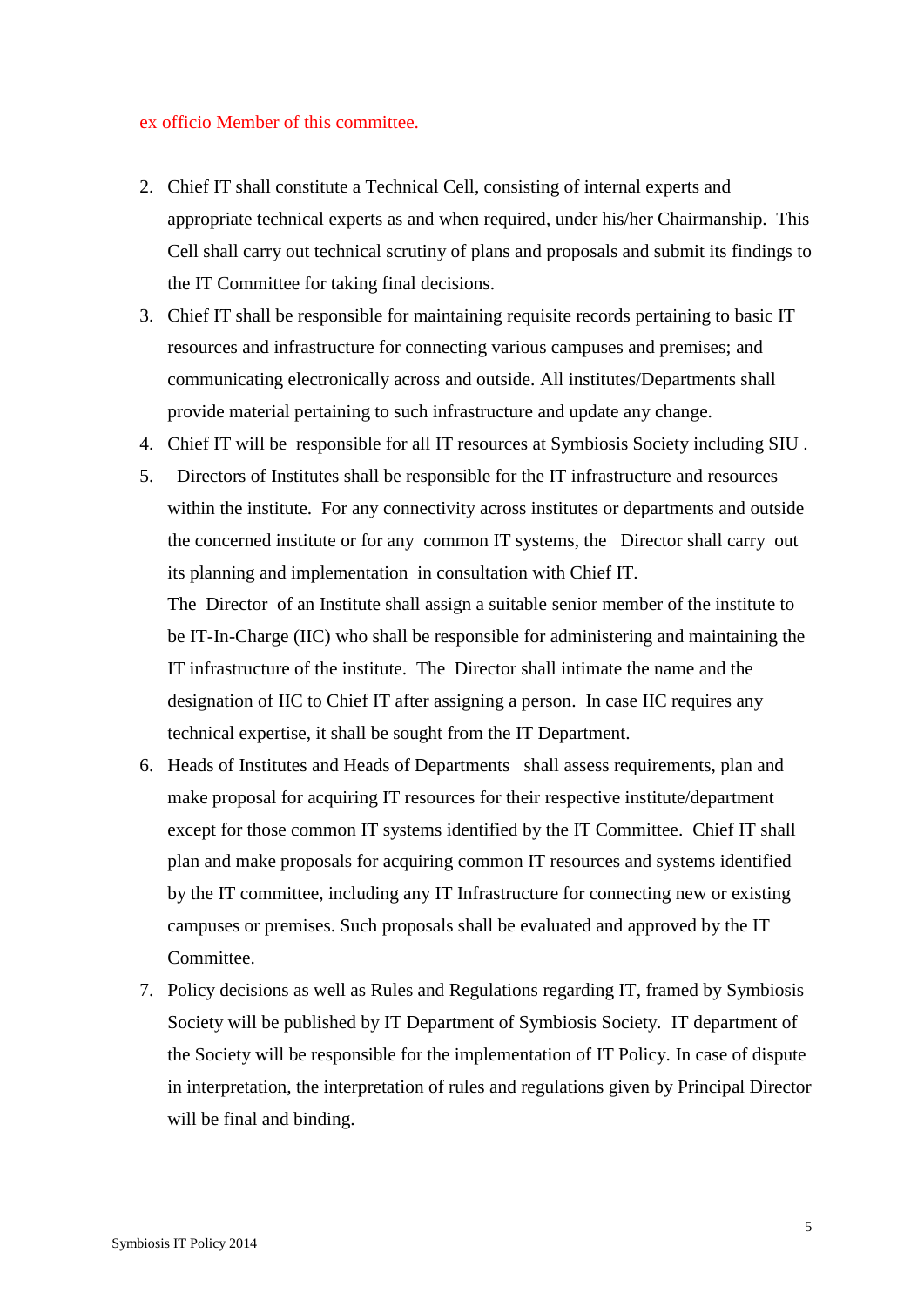# <span id="page-10-0"></span>**2. Policy on IT Infrastructure and Its Management**

# <span id="page-10-1"></span>**2.1 IT Infrastructure at Symbiosis**

- 1. Symbiosis Society aims to acquire, use and maintain its IT assets similar to any other valuable asset of Symbiosis. It is therefore incumbent on those responsible for these assets to assess requirements, acquire assets, use them for the purpose they were acquired for, maintain them and protect them.
- 2. These policies shall cover the following activities regarding IT assets and shall be detailed separately.
	- a. Planning and Procuring
		- i. Computing Hardware including servers & PC's
		- ii. Networking Devices
		- iii. Standard Software Packages
		- iv. Customised IT Applications
		- v. Other IT Resources
	- b. Installing, Managing and Operating
	- c. Users and norms for using
	- d. Maintaining and Security
	- e. Scrapping
	- f. Any other function as approved by the IT Committee
- 3. Heads of the Institutes and Departments are responsible for following all guidelines and procedures laid down by Symbiosis from time to time for all activities from planning to scrapping.

The major goals of the institutes shall be to provide enrichment of and ease in academic delivery and accordingly the institutes are entrusted with the responsibility of making the best use of the IT assets.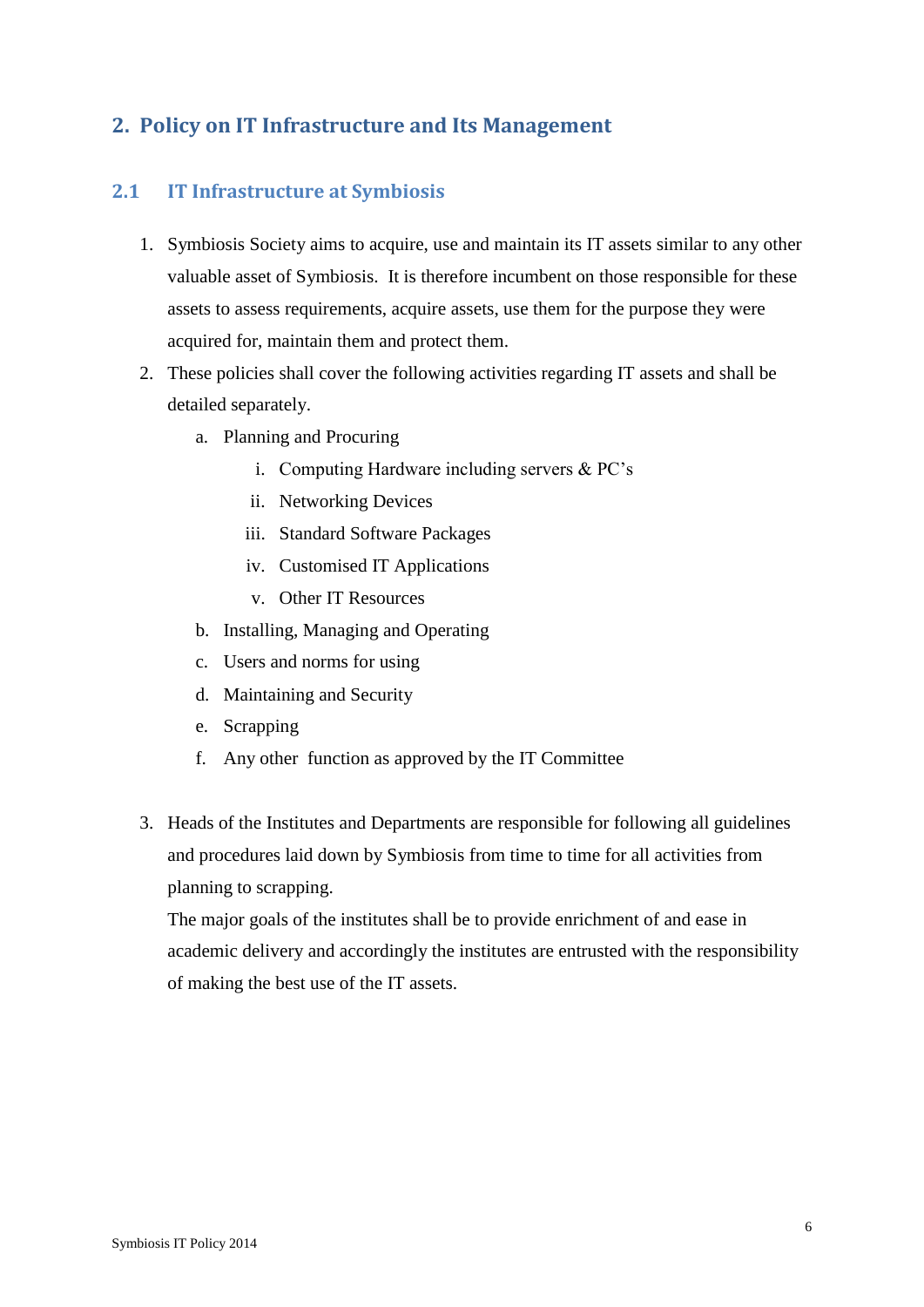#### <span id="page-11-0"></span>**2.2 IT Initiatives**

#### <span id="page-11-1"></span>**2.2.1 Green IT**

Symbiosis aims to imbibe the spirit of Reuse, Reduce and Recycle in using IT. The Green IT policy of Symbiosis encompasses 3 areas: Daily operations, Equipment Procurement and Equipment Disposal.

#### <span id="page-11-2"></span>**2.2.2 Policy on Cloud Computing and Open System**

- 1. Symbiosis intends to consider cloud computing for availing the service and utilising its benefits in near future since the demand for Hardware augmentation is growing rapidly. It will help in minimizing the investment in the capital items, reducing the management problems of maintaining growing number of Hardware items, obsolescence of equipment owned and getting latest technology from the provider. Since, most of the cloud services are charged "pay as you use" basis, there is considerable saving in the capital expenditure.
- 2. The IT Committee shall assess availing any of the cloud services be it Infrastructure as a Service (IaaS) or Software as a Service (SaaS) based on which a detailed policy shall be arrived at.

#### <span id="page-11-3"></span>**2.2.3 Business Continuity Planning (BCP) and Disaster Recovery (DR)**

BCP and DR as a policy are essential for the Governance of IT Systems. The Heads of Institutes/Departments will be fully involved in implementing it along with the IT Department. At this stage, the policy is to understand the concept, spread awareness and make plans for implementation of this important function.

A Governing Committee will be constituted to develop policy direction, guidance and identification of a team to implement its plans.

#### <span id="page-11-4"></span>**2.3 Symbiosis Network**

Symbiosis shall build an enterprise-wide "Symbiosis Network" across all campuses and premises to provide connectivity and a secure channel to communicate or transfer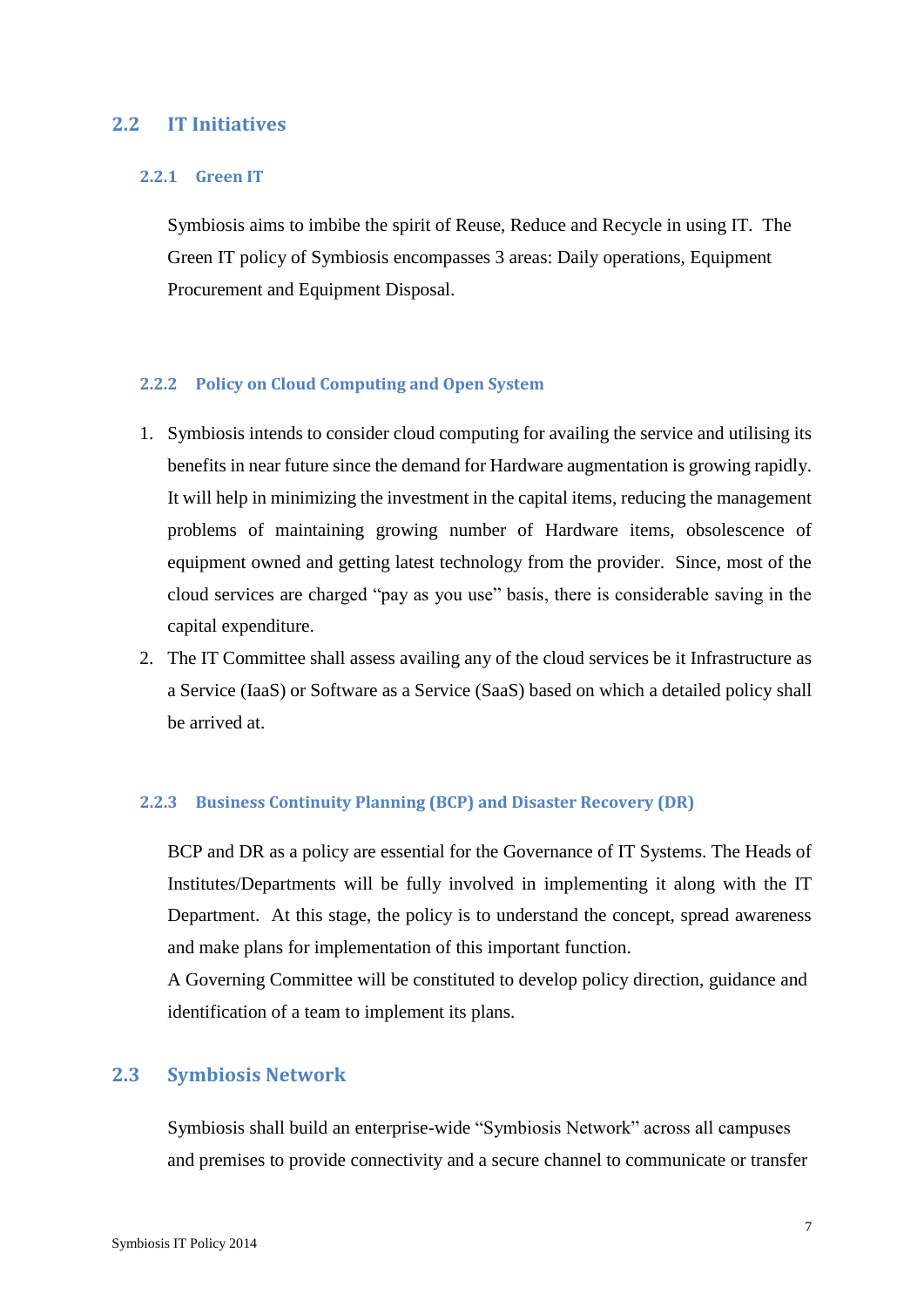data or access centralised systems or consolidating systems. Institutes may build their own local networks and shall connect the Institute Networks to Symbiosis Network when it is operational.

# <span id="page-12-0"></span>**2.4 Computer Labs**

A computer lab is an area equipped with computing devices primarily for the purpose of carrying out academic activities by students and faculty. A larger computer lab may have a network connecting all the computing devices in an Institute along with a server. If the IT load of an Institute demands more than one server and advanced network devices, a separate Server Room with requisite infrastructure will house such equipment. A Server Room should be planned in consultation with IT Department.

#### <span id="page-12-1"></span>**2.4.1 Institute Lab**

- 1. Computer Labs may be established by an Institute imparting education with the primary purpose of delivering academic contents and enhancing learning experience, after scrutinising the requirements thoroughly.
- 2. Institutes shall specify its own requirements for setting up a Computer Lab with or without the technical assistance of the IT Department, using the following parameters in addition to the justification for detailed specifications:
	- a. A computer lab configuration should be considered after identifying the programmes with subjects requiring use of computers and software. However, the same lab should be used for maximum number of programmes and as far as possible for maximum working hours.
	- b. Out of such programmes, the programme with the largest batch size should be considered for estimating the number of terminals.
	- c. In case students are expected to use their own laptops for academic delivery, appropriate facilities should be provided in the lab. Accordingly the number of terminals should be reduced. However, laptops with only legal operating systems and legal software, if applicable, shall be allowed to be connected in the computer lab.
- 3. For technical specifications of a computer lab, assistance of IT Department may be taken.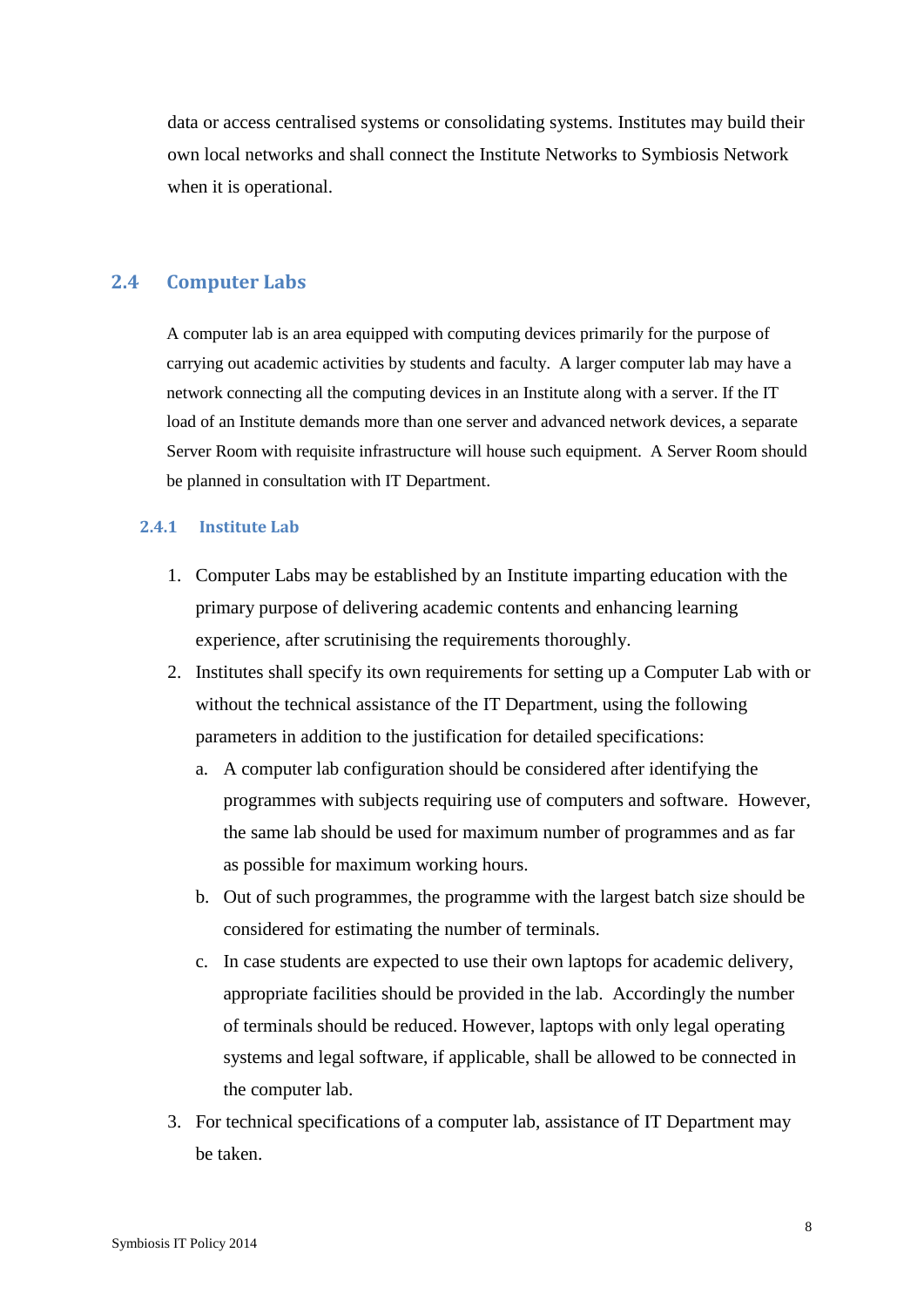#### <span id="page-13-0"></span>**2.4.2 Department Lab**

- 1. Departments that are required to handle a large number of transactions and/or to maintain records for statutory requirements and/or to maintain confidential data may be allowed to establish a Computer Lab.
- 2. In such cases IT department shall scrutinise and assess their full requirements. They shall assist the department in all technical aspects. The Department shall make a proposal in consultation with IT Department.

### <span id="page-13-1"></span>**2.4.3 Campus Lab**

1. Symbiosis is in the process of setting up central facilities of "IT Resource Centre" at its campuses for training the employees in Computer Skills and Applications.

# <span id="page-13-2"></span>**2.5 Classroom IT Resources**

- 1. Symbiosis encourages use of technology for contemporary methods of teaching and learning at its institutes.
- 2. Requirements of display devices and network connectivity for classrooms may be fully assessed while planning IT resources. Once acquired, use of these resources should be promoted among the faculty. As far as possible, institutes of higher education may consider equipping selected classrooms with IT resources based on the requirements of programme delivery.

# <span id="page-13-3"></span>**2.6 Hostel IT Infrastructure**

- 1. Symbiosis shall provide technically appropriate IT infrastructure to Symbiosis hostels whether owned or on hire.
- 2. Chief Administration shall be responsible for the IT infrastructure at all hostels. Campus Administrator shall be responsible to maintain and administer the same at the concerned hostel/s.
- 3. A hostel network may be independent from an institute network.
- 4. Symbiosis shall provide a fixed size of bandwidth to a hostel calculated as per allocation norm per student as approved by the IT Committee. For any additional bandwidth requirement, a student may arrange the same at his/her own cost.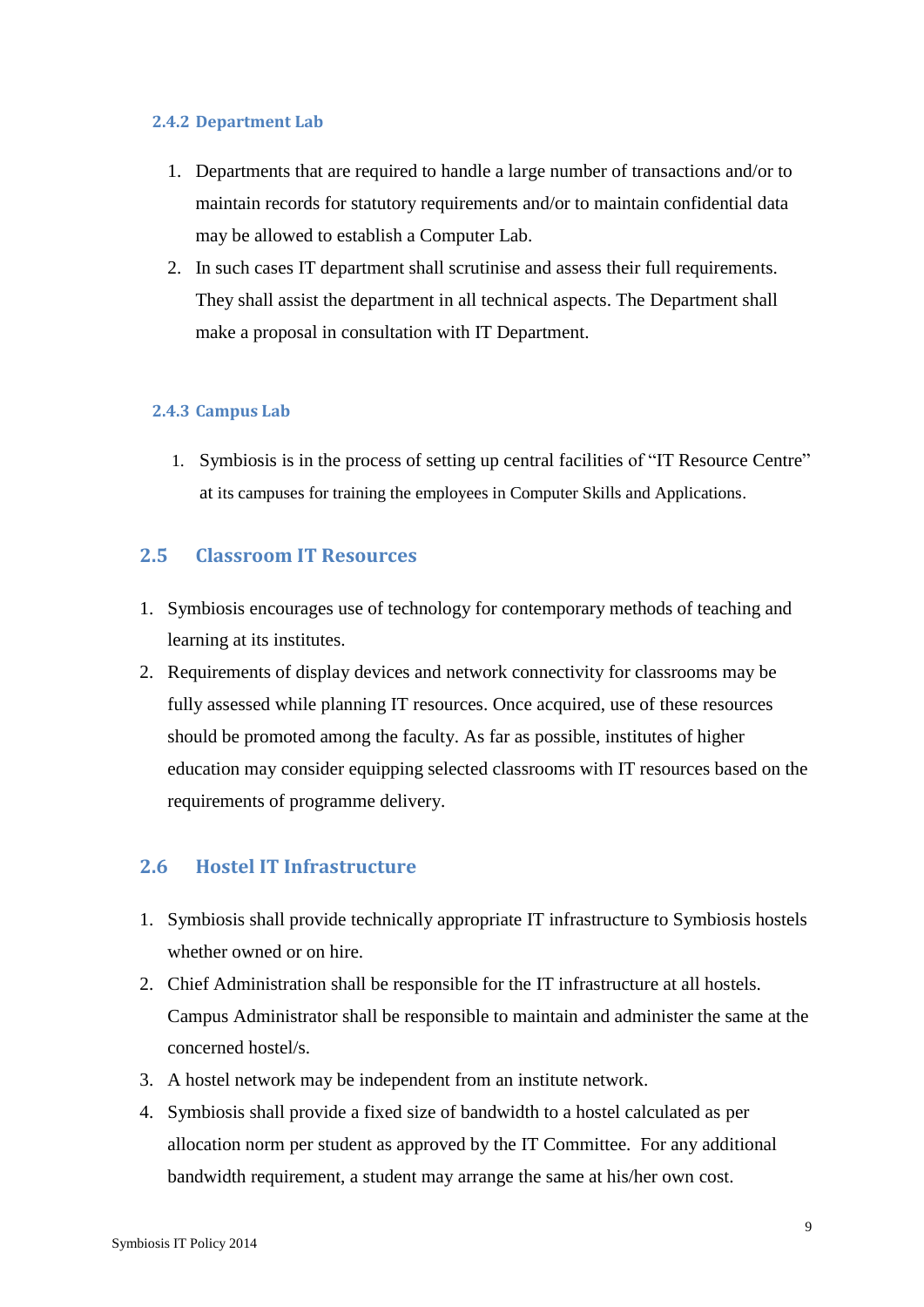- 5. The institute bandwidth should be diverted to the hostels at night time to augment or provide bandwidth at the hostels if the existing network design permits. The design of all future networks of any institute should have this facility. This will ensure that the bandwidth is optimally used round the clock.
- 6. In general, the internet connectivity in hostel rooms shall be provided through cable connectivity and not by using wireless access points, and with requisite security measures such as firewalls etc.. The wireless access points in hostels should be used to provide internet access in corridors and common areas.
- 7. The IT resources provided in the Hostels are solely meant for academic purposes.
- 8. Symbiosis is in process of finalising a bandwidth allocation policy for hostels.

# <span id="page-14-0"></span>**2.7 IT Resources for Employees**

- 1. Institute may assess role and workload of an administrative function and allocate a desktop to an employee performing the role.
- 2. Institute may procure laptops or portable devices for a functional requirement provided with adequate protection from hazards arising out of its portability.

# <span id="page-14-1"></span>**2.8 IT Code of Conduct**

- 1. Symbiosis is a responsible educational organisation and shall install legal IT assets at all its campuses and premises.
- 2. Symbiosis employees are directed not to install any unauthorised or unlawful IT resource on Symbiosis IT systems.
- 3. Symbiosis employees shall not misuse or disclose any official data or information to third party without written permission.
- 4. Students of Symbiosis shall use the IT systems solely for the purpose of learning and research.
- 5. All users have responsibility to protect IT resources for which they have access or custodianship.
- 6. Symbiosis employees are accountable for their access to and use of the IT Resources at the concerned Institute or Department. They will not share their access keys or User IDs and password with another individual. In exceptional cases, User IDs and passwords may be shared with the permission of the Head to meet any exigencies. In such cases the person to whom the User Id belongs shall be responsible for its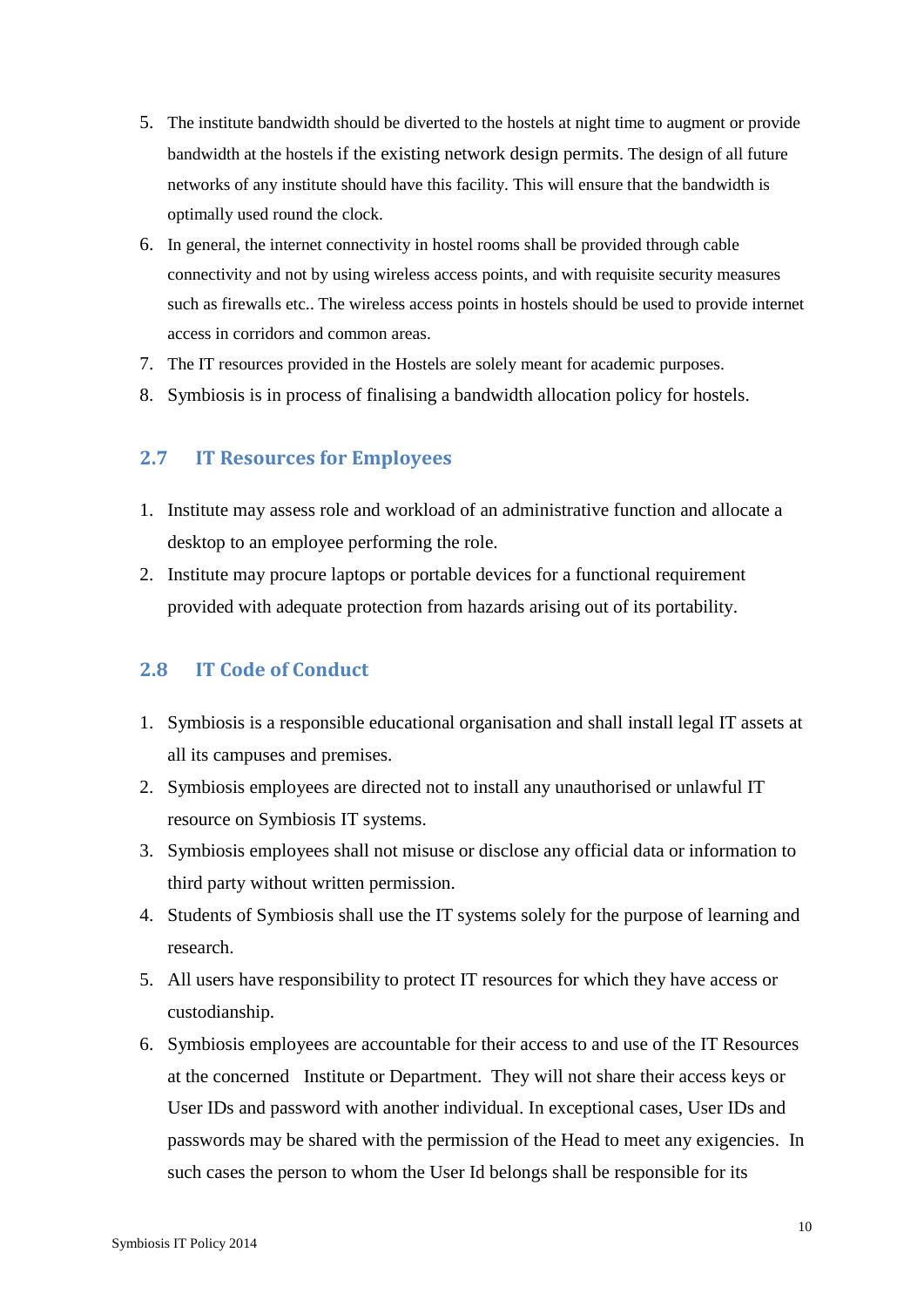legitimate use.

- 7. No users shall load or host or access any indecent or unlawful material on Symbiosis IT resources. They shall not connect to any unlawful device or access prohibited sites or carry out any unlawful activities on the internet or any Symbiosis network. The Internet Policy of Symbiosis shall apply.
- 8. All users are bound to follow all security norms laid down by the IT Department and the Institute.
- 9. Resources or systems owned and maintained by Symbiosis for the benefit of the academic community are primarily intended for use of Symbiosis, not personal or business communications.
- 10. Institutes and Departments may adopt additional information technology policies that are specific to their operations, provided that such requirements are consistent with this Policy and the Institute/Department provides a copy of the same to Chief IT. In case of inconsistency, the provisions of this Policy will prevail, unless the Institute/Department specific policies are necessary to meet legal requirements governing certain types of information, in which case the more specific legal requirements and related policy will take precedence.
- 11. None of the users of the IT facilities shall indulge in activities that violate the prevalent Cyber Law of the Government of India.
- 12. Any breach of this code shall be deemed as indiscipline and may attract commensurate punitive actions.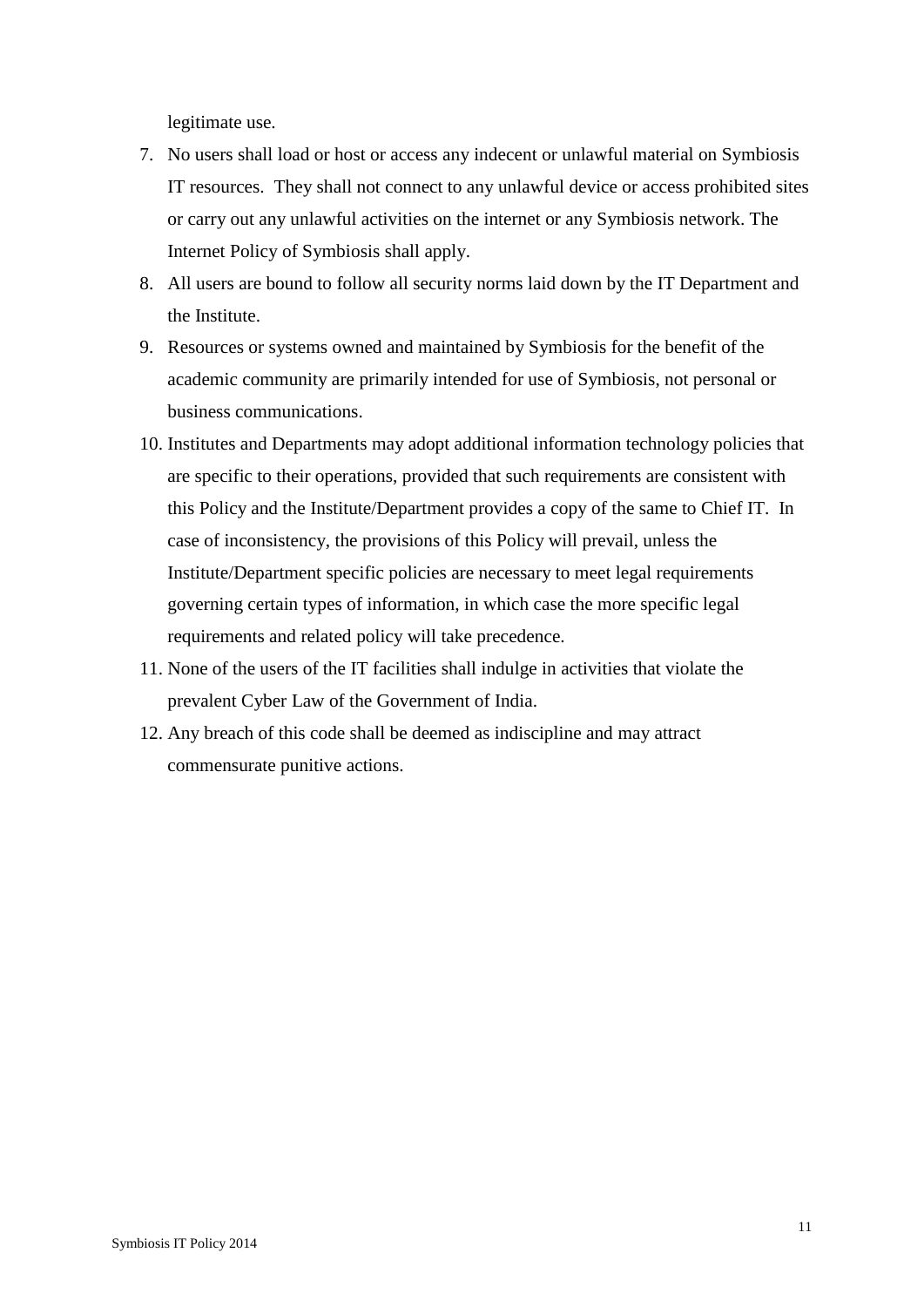# <span id="page-16-0"></span>**3. Policy on Computer Lab Administration**

# <span id="page-16-1"></span>**3.1 Purpose**

- 1. The main purpose of a computer lab is to facilitate learning by students using IT resources.
- 2. This policy shall provide a systematic approach for
	- a. management and operations of Computer Lab in order to ensure, prompt response to user needs, streamlined operation and high performance;
	- b. effective coordination with all relevant stakeholders with the aim to ensure high availability of systems & networks to the satisfaction of end users.

# <span id="page-16-2"></span>**3.2 Applicability**

- 1. This policy applies to an institute or a department that establishes a Computer Lab. A Lab Team comprising of internal and/or external technical personnel shall implement this policy under the guidance of IT-In-charge.
- 2. It shall carry out the following
	- i. monitoring of systems performance
	- ii. maintenance and operations of all equipment, and
	- iii. management of assets & resources.

# <span id="page-16-3"></span>**3.3 Monitoring Systems Performance**

- 1. The Computer Labs of Symbiosis shall function to ensure high uptime for the servers and network including various equipments such as switches, servers, desktops and workstations and various external services.
- 2. Monitoring of the Computer Lab shall constitute:
	- a. Checking of logs of various systems and identifying deviations from norms
	- b. Inspection for faults of all IT resources inside and outside the Computer Lab,
	- c. Checking performance of various servers and network systems as per the SLA agreed with the service provider
	- d. Checking back-up logs and records.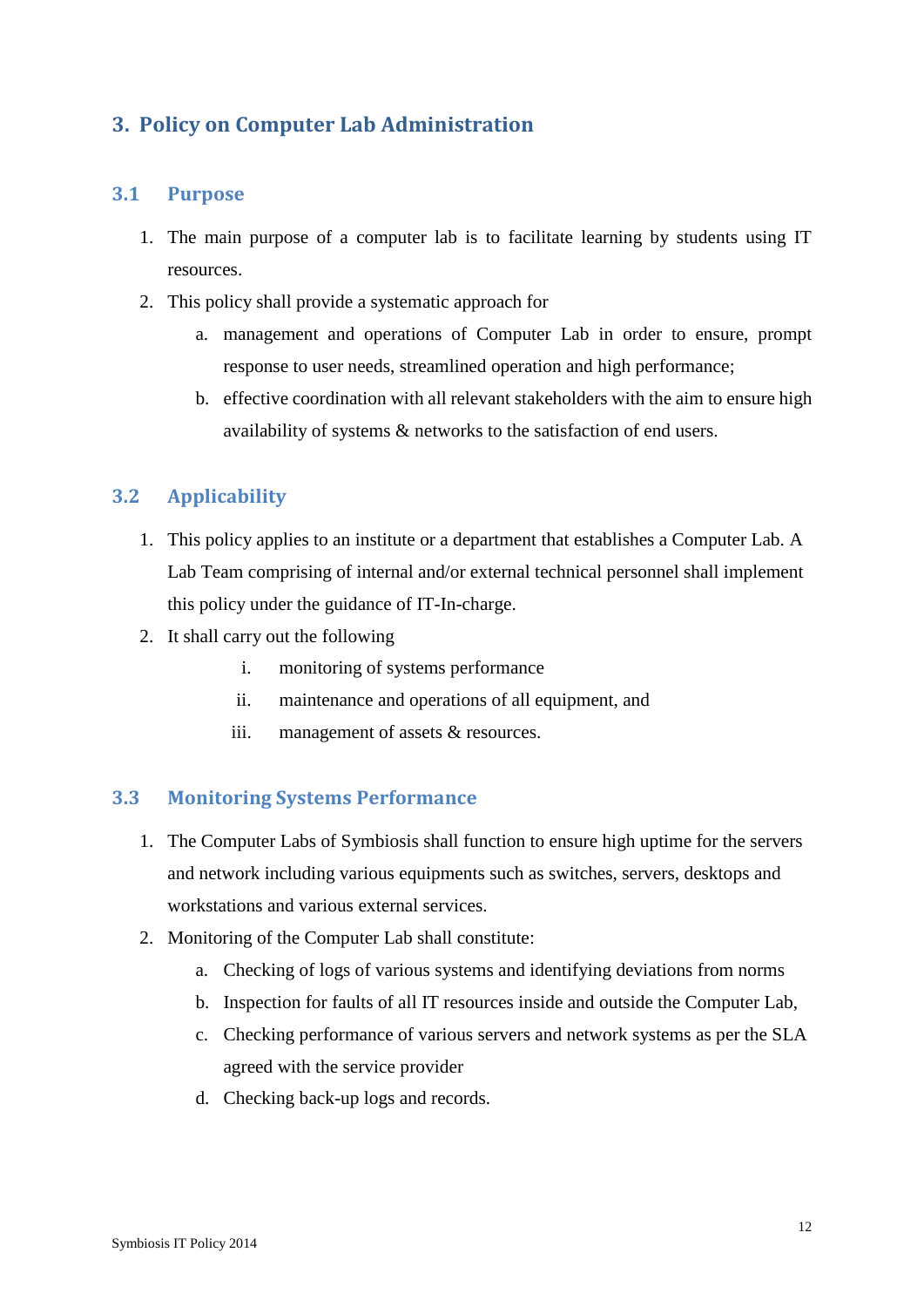- 3. The Computer Lab staff shall maintain Daily, Monthly and Annual monitoring routines. Broad guidelines and training for the same shall be provided by IT Department from time to time.
- 4. IT-in-Charge shall be responsible to monitor system performance on a regular basis.
- 5. IT-in-Charge shall take appropriate corrective actions so as to bring the system at the expected level of performance.
- 6. IT-in-charge shall also monitor services provided by the contracted vendors/service providers for the agreed performance SLA's for the services provided.
- 7. Technical person/s supporting the Computer Lab shall be familiar with monitoring, inspection and first line repair of the equipment. An Instruction Sheet for checking equipment status shall be on display at appropriate places.

# <span id="page-17-0"></span>**3.4 Operations and Maintenance**

- 1. An Institute shall systematically administer the main functional units of its Computer Lab viz. Network Management, Server Management, Software Management and Data Management and Facilities Management (UPS, Air conditioning etc.).
- 2. An institute shall maintain control sheets for each of the functional units as per the guidelines given by IT department.
- 3. An institute shall protect all IT assets such as hardware and network from physical hazards; and establish network security, data and software security with appropriate security measures. As far as possible, a computer lab should be equipped with CCTV cameras for physical security.
- 4. An institute shall record the performance related data and analyse them periodically as per the norms set by the IT department. For any technical expertise, assistance of IT Department may be sought.
- 5. Each Computer Lab shall schedule maintenance of IT equipment depending on its usage, criticality or manufacturer's guidance. Typical monitoring schedules shall be provided by the IT Department.
- 6. As far as possible, first level maintenance of out-of-warranty IT resources, shall be carried out by the in-house Computer Lab team.
- 7. IT-in-Charge shall ensure that all requisite contracts for annual maintenance with approved contractors are operational, for the IT resources that are not under warranty.
- 8. For critical IT resources that are not under warranty and are expected to perform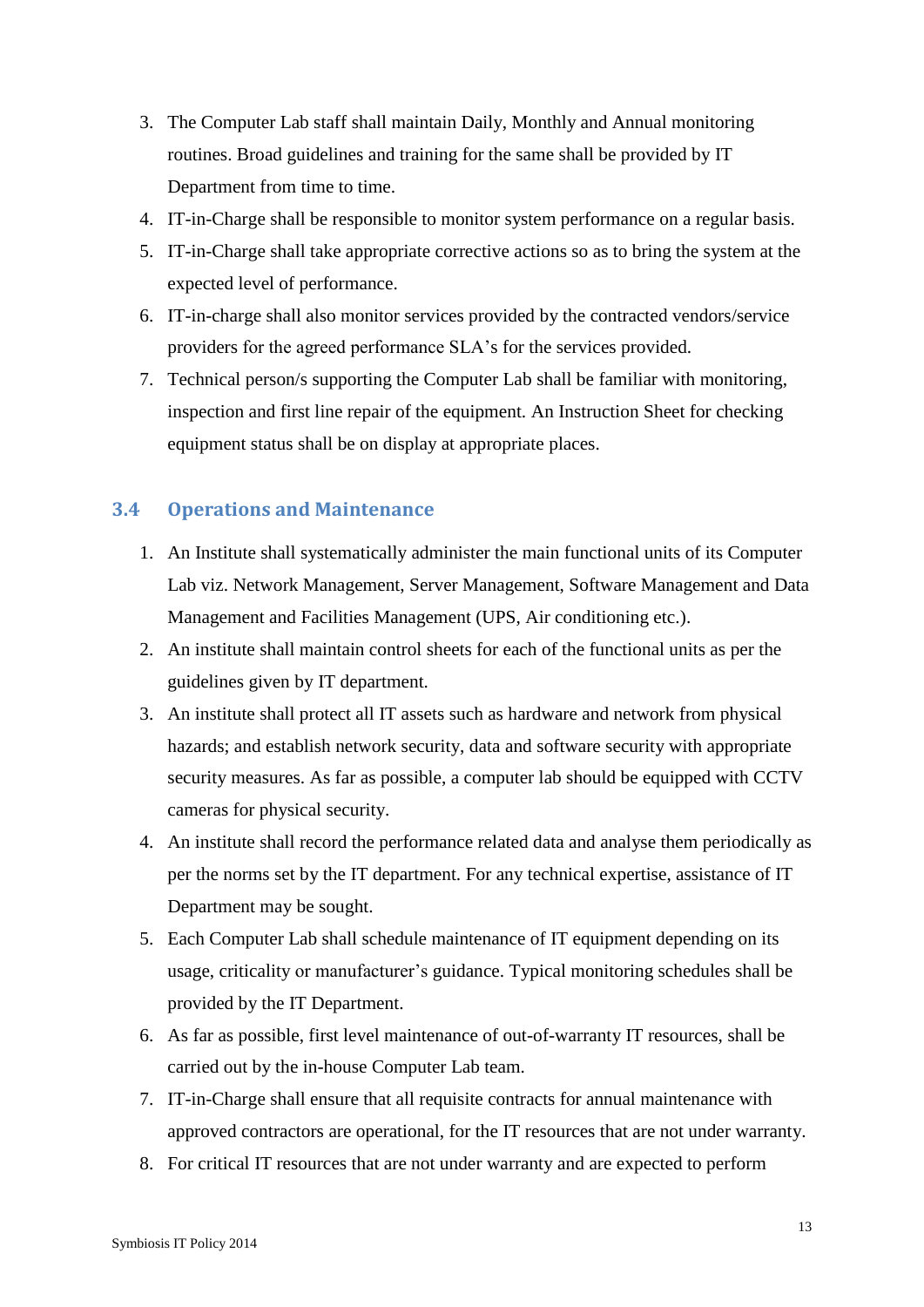continuously, Annual Maintenance Contracts (AMC) should be entered into with approved and competent vendors in consultation with IT Department.

- 9. If any IT equipment is not under warranty or AMC and requires expert services for desired performance, a competent vendor should be engaged in consultation with IT department.
- 10. In case of shortage of competent technical manpower required in a computer lab, competent services of authorized vendor may be obtained in consultation with IT Department.
- 11. Regular monitoring, coordination and communication shall be maintained by the technical staff with other support services of Facilities Management such as Electrical & UPS services, air-conditioning and fire & safety services.

### <span id="page-18-0"></span>**3.5 Management of IT Assets**

- 1. An institute shall maintain "Asset Register" viz. a comprehensive list of IT resources and equipment and their locations along with other data as required by the statutory authorities at all times.
- 2. Whenever a new IT asset is acquired it should be recorded in the IT Asset Register.
- 3. An IT asset may be moved or transferred only with the authorisation by the concerned Heads. Whenever any IT asset is required to be shifted, within the Institute, between the Institutes or between the Campuses, the correct status and location should be entered in all relevant IT Asset Registers.
- 4. An annual inventory of all IT assets and periodic physical verification of the assets shall be carried out as per the guidelines issued by Finance Department and IT Department.
- 5. The planned replacement of an asset based on its usage and life-cycle shall be carried out at proper time as per the obsolescence policy.

### <span id="page-18-1"></span>**3.6 Green IT in Daily operations**

- 1. There should be minimum wastage of electric power. Only the necessary light points and fans should be switched on and those not required should be powered off consciously. Similarly the equipment not required should be kept in powered-off state.
- 2. Air conditioning (AC) should be kept running mainly for operational and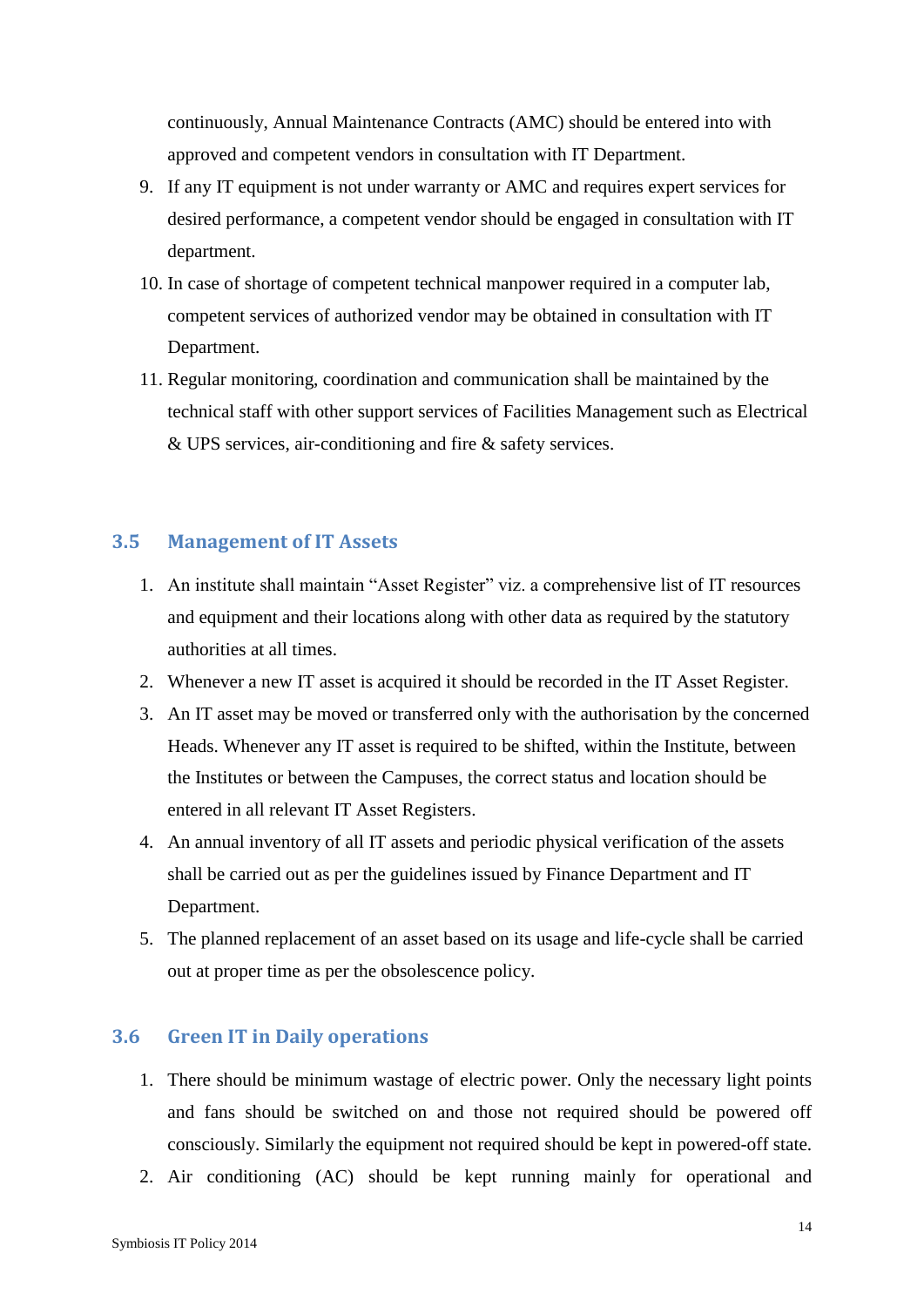environmental purposes.

- 3. It is mandatory that projectors, AC, fans and lights as well as all devices including desktops and printers in the user area should be powered off, when not in use.
- 4. As far as possible racks in a server room should be designed to avoid uneven flow of air conditioners so as to lessen the demand of cooling by the equipment.
- 5. Printing on paper should be avoided as far as possible. Printing should be done only in cases when material is final and needs to be submitted or retained as a hard copy. Printed material if confidential should be shredded and in all other cases attempts should be made to reuse the old discarded printed stationery. Print monitor software has to be installed for better governance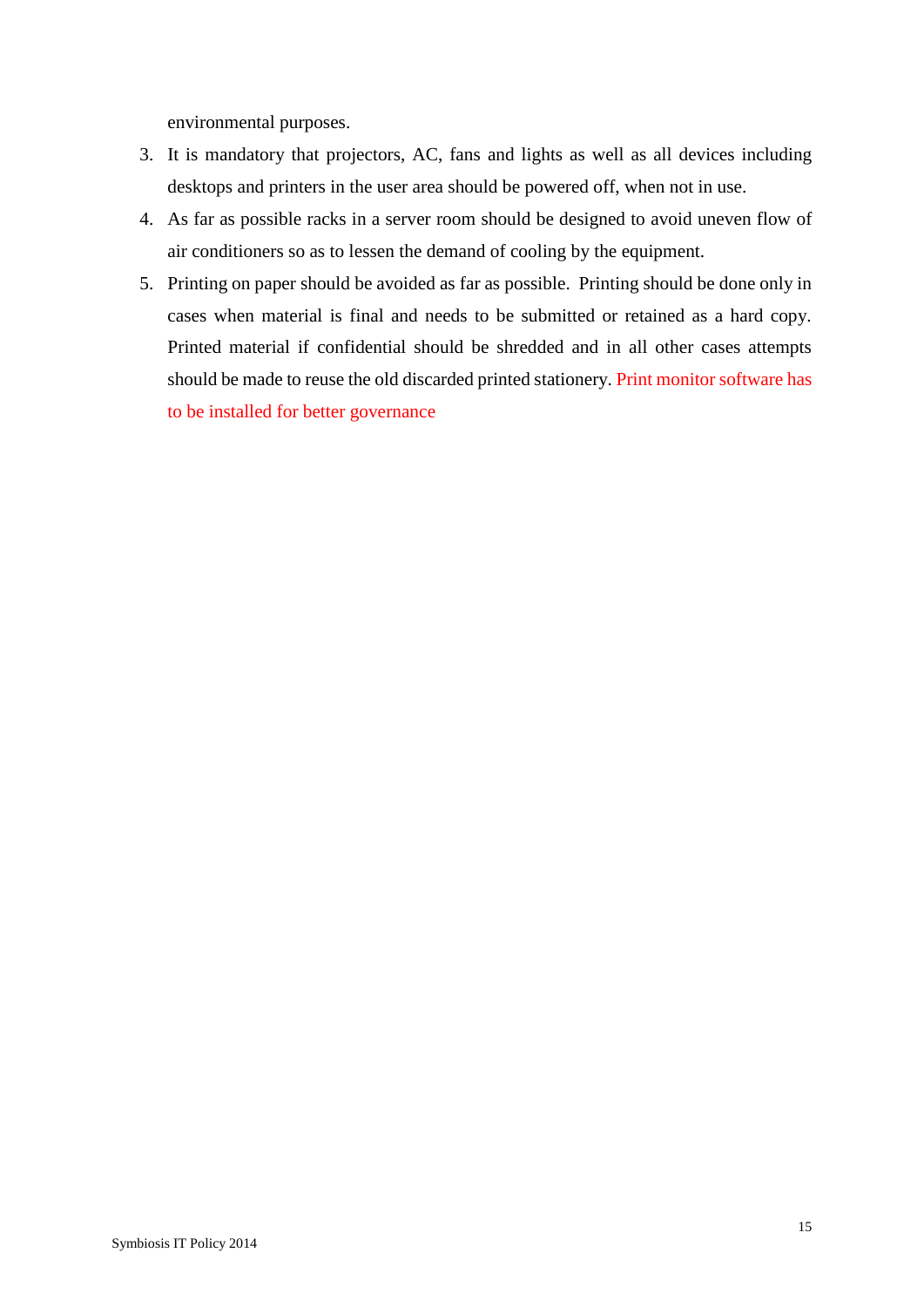# <span id="page-20-1"></span><span id="page-20-0"></span>**4. Policy on Computing Hardware & Peripherals: Servers, Desktops & Personal Devices**

#### <span id="page-20-2"></span>**4.1 Purpose**

The purpose of this policy is to define standards, procedures, and restrictions for the servers installed on institute's internal network(s), desktops or personal devices. It aims to reduce the operating risk and server downtime.

# <span id="page-20-3"></span>**4.2 Applicability**

- 1. This policy is applicable to any Institute or Department installing and managing any computing hardware and covers all types of servers including those servers connected to internet services, which are owned, operated and controlled by Institute/Department.
- 2. Computing hardware includes servers, desktops, personal devices, peripheral devices etc. Servers, Desktops, Printers have a fixed location in an institute whereas the personal devices like Laptop, Mobile phones, PDA etc. are portable. This policy provides basic guidelines for connecting these devices.
- 3. Allocation of any server to a particular user group may be decided as a local policy of the institute or department.

# <span id="page-20-4"></span>**4.3 Servers**

#### <span id="page-20-5"></span>**4.3.2 Types of Servers**

- 1. The most commonly installed servers in Symbiosis are:
	- a. **Internet servers:** These are servers connected to internet services provided by an Internet Service Provider (ISP). For example, FTP servers, Proxy servers, etc.
	- b. **Application servers**. : On these servers customised applications or application packages used for administering academics or other functions are hosted.
	- c. **Database servers:** are the servers on which data is maintained in a database management system (DBMS). Apart from DBMS data, these servers may also host data on spreadsheets, important documents etc. required for statutory purposes and official administration.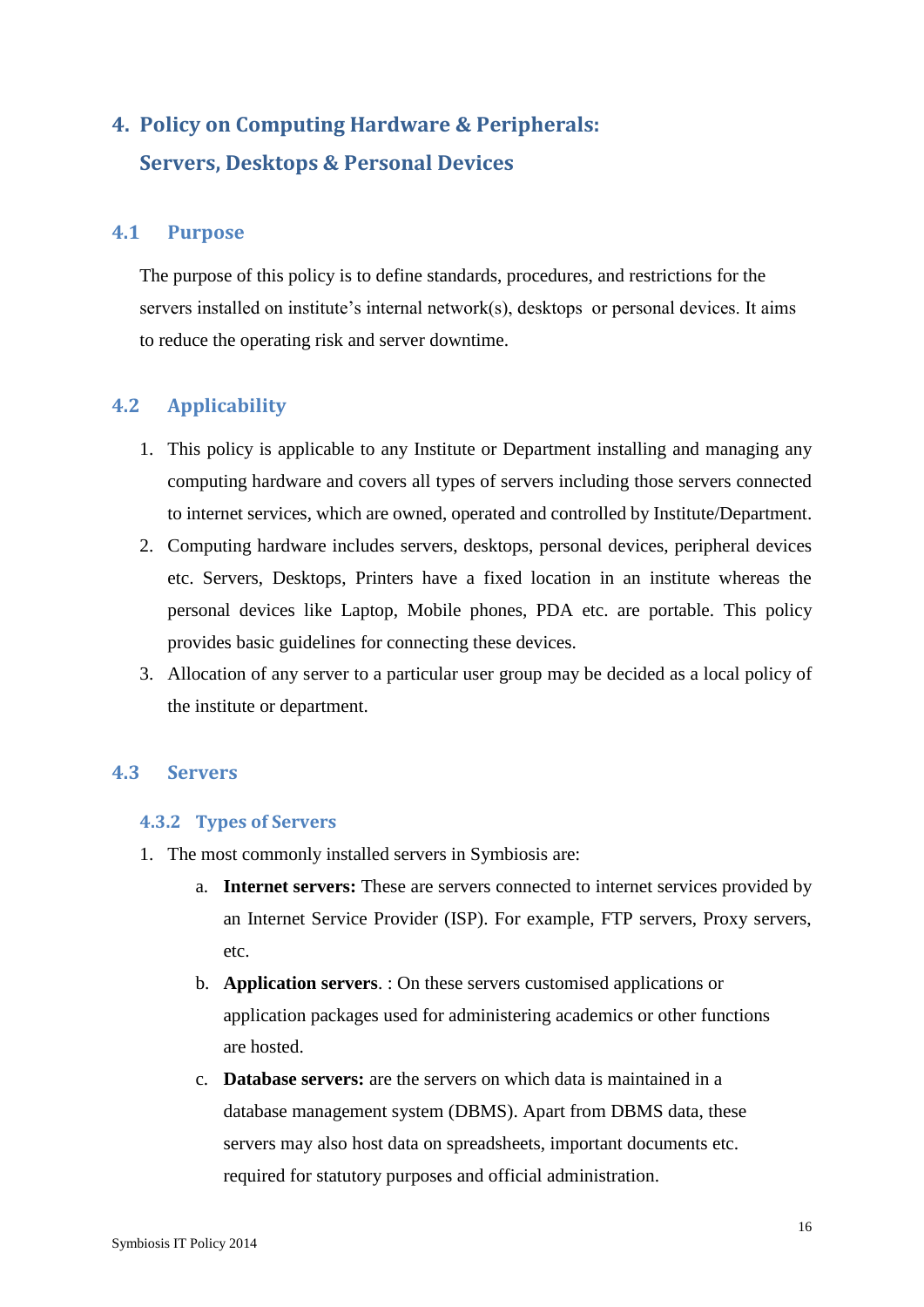- d. **Web Server:** hosts the institute website
- e. **Mail Server:** hosts email services of the institute.
- f. **Any other server** catering to specific requirements.
- 2. More than one or all servers may reside on the same hardware depending on the volume of transactions and requirements of an institute as determined in an optimal way.
- 3. An Institute may decide to use external servers which are maintained by third party or a Data Centre or on Cloud. Such services may be procured by an Institute/department as per the prevalent Procurement Policy of Symbiosis.

#### <span id="page-21-0"></span>**4.3.3 Management of Servers**

- 1. IT-in-Charge (IIC) of an institute shall be responsible for proper installation, configuration, monitoring and security of servers as per the standard procedures and ensure continuous and efficient functioning of servers.
- 2. The configuration of a server, operating system and any other supporting software required by the server will be specified by the Institute at the time of procurement. These specifications shall be approved by the IT Committee after technical scrutiny, at the time of its procurement.
- 3. In the subsequent period if any upgrades are required to an existing server, the institute shall detail the specifications in consultation with IT department to conform to the norms. The institute may place its proposal for upgrading a server through the normal process of procurement.
- 4. Each and every server shall be either under Warranty or under an Annual Maintenance Contract (AMC) with an approved vendor having expertise in maintaining the server configurations. IT department will maintain a list of approved vendors after ascertaining their expertise and experience of providing efficient support for maintaining AMC of Servers and other devices. All institutes shall utilise the services of an approved vendor for maintaining their servers.
- 5. At the time of installing a new server, the Institute shall obtain "Service assurance certificate" from the concerned vendor.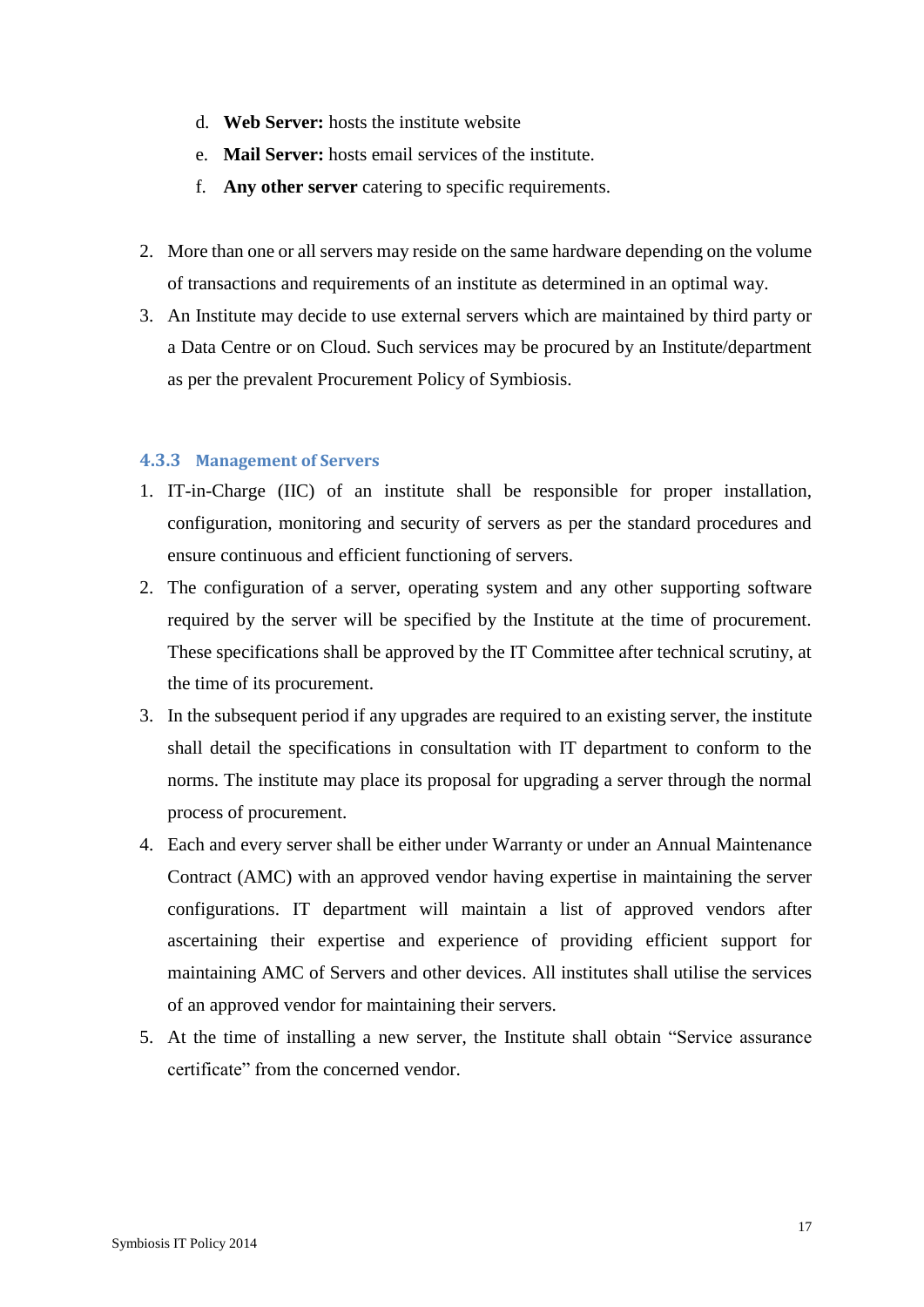#### <span id="page-22-0"></span>**4.3.4 Guideline for Server Administrations**

- 1. An institute shall maintain a document describing established standards and guidelines for the server administration including those issued by IT Department.
- 2. Some essential guidelines are:
	- a. OS configuration must be in accordance with *Standards and Guidelines* for *Server Operating Systems.*
	- b. *S*ervices and applications that are not required any more must be disabled or uninstalled, with the approval of the Head.
	- c. Access to services must be logged or protected through appropriate Access Control methods.
	- d. Security patches must be installed on the server system regularly to keep the servers up-to-date.

### <span id="page-22-1"></span>**4.4 Desktops**

- 1. When an Institute acquires a desktop it shall be allocated for specific use as per the direction of its Head.
- 2. A desktop may be allotted to an employee for official work and the employee shall be the custodian of the same. The employee shall be solely responsible for maintaining any data, message, mail or any other content as per the IT Policy.
- 3. Every desktop shall have an asset number. It should be recorded in the Asset Register along with physical hardware tag number, the logical address of the device and also to whom it is allocated. Any allocation, reallocation and/or relocation of a desktop shall be properly recorded, whether connected to the Institute Network or not.
- 4. A device may be connected to the Institute network after taking care of standard security measures. For connecting to the network, a desktop or a personal device shall have applicable and compatible legal operating system and antivirus software.
- 5. Access to any application may be permitted to facilitate official work.
- 6. The user shall not install any software without the approval of the Head or change the setting of the control and other sensitive details without the supervision of the technical staff.
- 7. Before using any external media on the desktop, a user must ensure that it is free from any virus.
- 8. Users should be instructed to keep official and personal data separately.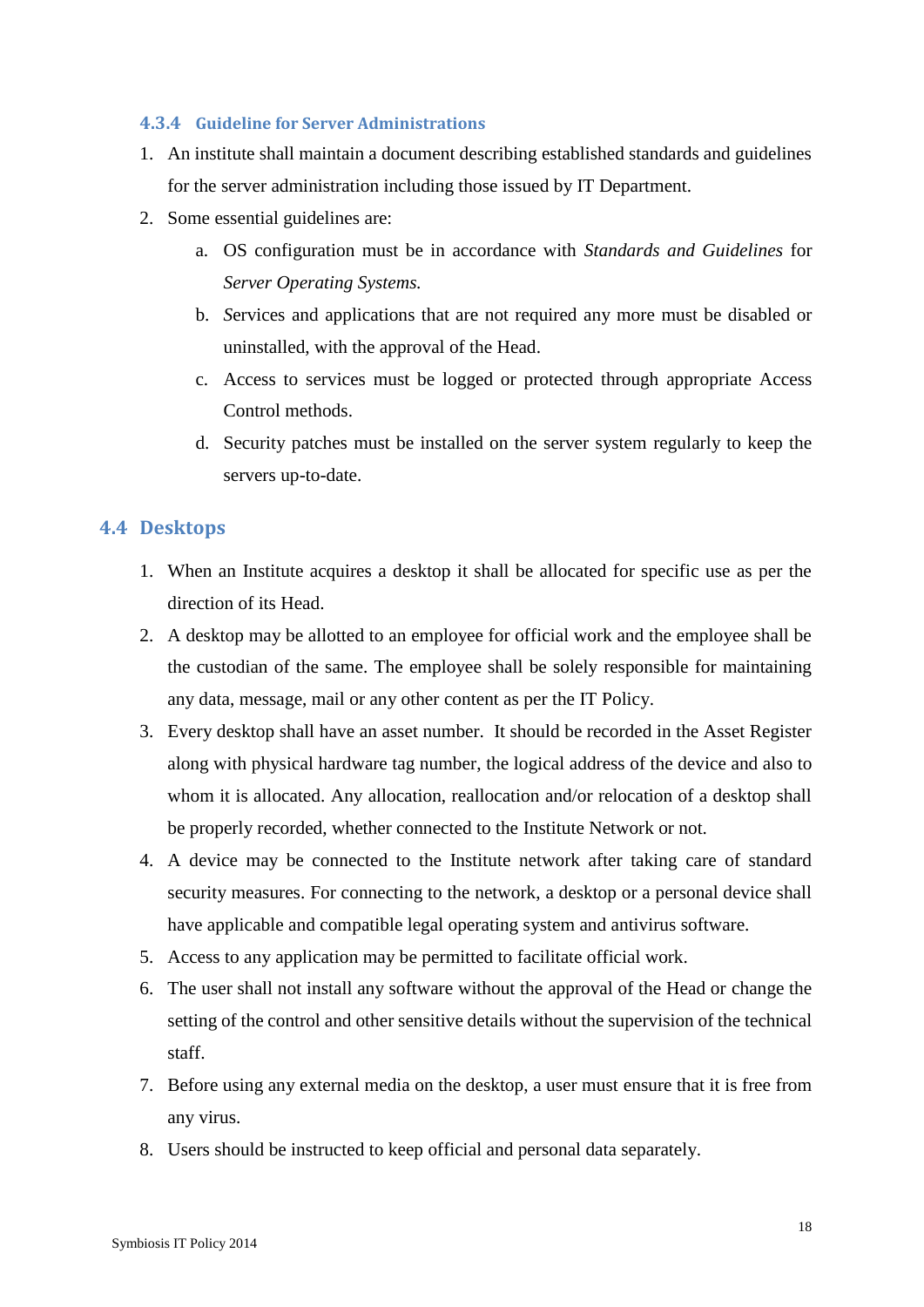# <span id="page-23-0"></span>**4.5 Laptops and other Personal Devices**

- 1. Symbiosis may provide laptops and personal devices to Heads/Directors and to persons identified by the Head/Director for carrying out their normal duties in an efficient manner. Normally a laptop is allocated to individuals who are mobile or who need to carry out their duties while on the move. An institute/department will seek an approval for the number of such devices to be allocated to their employees or for common use from Principal Director.
- 2. Laptops (instead of desktops) may be given to faculty who are UGC qualified and have been appointed through the regular selection process as full-time faculty.
- 3. Faculty appointed through the ad-hoc process and adjunct faculty will be given a desktop only and not a laptop.
- 4. Research assistants/associates and Teaching assistants/associates will be given desktops only and not laptops.
- 5. Each personal device must be registered by the name of a user and Mac address. The systems administrator shall control this activity of registration.
- 6. Network Administrator or a senior technical staff in the absence of Network Administrator shall be the custodian of the portable devices commonly used in the Institute. He/she shall issue such a device on approval by the Head to a user with a proper log of issue and return.
- 7. All such devices belonging to the Institute should be stored in a secure place. The Lab staff shall ensure that such a device has an Asset Identification number and is kept in state of readiness for its use at any time.
- 8. The individual who is allocated a portable device will be responsible for the safety and appropriate use of the device.
- 9. A user's laptop may be allowed to access internet, based on the requirements as approved by the Head of the institute. If the device is allowed to access internet through the Institute domain, it must be configured for, by the Network Administrator.

# <span id="page-23-1"></span>**4.6 Antivirus Policy**

Symbiosis intends to protect the IT systems from any virus menace. A virus can be transmitted via e-mail or instant messaging attachments or downloads or external media. This policy is to take measures and implement best practices for eliminating risks of a virus attack.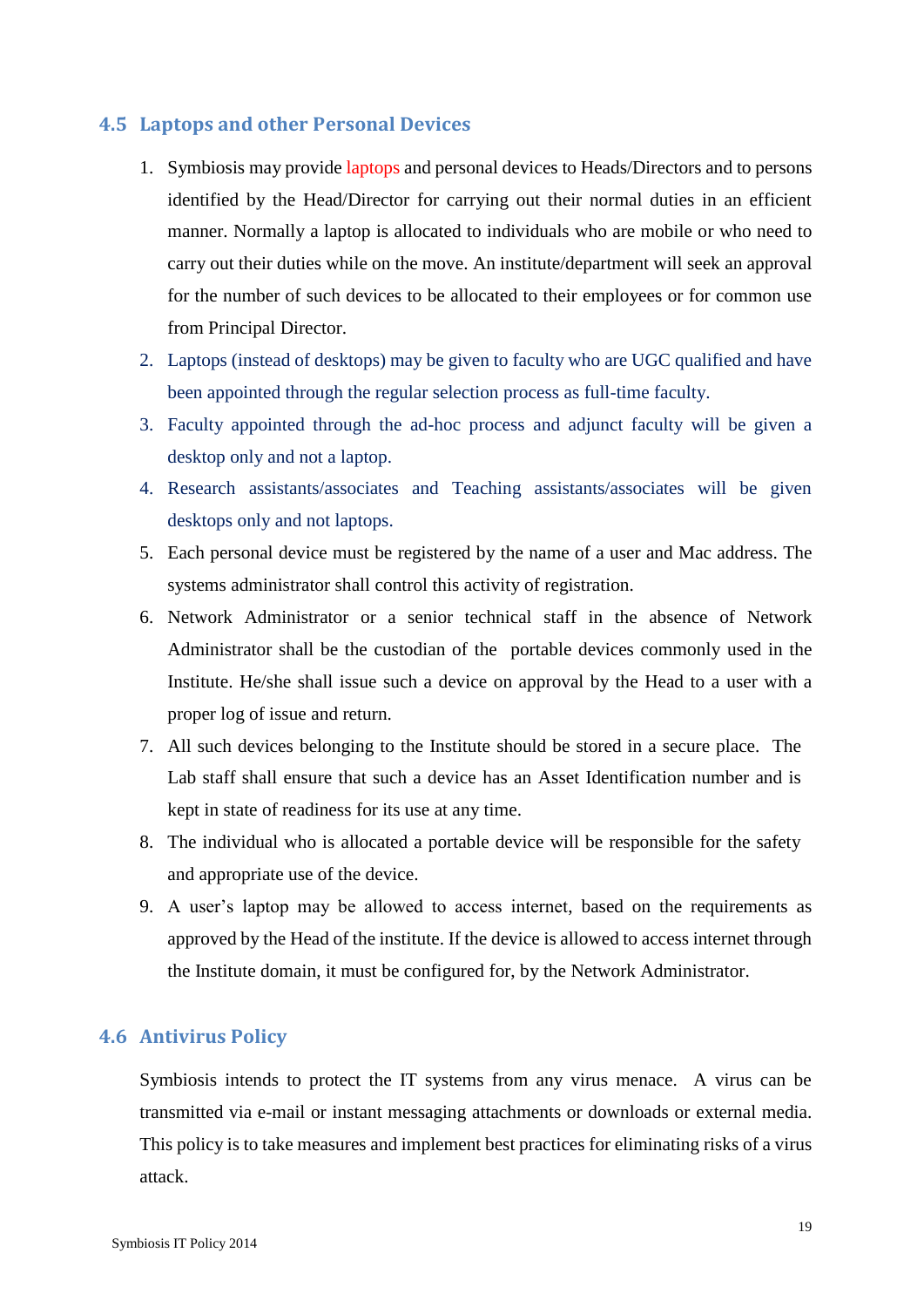- 1. The institute shall install licensed copies of anti-virus software on all systems. The most recent version of the anti-virus software package will always be used for installation.
- 2. The antivirus software must be active and up to date at all times. Technical staff should carry out virus checks routinely on all systems.
- 3. All users shall be responsible to ensure that virus infected software or media are not installed or read at any time. Email attachments may be downloaded only if cleared by the anti-virus software.
- 4. No portable device shall be connected to any Symbiosis network if it is not cleared for virus.
- 5. A user who is allowed to connect his/her laptop to the Institute Network shall handover the laptop on demand by the technical staff for Antivirus scanning or for any other security measure, if required. Institute technical staff shall advise the user to save any important files prior to carrying out virus checks.
- 6. The Institute should continually communicate about any virus threats to all users.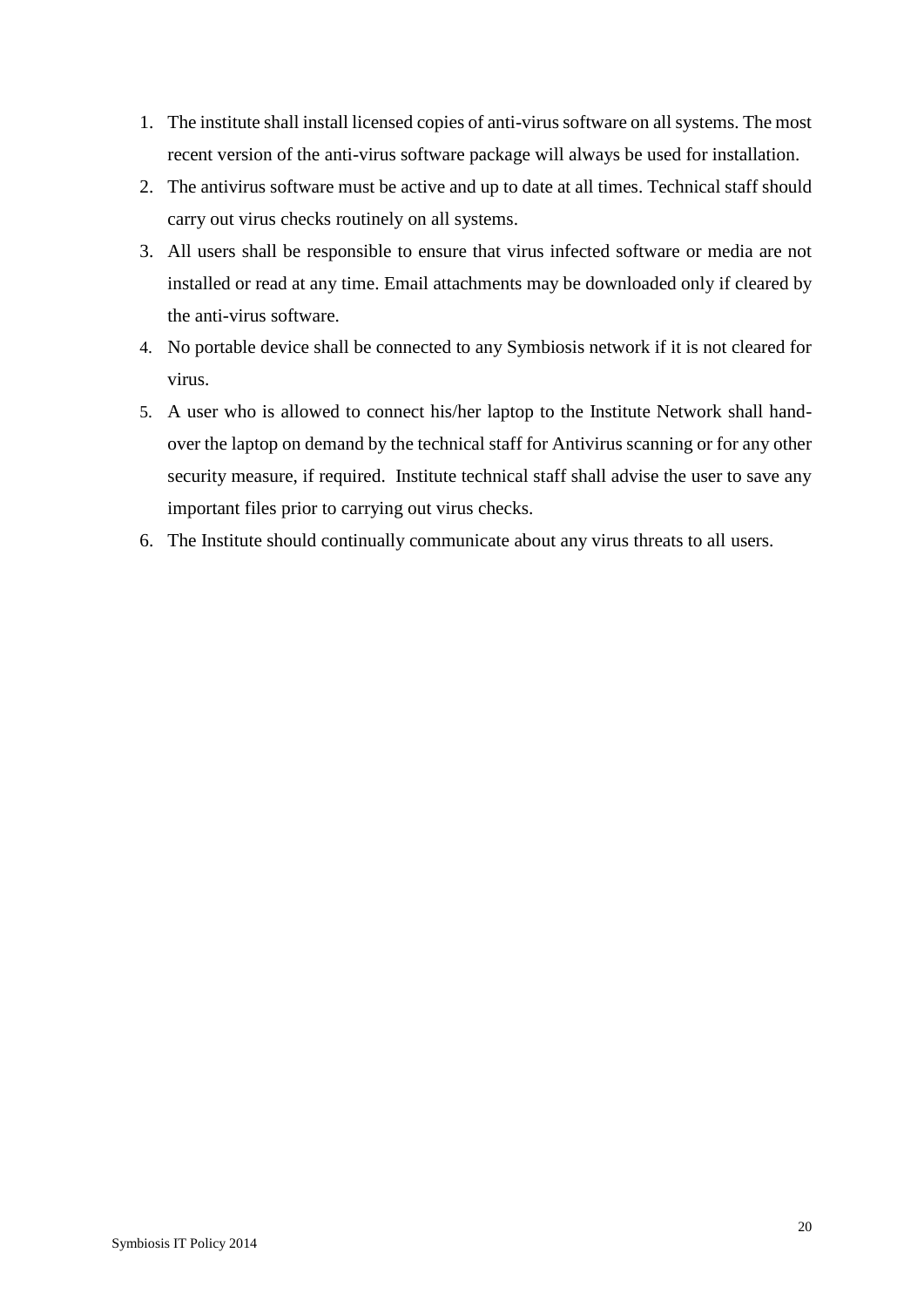# <span id="page-25-0"></span>**5. Policy on Network/s**

#### <span id="page-25-1"></span>**5.1 Purpose**

In Symbiosis the network/s is comprised of Local Area Network (LAN) and Wide Area Network (WAN). Both are similar in their management and operations while technically different. This policy is related to both types of networks and aims to streamline management of connectivity, high uptime, response and performance of the networks.

# <span id="page-25-2"></span>**5.2 Applicability**

This policy is applicable to all Institutes/Departments which have installed Local Area Network and have liaison with a service provider for internet or connected with a software application installed at its vendor's site.

### <span id="page-25-3"></span>**5.3 Networks**

#### <span id="page-25-4"></span>**5.3.1 Administration of Networks**

- 1. Symbiosis intends to ensure that all networks whether Institute Networks or Symbiosis Network, shall have fault free operation, high uptime and security from intrusion and hacking.
- 2. Network Administrator of an Institute/Department is responsible for managing its network and ensuring that the reliable connectivity exists to the Symbiosis network. In case a network administrator requires technical support other than that is regularly provided, he/she shall obtain expert technical services in consultation with IT Department.
- 3. The Head of an Institute/Department is the authority to approve access to a user, depending on the requirement of user's role or task.

For example, Accounts staff of an Institute will be allowed access to Finance Systems and emails while the students may be restricted to the academic systems only.

4. A Network Administrator shall provide network access to a user as approved by the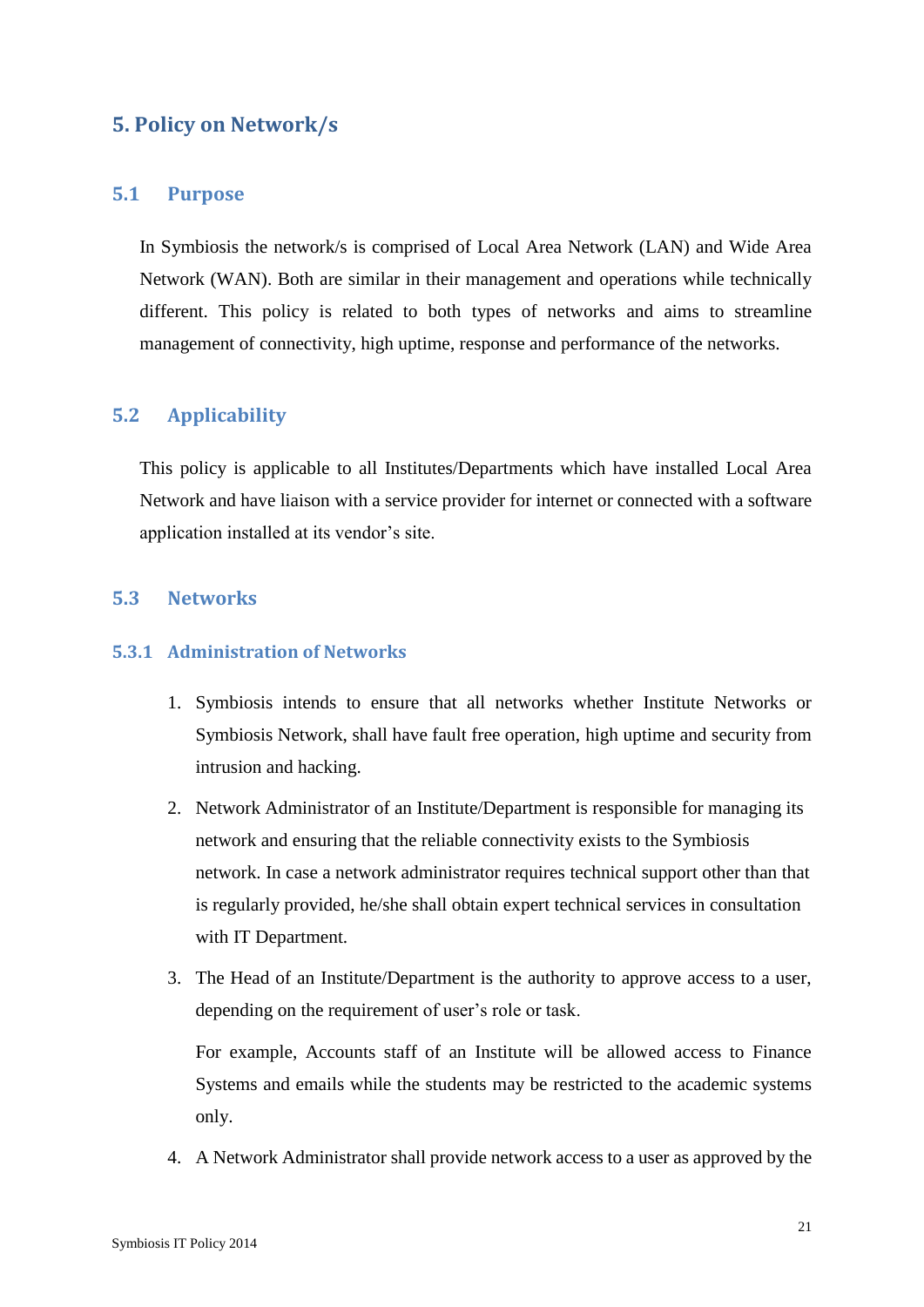Head of Institute/Department. Any ad-hoc or temporary access may be provided with explicit permission of the Head and only for a specified period. For example, for a research assignment, the Head may approve access to normally not accessible sites to a user for the period of the assignment.

- 5. A Network Administrator shall maintain an up-to-date cable routing and network layout diagram. The network diagram should represent actual on-ground layout of the equipment and the current configuration of the network. A printout of the basic network diagram should be displayed at a prominent place in the server room.
- 6. The server room should be accessible only to authorised persons. Entry to the server room should be recorded in a Register or recorded electronically.
- 7. No equipment will be connected directly or over WLAN to the managed network resources.
- 8. Whenever there is a change of Network/System Administrator at the Institute or Hostel/Campus, the Handing Over and Taking Over documents must be submitted to IIC with a copy to the Head and the IT department.
- 9. The IT department shall maintain details of the network of each institute as submitted by the Network Administrator from time to time.
- 10. For Hostel Network Administration, in case of shortage of technical manpower, the Institutes to which hostels belong should extend support.
- 11. IT department shall organise training of technical staff periodically to equip them for improving management of the networks and IT resources and to keep the staff up-to-date with technology.

#### <span id="page-26-0"></span>**5.3.2 Connectivity**

- 1. A network shall be designed to provide flexibility in connecting equipment and making logical segmentation of the LAN depending on user group, applications etc. This helps maintenance and isolation of any segment logically and restricts its access to specified servers /folders and files.
- 2. The Network Administrator shall carry out any reconfiguration within the existing setup for smooth operation or better performance of the network. For any major restructuring of the network, IT department should be involved.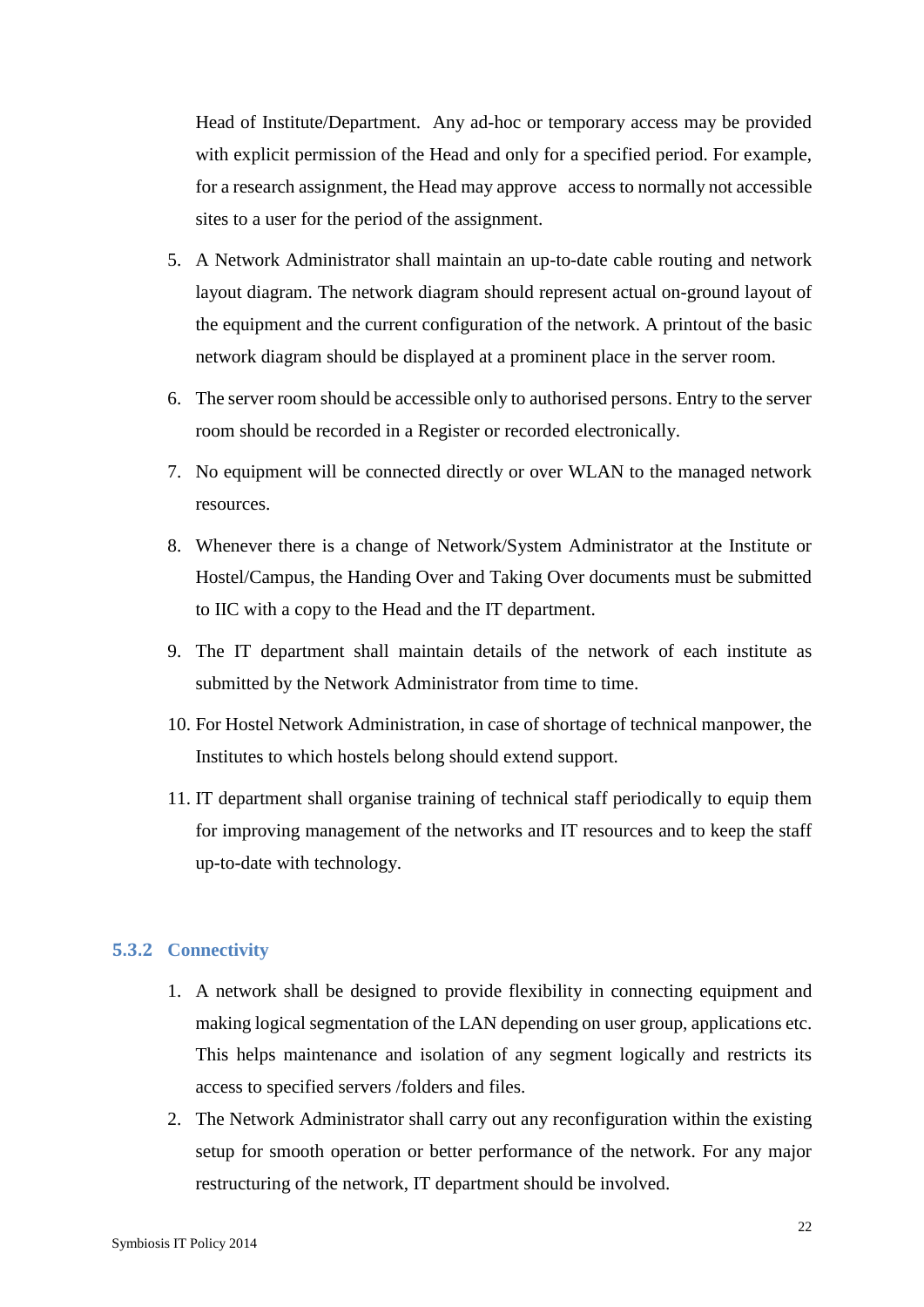- 3. For any alteration in configuration, Network Administrator shall obtain the approval of the Head. In case procurement is required for such alteration, the normal Symbiosis procedure for procurement should be followed.
- 4. Institutes are free to create their VLANs as per requirement. The network administrator should assess requirements and create VLAN. For any technical help Network Administrator may contact IT department.
- 5. A device may be connected to the Institute network at appropriate nodal points including voice/data jacks, and also through an approved wireless network access point. For remote users a device including video-conferencing device may be connected to the Institute via a VPN or SSH tunnel or any other approved network services.
- 6. The Head of an Institute shall approve connectivity to any external devices to the network, taking into account the overall load on the network and security requirements.
- 7. Before connecting a mobile device, it should be registered with the concerned Network/Systems Administrator who should ensure that the device has the appropriate security patch on it.

#### <span id="page-27-0"></span>**5.3.3 Monitoring of Response and Performance of Networks**

- 1. The network administrator shall monitor the quality of service of the internet provided by the vendor on a daily basis. The quality of service should meet the SLA agreed by the vendor. In case of any non-conformance, the Network Administrator shall follow up with the concerned vendor immediately for bringing back the internet performance to the desired level. In case of a failure by the vendor in meeting SLA, even after repeated follow up, the Network Administrator shall immediately escalate the matter to the IT department.
- 2. On a daily basis, a network administrator shall check if all the critical components of the network are performing satisfactorily and in case of exception take necessary steps to ensure that the network is fully operational.
- 3. Regular monitoring of the network shall be carried out at predetermined times. The technical staff should be trained for this purpose.
- 4. Vital and/or frequently required spare parts of critical network equipment may be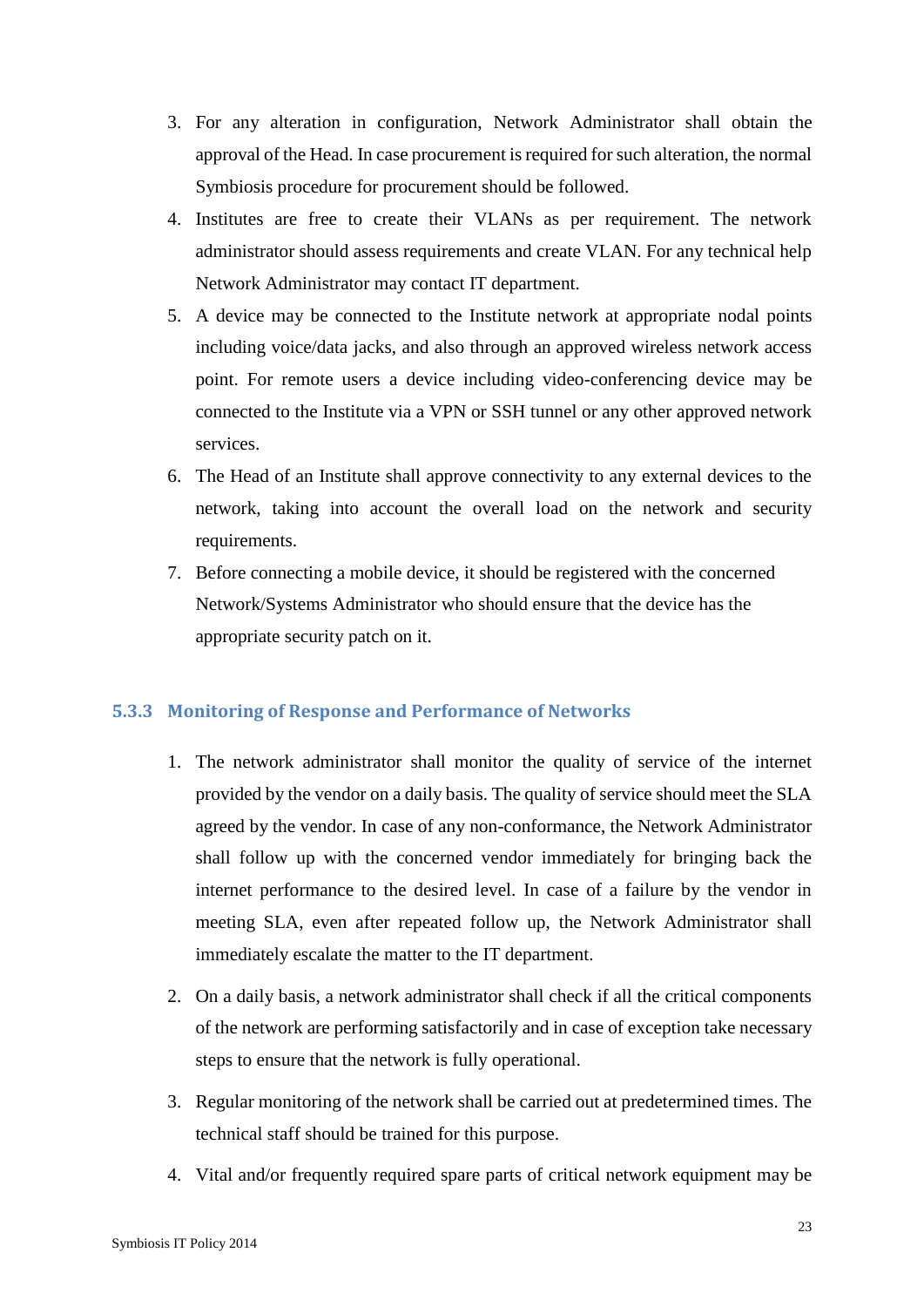kept in stock for quick remedial action by the in-house team.

- 5. Network audit shall be carried out periodically, at least once a year. This will help identify improvement areas for the network performance.
- 6. The IT department will constitute an internal audit team of knowledgeable network administrators and any other experts as required, who will conduct periodic audit of the Institute networks. The audit team visiting an institute will have members from other institutes. All non-compliances shall be attended immediately by the institute concerned.

### <span id="page-28-0"></span>**5.4 Wireless Access and Wireless–LAN (W-LAN)**

Wi-Fi technologies are inherently insecure and any unencrypted data sent over such a connection is vulnerable to interception by unauthorized persons or parties. Although the locations of the Access Points (AP) of a WLAN are inside the Symbiosis premises, their range and coverage go beyond. Therefore, without proper security, the APs installed at various locations of the institute's premises can be accessed and the network can be penetrated by an outsider. This may cause loss of information, damage to critical applications, and damage to the public image of Symbiosis.

Wireless access policy therefore aims to ensure a secure, reliable and manageable wireless network.

# <span id="page-28-1"></span>**5.4.1 Administration of WLAN**

- 1. Network Administrator shall be responsible for installation and maintenance of the wireless devices. Any technical assistance, if required, may be sought from IT Department.
- 2. All wireless access points within the institute firewall need to be centrally managed and configured by Network Administrator and technical staff.
- 3. An Institute/Department may add new wireless access points within its own network after due assessment of requirements and technical feasibility.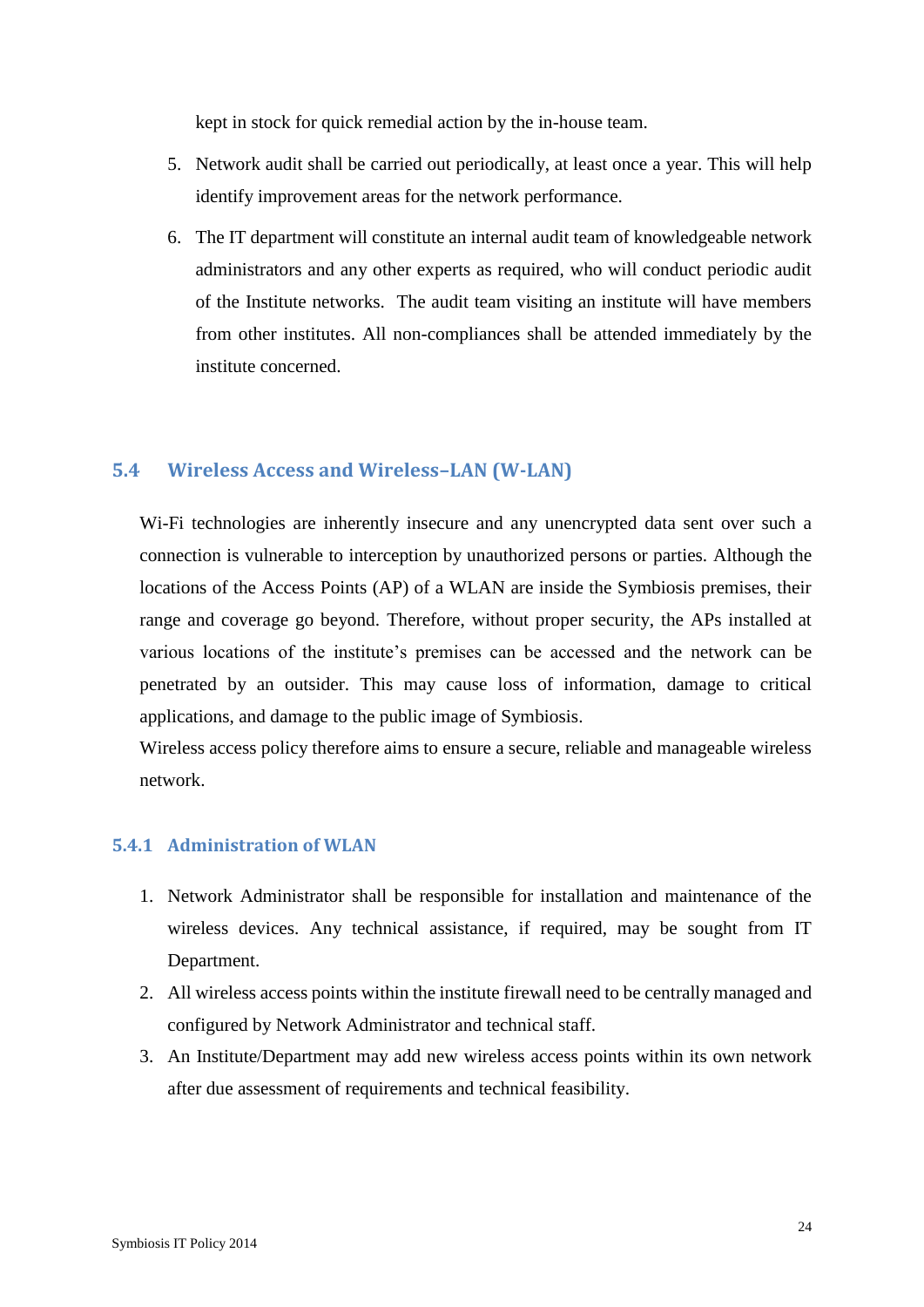#### <span id="page-29-0"></span>**5.4.2 Wi-Fi Configuration**

1. Network Administrator should remain vigilant of "rogue" access points being surreptitiously installed without the knowledge or permission of the Institute/Department by constant monitoring of the network through firewall and any other software/s, planned / unplanned survey, coordinating with campus admins to identify untoward incidents on campus etc.

Such "rogue" APs may be used by hackers, internal employees, or trespassers to gain illegal access to the network and Internet connection for the purposes of sabotage, spamming, corporate espionage, personal gain, and so on.

- 2. The technical staff shall implement encryption, strong authentication, and other security methods as per the norms.
- 3. The network may still be vulnerable over the Access Points (AP's) of the WLAN. As far as possible such Access points should be connected to a manageable switch that will facilitate monitoring through the Wi Fi controller.
- 4. Whenever a wireless device is being connected to the network it should be secured by means of strong wireless security measures such as password, WPA security network key, MAC Id etc.. Wireless security protocols may also be installed on wireless connections.
- 5. Whether any sophisticated wireless security protocols are implemented or not, Network Administrator should configure the APs so as to allow only the registered MAC Ids. The Access to the network is thus available through any Laptop or own devices only if its MAC address is registered with the Lab. The Network Administrator may block any suspicious MAC Id's.

#### <span id="page-29-1"></span>**5.5 Policy on Firewall**

Firewall is considered as the first line of defence against external threats. The role of the firewall is to restrict internet access to notified sites and to prevent intrusion into the institute's network by unauthorized entities. Firewall Policy shall describe how the firewall will filter Internet traffic in order to mitigate risks and losses associated with security threats, while maintaining appropriate levels of uninterrupted access for authorized users.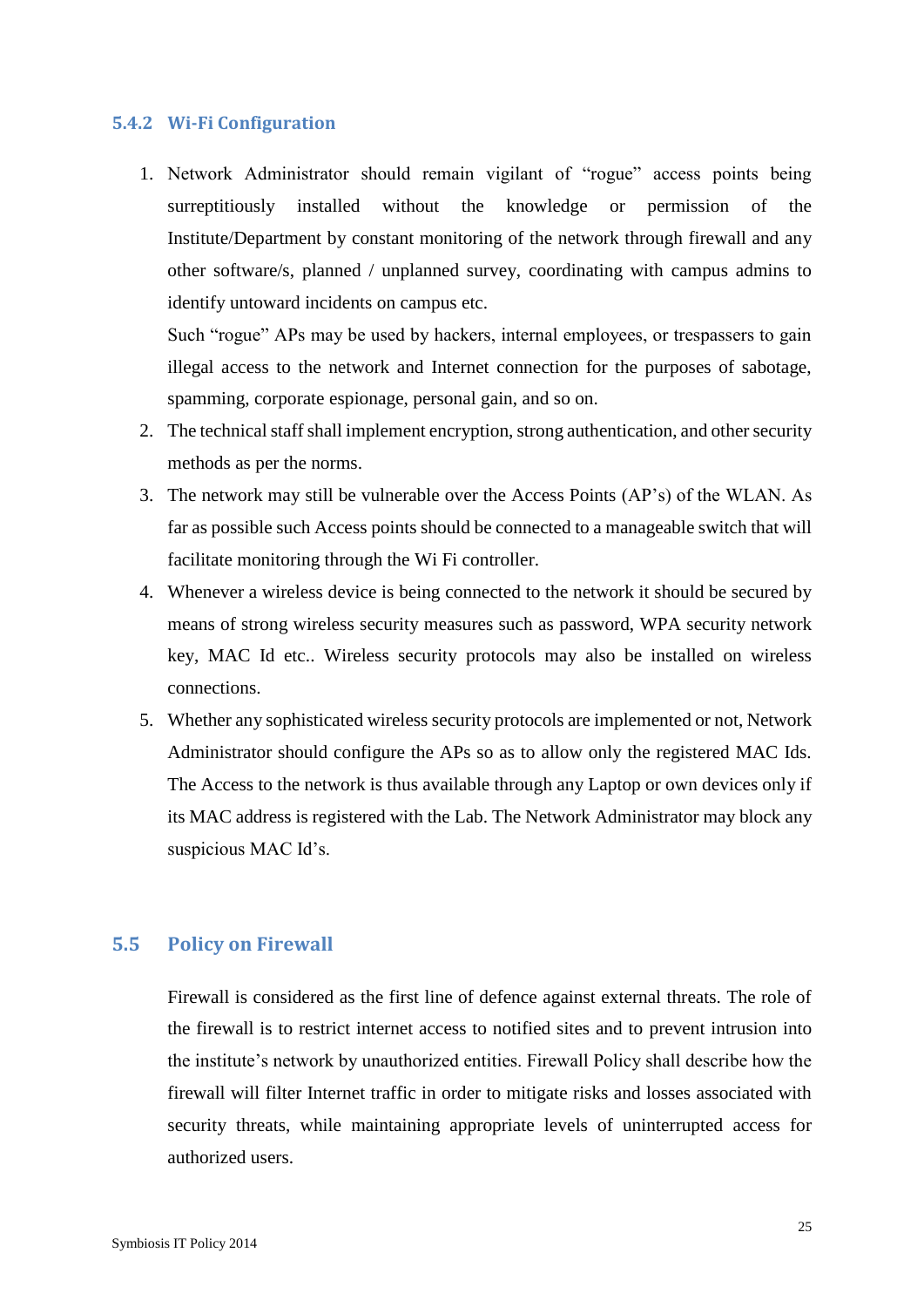# <span id="page-30-0"></span>**5.5.1 Configuring a Firewall**

- 1. The firewall must be configured to protect the network information such as system names, network topologies, and internal user IDs, from the Internet
- 2. Access to the network should be given from the trusted and authorised users and should be denied to the untrusted parties from the external networks.
- 3. Unwanted traffic as determined by the firewall rule-set given by IT department should be blocked.

# <span id="page-30-1"></span>**5.5.2 Operations and Administration:**

- 1. The network administrator shall be responsible for managing the firewall as per the guidelines from IT department.
- 2. The Network Administrator should monitor the console log for analysis of the traffic to and from the internal network.
- 3. The Firewall should be configured for strict authentication for the users of the network.
- 4. The firewall license should be renewed promptly and latest updates on the product should be adopted timely.
- 5. All Virtual Private Network (VPN)s should be configured through the firewall.

#### <span id="page-30-2"></span>**5.6 Policy on IP Addressing**

This policy aims to plan and manage IP address blocks for services and devices to facilitate IT governance.

- 1. An institute will follow a standard procedure for allocation of IP addresses to individual user/s to ensure proper use and designation of IP addresses for all stakeholders, network devices and services. It should conserve this scarce resource and enable more efficient and hierarchical routing through the optimal use of IP blocks.
- 2. The Institute technical team shall use the following guidelines on IP addresses.
	- a. TCP/IP approach for allocating IP addresses should be used.
	- b. Private IP subnets should be judiciously allocated ( use of DHCP can be mentioned)
	- c. Public IP addresses may be shared only with the approval of the Head and a record should be maintained by the Network Administrator.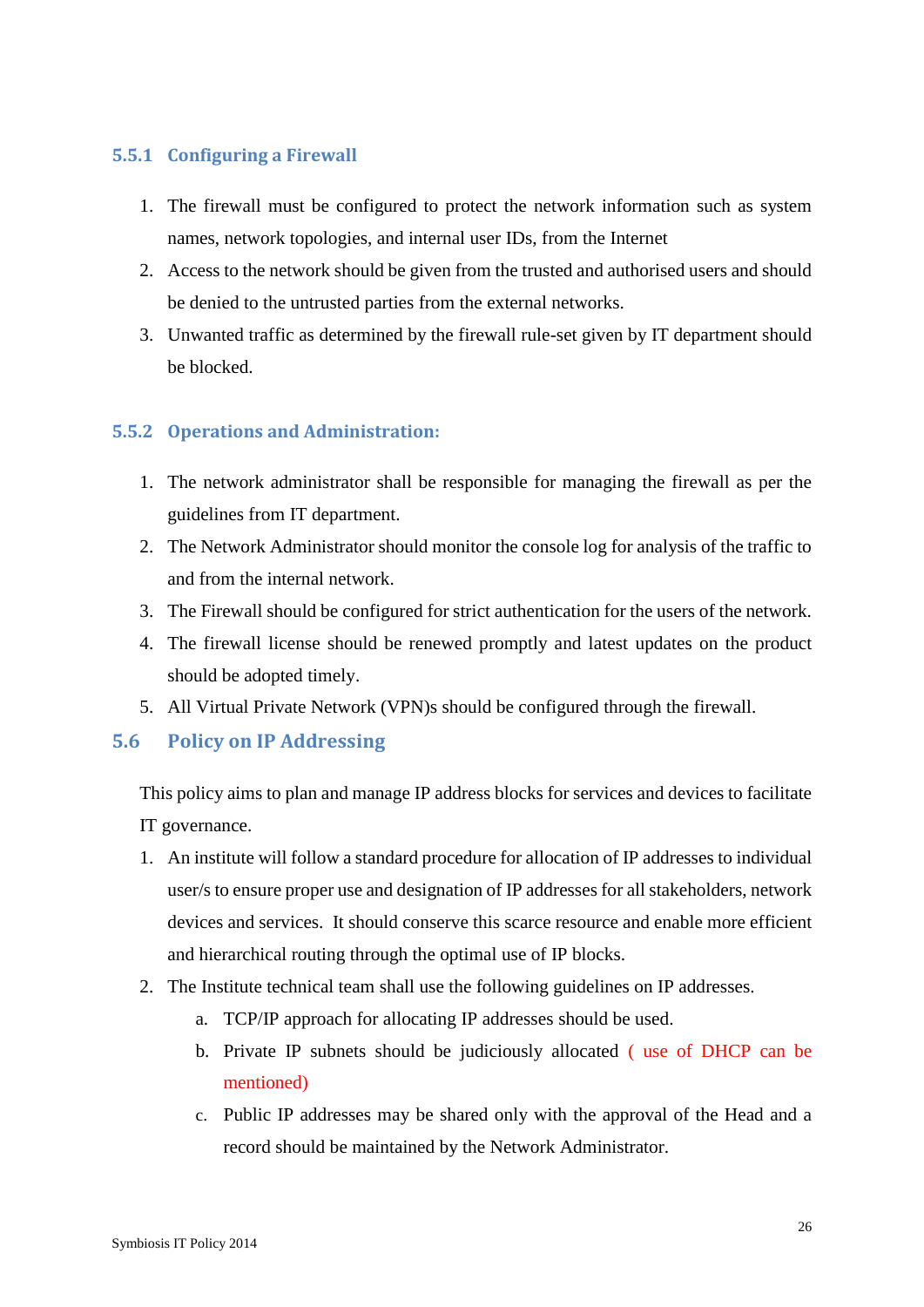# <span id="page-31-0"></span>**6: Policy on Security**

# <span id="page-31-1"></span>**6.1 Purpose**

Symbiosis IT Policy 2014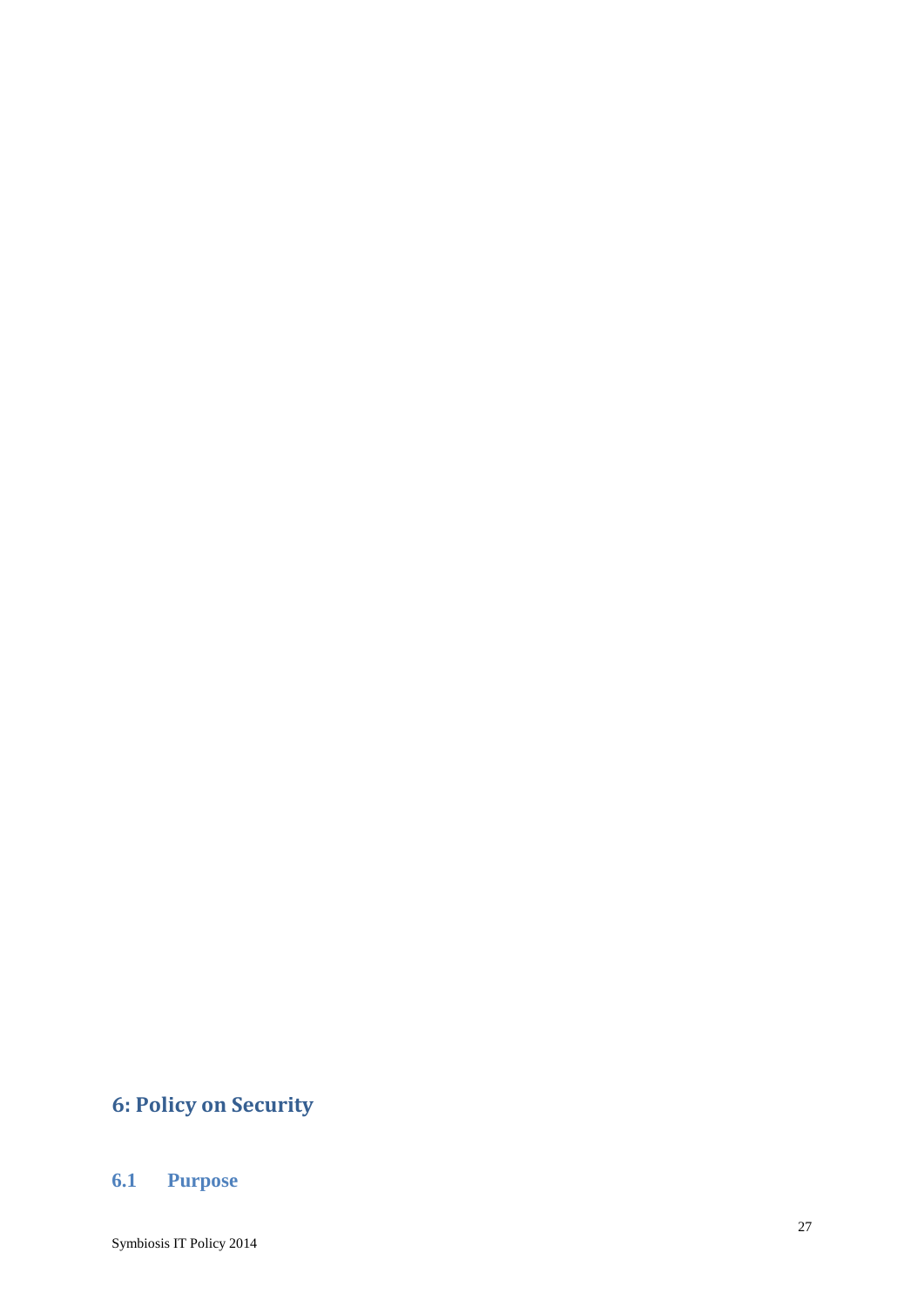The security Policy of Symbiosis is to achieve information security in a cost-effective manner. It is framed in consonance with the ISO 27001(erstwhile BS7799) standards and as per the guidelines and deliberations of Information Security Management System (ISMS).

The policy aims at achieving Physical security, Server security, Network security, security of all Information Assets and perimeter security. It lays down a systematic approach for securely managing IT resources and facilities resulting in better performance within given resources.

# <span id="page-32-0"></span>**6.2 Applicability**

All Institutes and Departments shall implement the Security Policy of Symbiosis.

### <span id="page-32-1"></span>**6.3 Security Policy**

#### **1. Physical security**:

The risk assessment of the physical site and equipment should be reviewed periodically to check the electrical, air conditioning systems and the firefighting equipment. The following physical check shall be implemented.

#### **i. Computer Lab**

- a. Entry to the Computer Lab should be restricted to authorized users only.
- b. Users will be allowed in a computer lab only for academic use of lab resources.
- c. No unauthorized visitors should be allowed into the computer Lab without an authorized escort.
- d. As far as possible entry to the Computer Lab should be recorded either electronically or manually.
- e. Users should follow lab discipline in the computer lab and not bring prohibited items such as eatables, beverages etc. inside the lab.
- f. Users shall not mishandle or disassemble any lab equipment.

#### **ii. Server Room**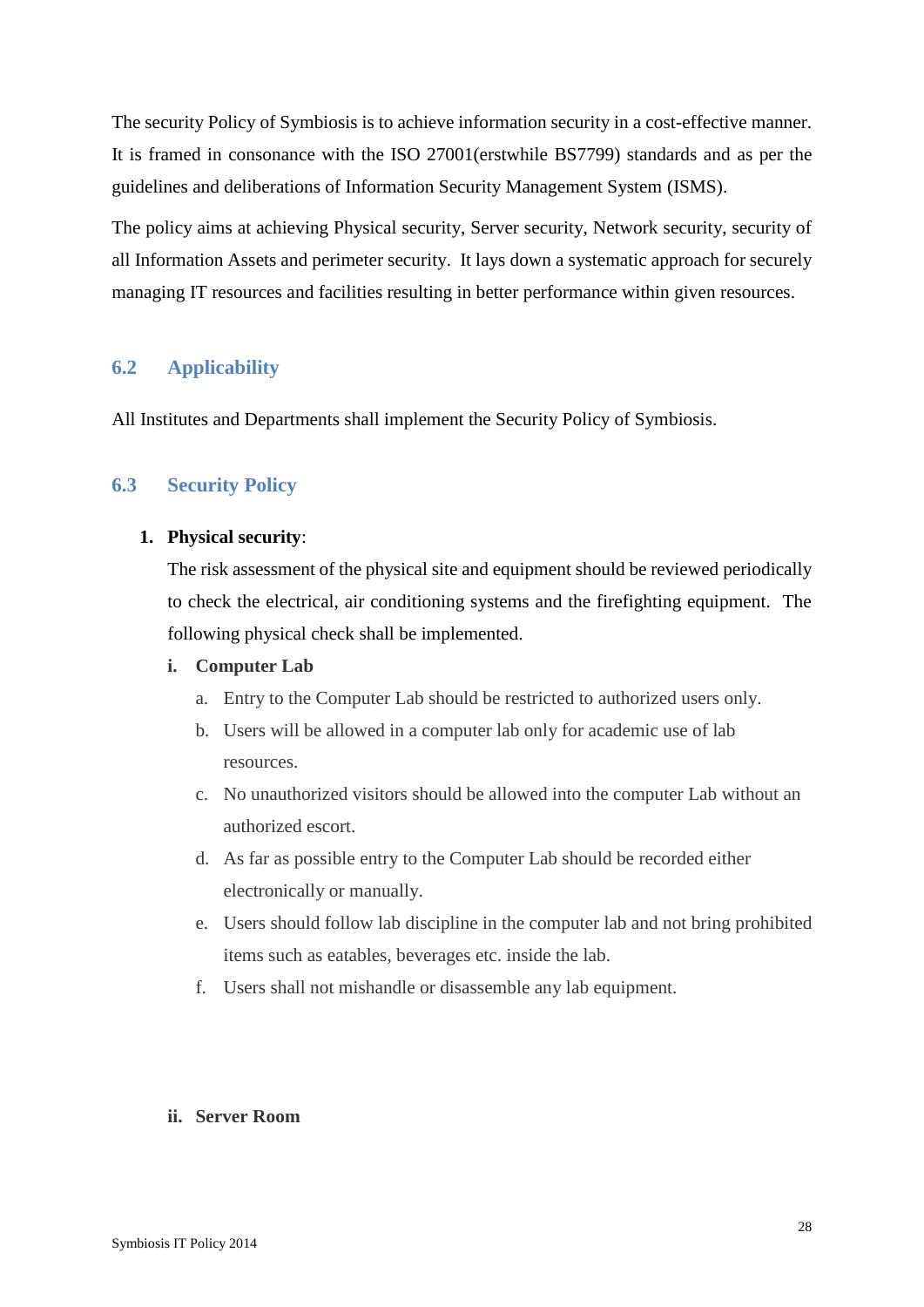- a. Server Room or the Network Centre hosting network cabling and equipment racks and cabinets should be locked, when unattended by authorized personnel.
- b. Visitors to the Server Room must be escorted by the authorized persons.
- c. Network cabling and devices should be physically secured wherever possible.
- d. Entry to the server room should be recorded with the date and time of entry and departure.

#### **iii. Portable devices of Institute**

- a. Portable devices such as laptops, iPads etc. should be stored securely when unattended.
- b. Important data stored on portable devices should be encrypted. Whole disk encryption is recommended on laptop computers.
- c. When traveling with portable devices or using them in public places, appropriate security precautions should be taken to prevent loss, theft, damage, or unauthorized access.
- d. Appropriate security measures should be taken while using datacards.

#### **2. Physical assets**

- i. There should be regular checks on the physical items such as computing devices, networking devices, tools and instruments, media etc... A physical audit should be conducted periodically and the physical assets should tally with the records of Asset Register.
- ii. Symbiosis is not responsible for the physical security of personal devices of users.

#### **3. Environmental Security**

#### **i. Electrical power**

a. Electrical power for servers/network equipment should be backed by uninterruptable power supplies (UPS) to ensure continuity of services during power outages and to protect equipment from damage due to power fluctuations.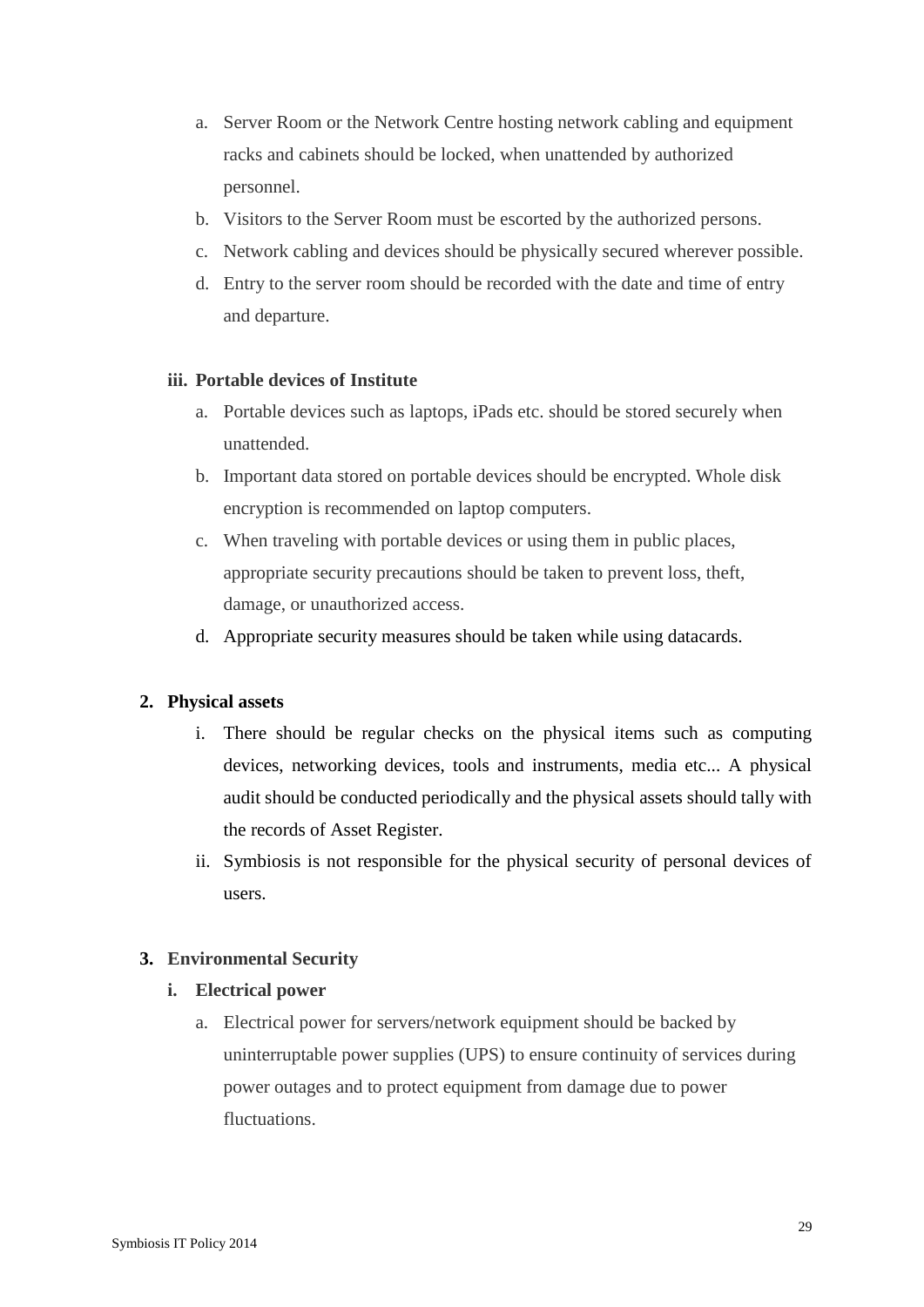- b. Each UPS should have sufficient capacity to provide at least 30 minutes of uptime to the servers and the network connected to it and should be protected with a standby power generator for continuous supply wherever necessary.
- c. Desktops may be provided with UPS power supply either centrally or standalone mode, for at least 15 minutes.
- **ii. Fire Fighting**
	- a. Operational readiness of the fire-fighting equipment in the computer lab should be maintained at all times.
	- b. All IT staff should be fully trained in managing the fire-fighting equipment, especially in the computer lab.

### **4. Network Security**

- i. Any network of Symbiosis must be protected with a firewall ensuring intrusion protection system (IPS) and intrusion detection system (IDS) adhering to Network Policy of Symbiosis.
- ii. For transmission of data on the network, data encryption should be followed as per the guidelines of IT Department.

# **5. Server Security**

- i. Apart from physical protection of the server, timely configuration of the operating system should be carried out incorporating latest patches released by the vendor.
- ii. Whenever virtualisation is carried out on a server, the security requirements on the hypervisor must be met.
- iii. Servers must be formatted in regular basis after taking proper backup of data. This must be done once in a semester

#### **6. Access control**

The policy attempts to balance restrictions on unauthorized access to information and services against the need of authorized users.

- i. **User Notice** Before a user accesses the facilities of an IT system, a notice should be displayed that warns against unauthorized use of the IT resources or IT system.
- ii. **Remote access** Remote access should be controlled through appropriate identification, authentication, and encryption techniques.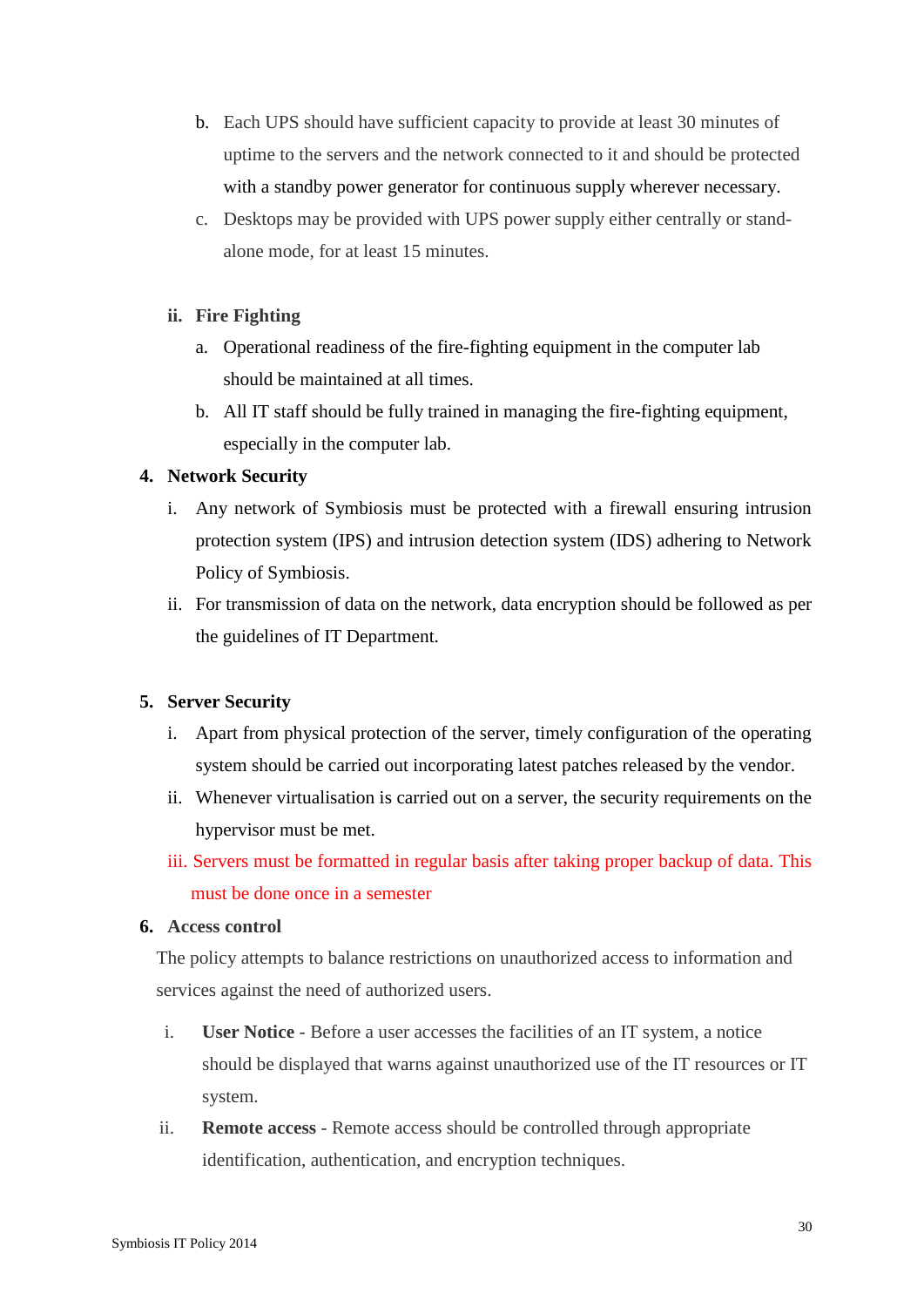### **7. Identity Control**

- i. In order to prevent identity thefts, Institute/Department should register only bonafide users with a Symbiosis id. This should be associated and controlled with a proper domain name.
- ii. Institute must take maximum care for establishing **password control** and the specified password policy should be adhered to.

### **8. Security on Vendor Products**

- i. A vendor should specify how an IT product supplied meets the security requirements of this policy and any special security requirements of the system. The vendor must allow testing of the system's security controls by Symbiosis or an independent third party, if needed.
- ii. Any demonstration or testing of an IT product should be carried out only on test data that mimics the 'live' environment without accessing the 'live' systems.

#### **9. Incident Reporting**

i. **Security incidents:** Any user who suspects that a security breach has occurred must report the incidents to Network Administrator/Systems Administrator of the Institute immediately.

#### ii. **Responding to Security Incidents**

Network Administrator/Systems Administrator shall evaluate the level of severity of the reported incident and escalate the incident to IIC and the Head of the Institute depending on the severity. They will arrive at corrective measures in consultation with IT Department, which in turn, may decide to circulate the incident along with remedial measure to other Institutes/Department, if applicable.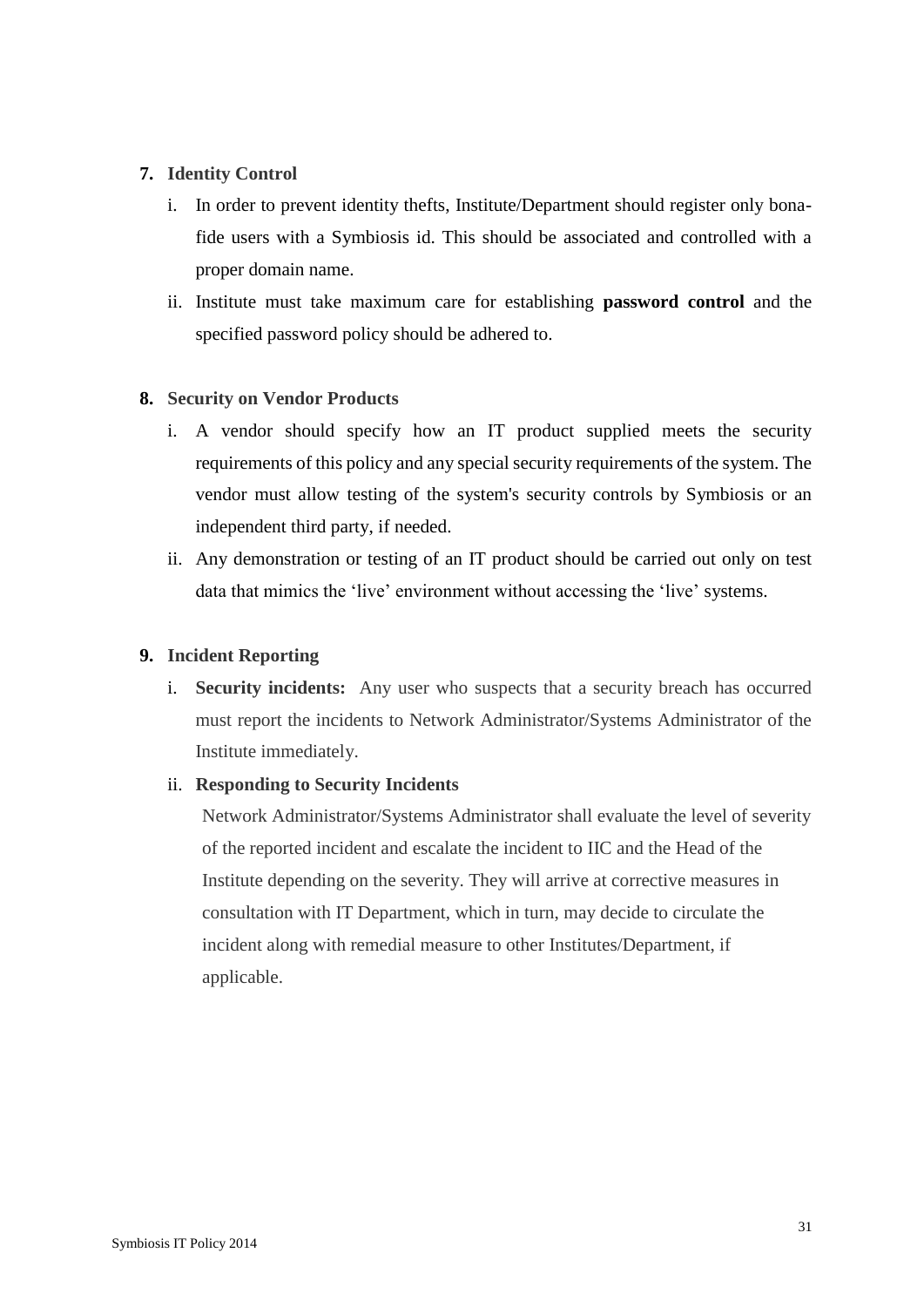#### **10. Handling of Media**

### **i. Disposal of Media**

- a. Whenever any IT media is to be disposed of, it is necessary to ensure that all Symbiosis Data are properly erased using the appropriate commercial tools to erase the data in such a way that it is irrecoverable in all circumstances.
- b. If equipment that can store Symbiosis Data, such as desktop and laptop computers or external hard drives is to be disposed of, all data storage devices should be removed before disposal.
- c. An assurance should be obtained from the vendor collecting scrapped media that the media will be physically destroyed complying with the environmental laws.

### **ii. Data Purging on Media**

- a. Electronic Storage Media (hard disk drives in computers, external hard drives, USB flash drives, magnetic tapes, etc.) that will be reused within the Institute / Department should have all Symbiosis Data purged to prevent unauthorized disclosure.
- **b.** If purging is done by overwriting the data, the *entire media/device* must be overwritten with a minimum of three passes.

# **11. Awareness & Training**:

- a. An Institute shall train a new member of the Computer Lab on lab procedures, security policies, its implementation and procedures for handling jobs.
- b. The Institute shall maintain up-to-date documentation for reference by any concerned member.
- c. The Institute shall also spread security awareness among its users.

#### **12. Audit & Control Measures**:

The Network Administrator shall monitor the network for security and report any lapses to IIC for taking corrective actions by concerned members. Security audit shall be a part of the network audit by the Audit Team formed by the IT Department. Any nonconformance reported by the Audit Team shall be addressed by the Institute with a corrective action.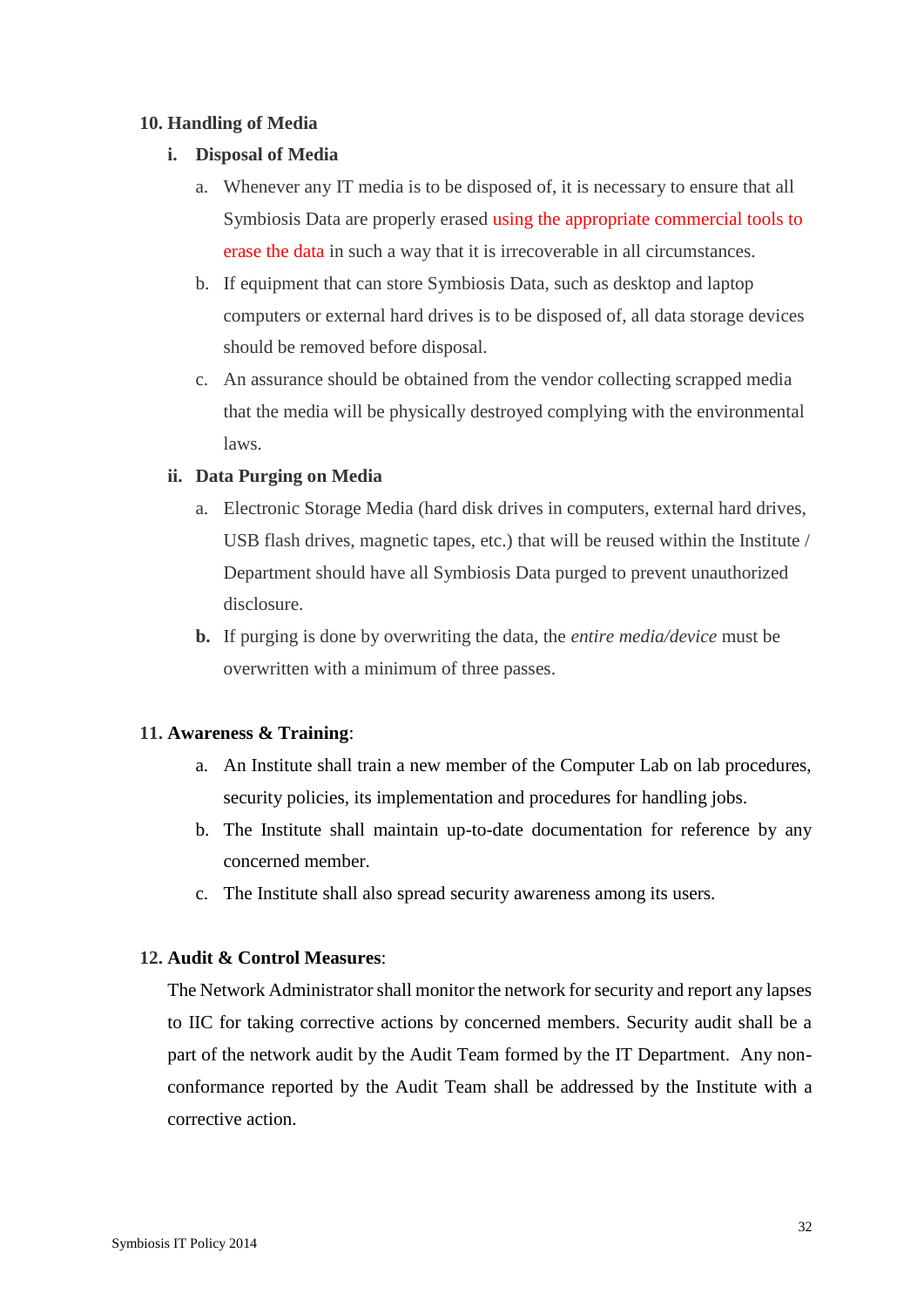#### <span id="page-37-0"></span>**6.4 Policy on Passwords**

The aim of the password policy is to ensure authenticated access to IT resources and information systems.

#### <span id="page-37-1"></span>**6.4.1 Administration of Passwords**

- 1. An Institute shall lay down a safe and secure procedure for allocating password for computing devices, network devices, servers, systems software, application software, database systems and other IT systems wherever applicable.
- 2. A Systems Administrator or an authorised person from the Lab team shall be responsible for managing passwords.
- 3. Approval by the Head is mandatory for connecting any personal device to the institute/department or hostel network. The device must be registered by recording details such as Mac id and other device details for providing network/internet access.
- 4. All critical passwords must be written clearly on a paper which should be put in an envelope marked "confidential" and sealed. It should be kept under the custody of a senior authorised member and the Head of the Institute. Only on specific requirement, the envelope should be opened with the approval of the Head and the passwords be used. Subsequently it is important to change the passwords and the updated list be handled in the similar fashion.
- 5. Sharing of passwords should be prohibited.
- 6. Password with global access must be authorised by the Head of the Institute.
- 7. A password shall be structured as per the guidelines of the IT department.
- 8. IIC shall maintain confidential record of security passwords of all desktops allotted to the employees, for use in exigencies. The employee shall ensure that a confidential record of any change in security passwords is provided to IIC.

#### <span id="page-37-2"></span>**6.4.2 Non-Compliance of Password Policy**

Not following the password policies or procedures should be considered a security breach. Depending on the nature of lapses, various sanctions may be imposed by the Head of the Institute whose decision shall be final.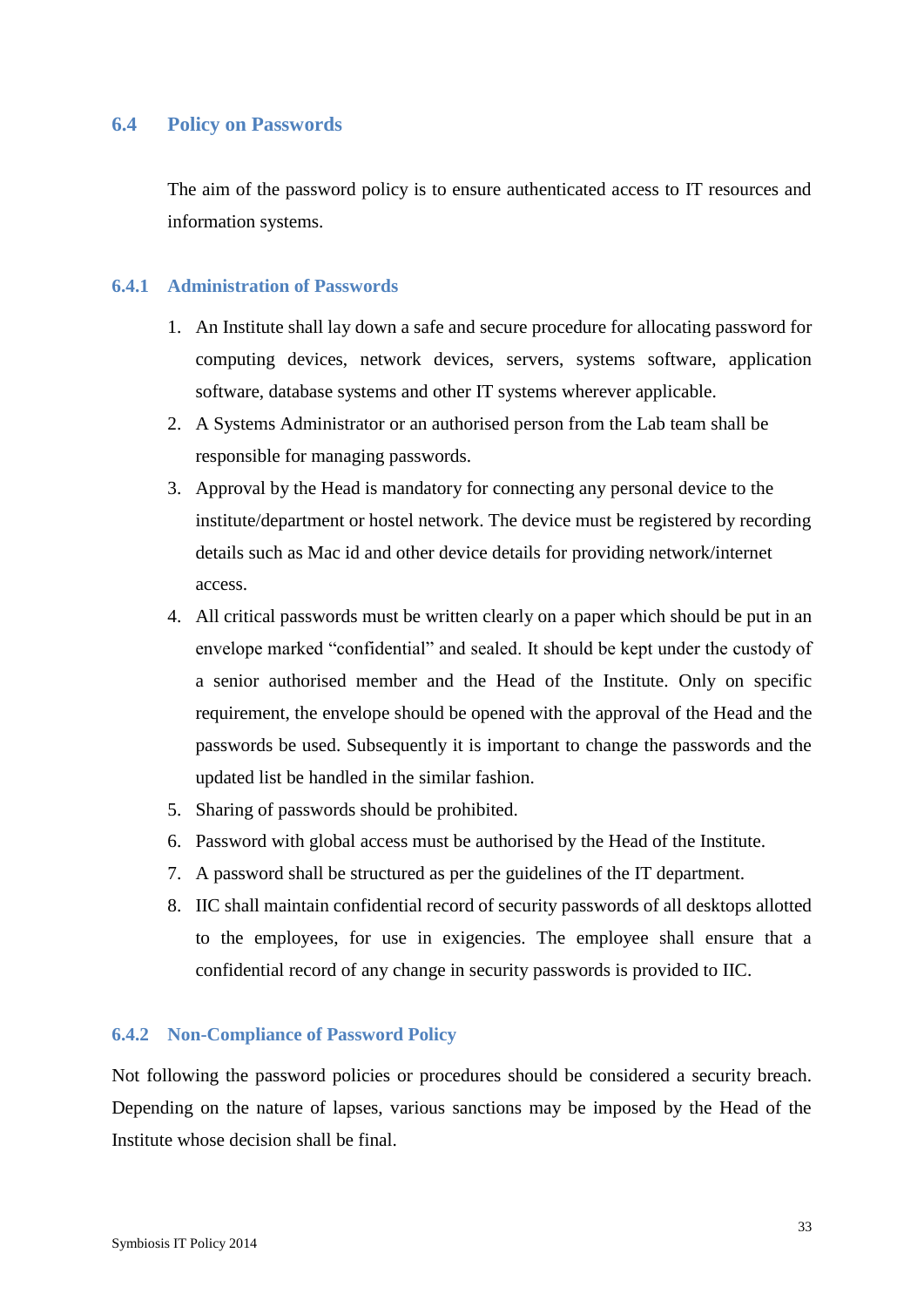# <span id="page-38-0"></span>**7. Policy on Data Administration**

### <span id="page-38-1"></span>**7.1 Purpose**

Critical and confidential data pertaining to the academic bodies and other stake holders are generated and maintained at Symbiosis in day-to-day operations. It is essential to ensure authorised data access, retrieval of authentic data and prevent any breach or leakage of data from the storage media. The policy specifies guidelines for data organisation, data handling, data back-up and data security in order to meet various requirements of Symbiosis.

# <span id="page-38-2"></span>**7.2 Applicability**

This policy applies to the storage of data generated and stored across all Institutes and Departments using any IT facilities.

#### <span id="page-38-3"></span>**7.3 Data Organisation**

- 1. All data created through IT systems shall be stored in a systematic manner on servers or desktops or any other storage device.
- 2. Standard Naming conventions shall be used for files and folders so as to allow easy official access. Such naming convention shall be recorded with IIC. For example all files related to Examination section should have file names starting with EX; all file related to Admissions to start with AD etc..
- 3. Data folders on servers required for running the systems shall have standard names as per the guidelines of IT Department.
- 4. System Administrators shall be responsible to ensure that data from all the servers and network files are maintained in a standard fashion so that the system services do not suffer even when there is a change in technical staff.
- 5. Each institute will maintain official data on the data server. Any data considered as official must be first recorded on official data server prior to releasing it to the concerned person or organizations. An Institute shall create folders for major functions and maintain year-wise data within the concerned folder. Typically an institute may have official data folders such as Admission, Academics, Finance, HR,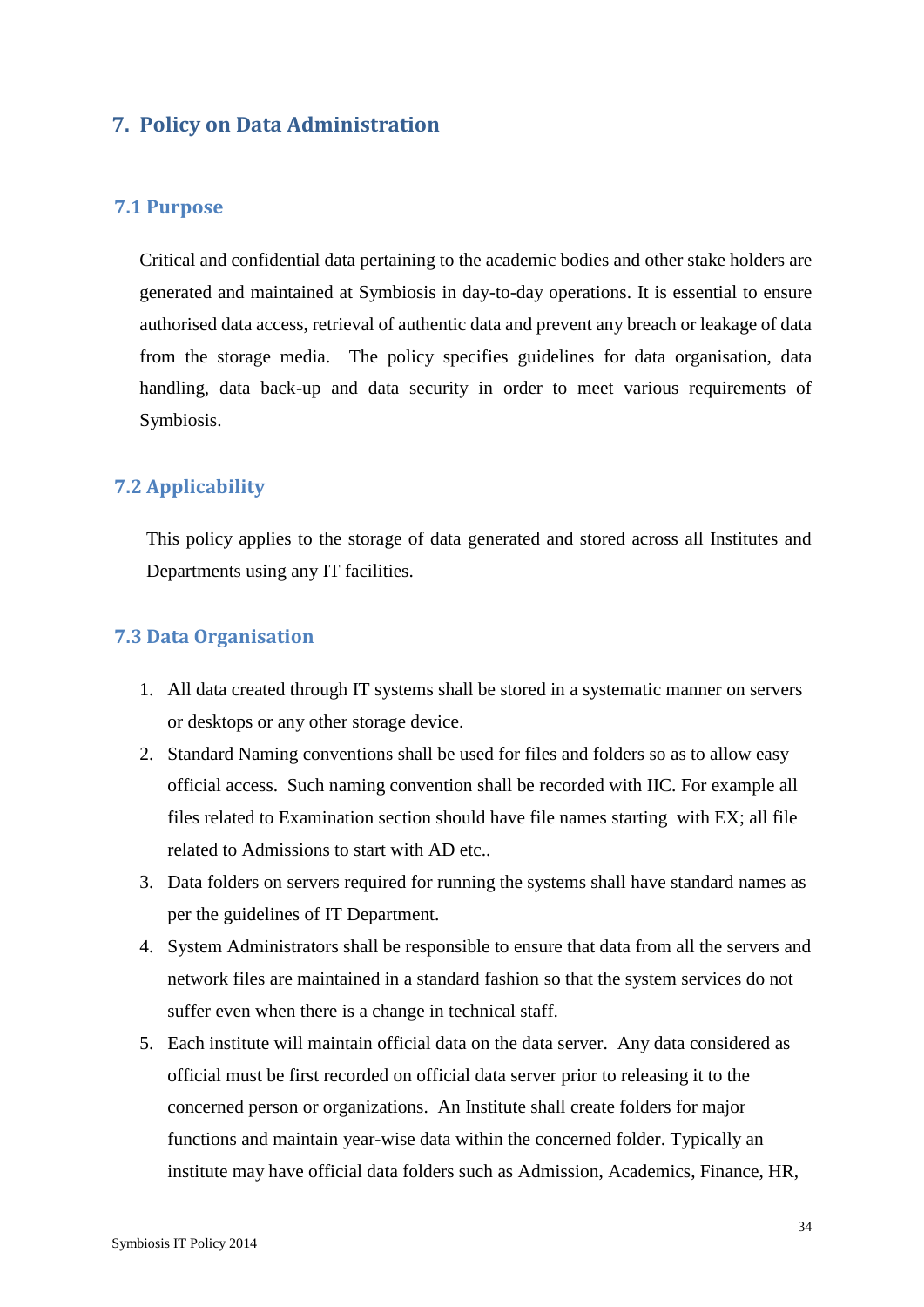University, Purchase, Statutory Bodies, Accreditation etc. By organizing data in this manner it should be possible to obtain historical data of any function for statutory or any other purpose.

- 6. Under no circumstances official data shall be maintained on the local storage of an individual employee. An employee may maintain relevant data on his/her hard disk for working purposes and shall submit the finalized data that is to be officially released to the official data server.
- 7. All official data of confidential and sensitive nature must be stored in a separate folder the access to which should be controlled by the use of a password available only to authorised persons.
- 8. The Head of an institute/department along with those functionally responsible shall define a Data Retention policy based on criticality and statutory requirements. The statutory requirements may be obtained from the Functional Heads of the Society or the Registrar of the university as the case may be. This shall be audited during an IT Audit.
- 9. An index of all official data folders should be maintained as confidential and should be communicated to senior authorities in the institute/department.

# <span id="page-39-0"></span>**7.4 Data Handling**

- 1. Only those employees who are responsible for official functions shall handle any data related to the function. Any other user required to use that data shall be authorised to read or update according to the requirement assessed by the functionally responsible employee with the approval of the Head.
- 2. All confidential data shall be maintained separately and should be accessible only to the authorised users.
- 3. All critical data should be handled with restricted access. Only persons designated by the Head of an Institute/Department should be allowed to view and work on them.
- 4. Any data required for statutory purposes shall be maintained appropriately for the prescribed period. Care should be taken so as to ensure that such historical data is accessible as and when required. A proper back up procedure must be followed which allows to save data at two different locations with appropriate recovery time and recovery point objectives.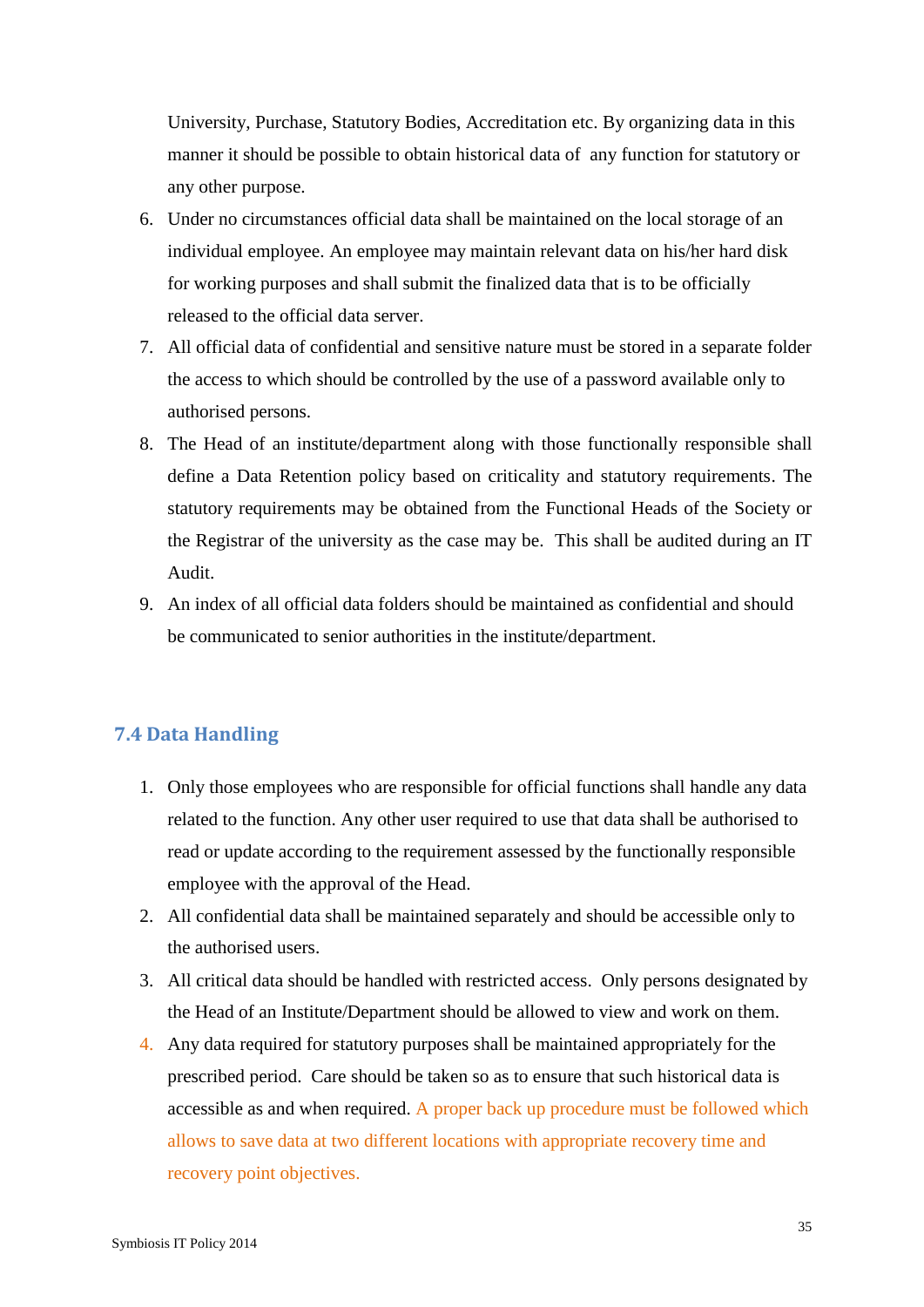# <span id="page-40-0"></span>**7.5 Data Backup**

- 1. Systems Administrator shall schedule daily back-ups, monthly back-ups, event-based back-ups(e.g. on closing of the financial year, announcing the results of a semester), annual backups ( for the annual cycle of an enterprise application system such as HR data on  $31<sup>st</sup>$  Dec and  $31<sup>st</sup>$  March, Finance on  $31<sup>st</sup>$  March &  $30<sup>th</sup>$  Sept, Academics depending on academic cycle normally on  $30<sup>th</sup>$  of Apr.) etc.. based on the requirements of the Institute/Department.
- 2. Systems Administrator shall ensure that backup procedures are carried out to satisfy the Data retention policy. While re-cycling any storage media, care should be taken that no vital data is lost.
- 3. All back-ups, either manual or software driven, should be carried out by the designated person. The storage of such data should be indexed and maintained by the designated person with details about content, location and indexed storage media for that content.
- 4. The information for general back-up must be maintained manually in a register or in a software based system, where the media location be indicated for each back-up cycle.
- 5. Wherever standard database systems relational or otherwise, is installed, the institute should have the services of a trained database administrator.
- 6. All archival data should be properly backed up for easy retrieval.

# <span id="page-40-1"></span>**7.6 Data Security**

The data security of Symbiosis, in essence, attempts to establish the maxim of IT security that is Confidentiality, Integrity and Availability of all data. Some aspects are covered in the earlier parts related to data organisation, handling and data back-up to ensure availability and maintaining integrity. The policy is further elaborated in the next few pages.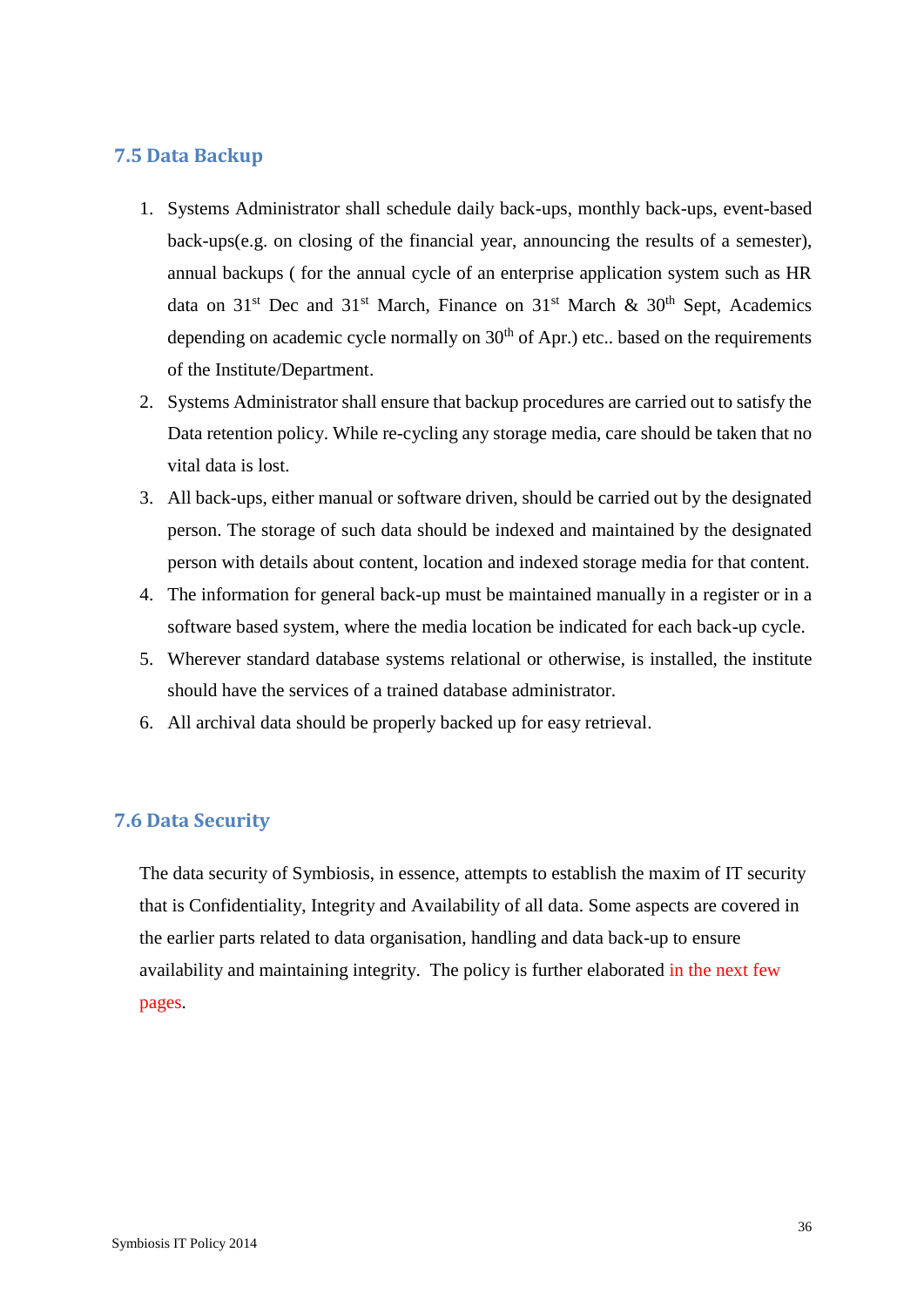#### **1. Data Classification and Security**

The Head of Institute/Department shall use his/her discretion to decide the proper classification of any data/ information as defined here.

- i. *Confidential* information includes sensitive personal and institutional information. Such data may be encrypted as needed. Disclosure of such sensitive information to unauthorised parties should be considered as severe violation of Symbiosis work ethics. Institutes/Departments shall establish appropriate protection against unauthorized access, modification or destruction of such data and information. Special back-up procedure should be implemented for this class.
- ii. *Internal* information includes operational data/information that is critical for running the functions of Symbiosis and if exposed to unauthorized parties, may have an indirect or possible adverse impact on interests of Symbiosis. Institutes/Departments shall establish appropriate procedures to avoid internal abuse of data.
- iii. *Public* information is information that may be published or available to the outside world and has no material adverse impact on the interest of Symbiosis on such disclosure. It is encouraged to publish such data that may enhance the reputation of Symbiosis. Institutes/Departments shall ensure that such data is accurate, up-to-date and is protected from corruption and defacing.

#### **2. Data Loss Prevention**

Symbiosis considers it important to carry out secure management of the data it holds and generates. Any inappropriate mismanagement or loss of it can harm its functioning. If any employee identifies any loss or leakage of data, the incident should be reported to the Head of Institute/Department who in turn should assess risks of such losses and take appropriate measures to restore the data and prevent such incidents in future.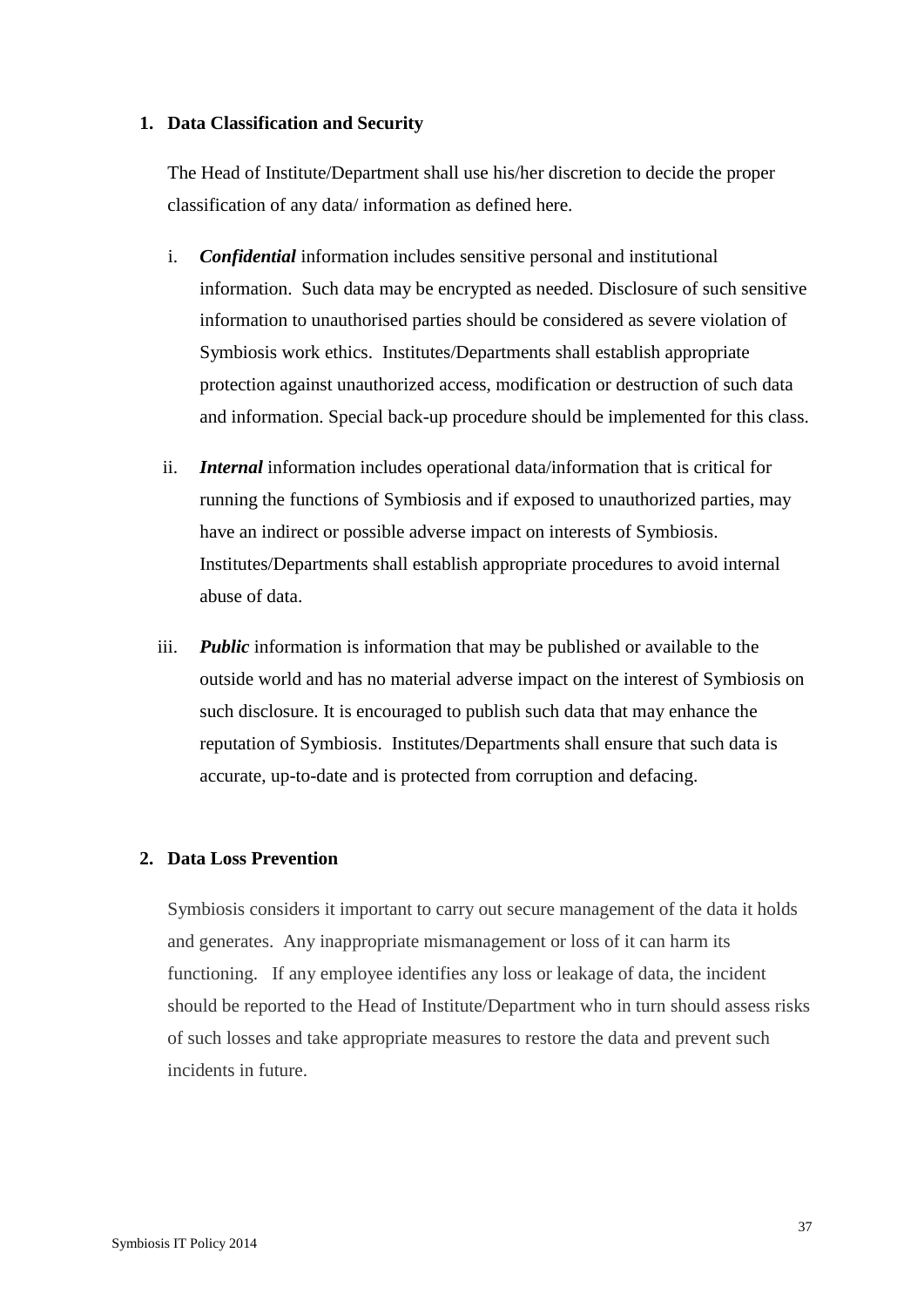# **3. User Responsibility**

A user shall be responsible for complying with all security-related procedures for data/information to which they have authorized access or any data/information hosted on the device that is allotted to the person.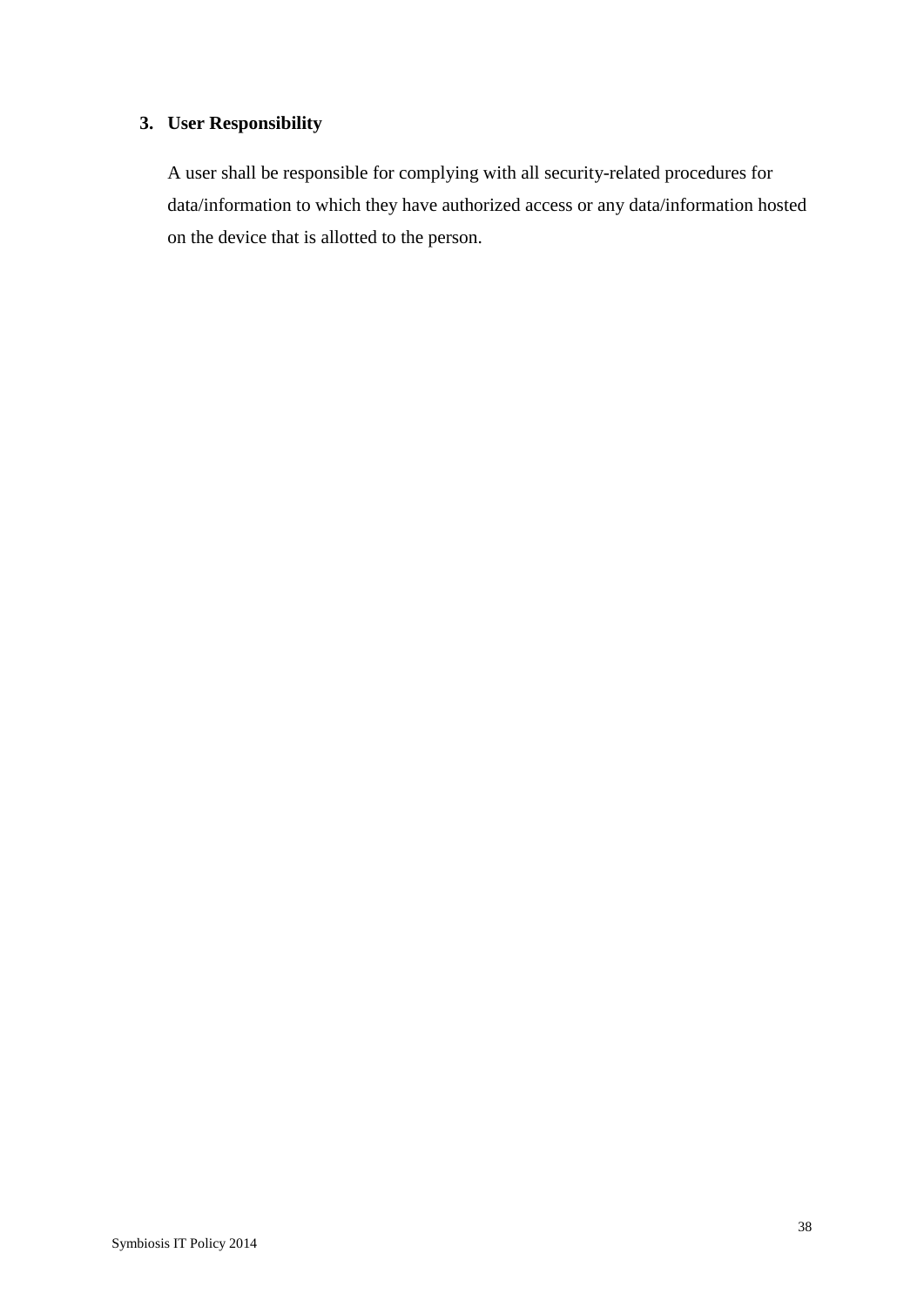# <span id="page-43-0"></span>**8. Policy on Obsolescence & Disposal**

#### <span id="page-43-1"></span>**8.1 Purpose**

Symbiosis adds to its IT Assets and also upgrades them according to the requirements of Institutes/Departments. Several of its assets become obsolete due to change in technology or usage or degradation of its performance or the end of useful life of the asset. This policy addresses on how such cases should be identified and treated.

# <span id="page-43-2"></span>**8.2 Applicability**

This policy applies to all IT assets acquired, used and maintained across all Institutes and Departments using IT facilities.

### <span id="page-43-3"></span>**8.3 Identifying Obsolete Assets and Disposal**

- 1. An Institute or Department shall constitute a committee for Obsolescence and Disposal of IT Assets, chaired by the Head and comprising of IIC, Network/Systems Administrator, Admin Officer and Accountant as members and any other competent Symbiosis employees chosen by the Head.
- 2. The committee shall meet prior to preparing an annual budget of the Institute/Department.
- 3. The committee shall review the list of IT assets proposed for obsolescence by the Network Administrator/Systems Administrator. The list should also contain justification for obsolescence of each item.
- 4. The committee will judiciously take into account feasibility to extend the usage of an asset and decide on whether to make an asset obsolete or not.
- 5. The committee will also recommend disposal mechanism for each IT asset finalised for obsolescence.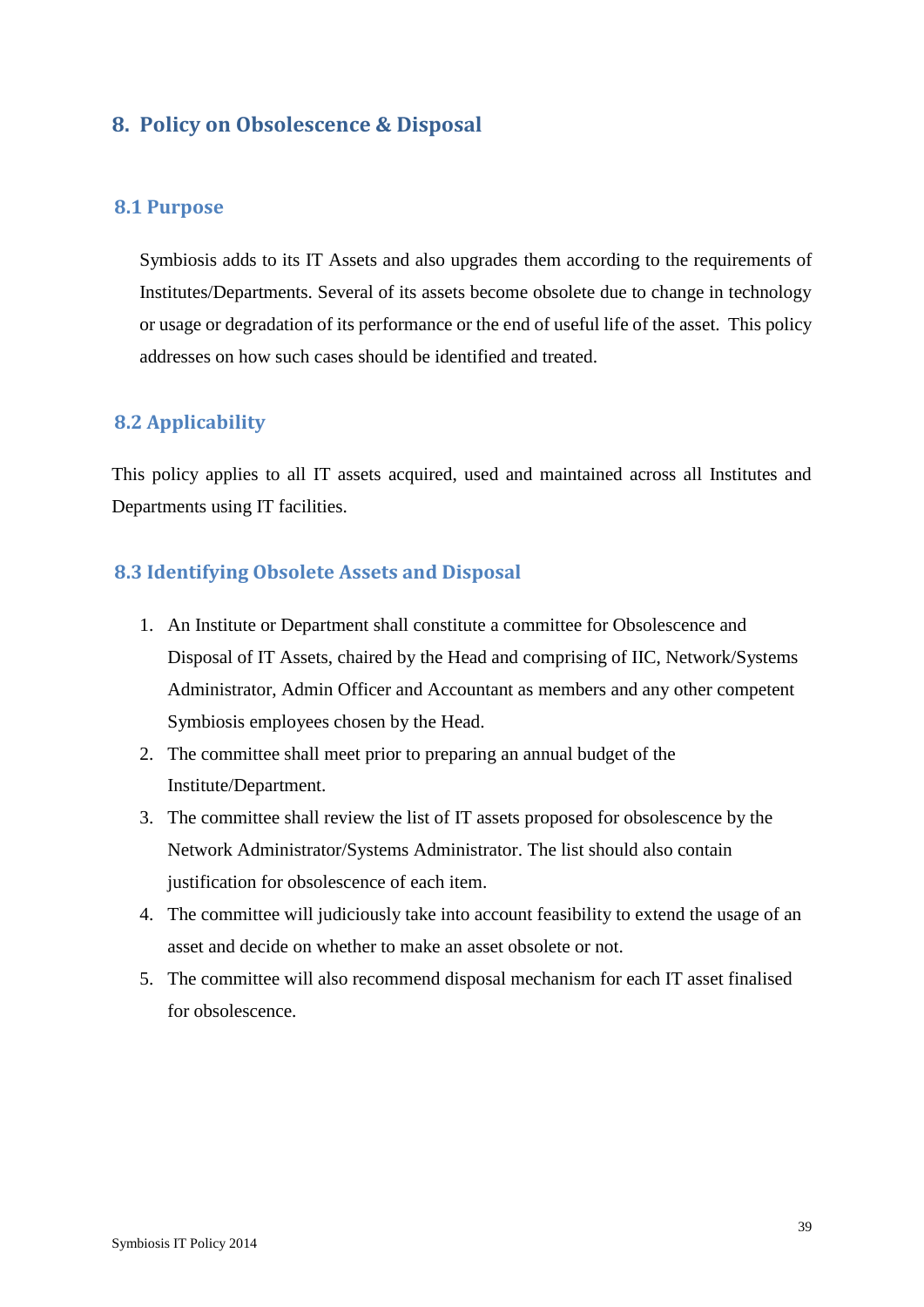# <span id="page-44-0"></span>**8.4 Obsolescence**

- 1. An IT asset may reach obsolescence due to reasons such as:
	- i. change in technology
	- ii. damage due to heavy usage or inappropriate environment
	- iii. degradation of its performance
	- iv. reaching the end of useful life
	- v. lack of maintainability on withdrawal of the product by the manufacturer
	- vi. Any other reason must be clearly specified
- 2. Over a period of time, it is observed at Symbiosis that:
	- a. Desktop Computers have 4 to 5 years of life,
	- b. Laptop Computer have 3 to 4 years of life, and
	- c. Servers have 5 years of life.

This is only an indicator and should not be taken as a standard for obsolescence.

- 3. When a manufacturer of an IT product withdraws its support, the committee should assess its useful life and maintainability without the support of the manufacturer. If it is not maintainable then its disposal should be considered in a phased manner.
- 4. The lifecycle of an asset can be extended for two or more years by bringing down its usage.
- 5. In some cases, obsolescence may need to be considered before the end of the lifecycle of an IT asset. For example, even if a firewall is well within its life span, the security threats from the external environment on the network may demand better technology to protect the in-house system.
- 6. The estimated life expectancy may be ignored in following cases:
	- a. Frequent Failures of the Equipment.
	- b. Software requiring higher hardware configurations with certain capacity and performance capabilities.
	- c. Reconfiguration of Systems and Networks.
- 7. All options of continuing with the asset till its services could be fully utilised should be considered.
- 8. In-house support can also be utilized to support the IT product after the end of lifecycle.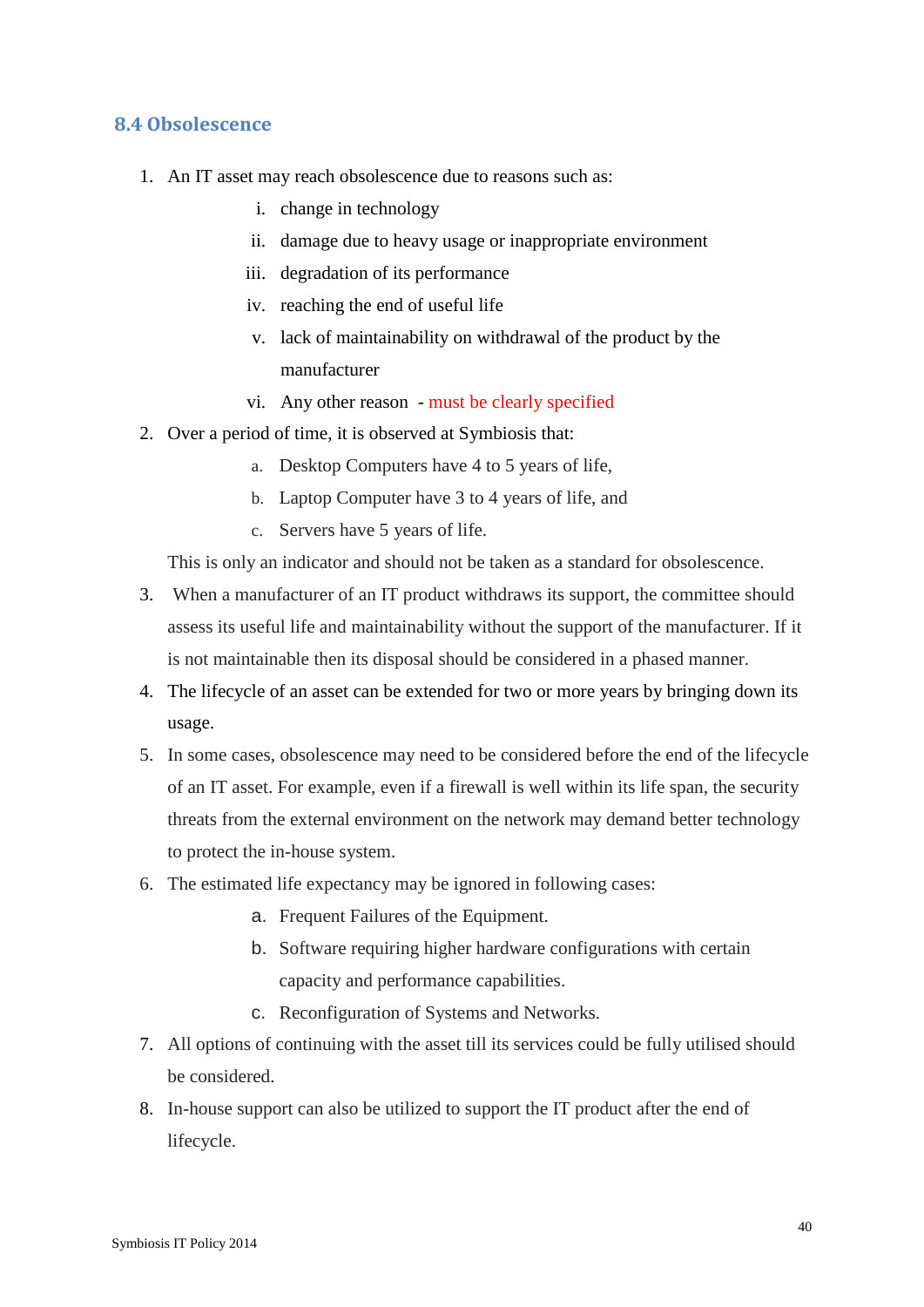# <span id="page-45-0"></span>**8.5 Disposal**

#### <span id="page-45-1"></span>**8.5.1 Options for Disposal**

When an IT asset is identified for disposal the following options may be considered.

- 1. **Work with local schools:** Symbiosis can partner with local schools by donating an obsolete asset but in good condition for their use or technology projects.(after appropriate data cleansing operation is performed)
- 2. **Use older equipment for training and testing:** Those assets that are still in good condition can be used for testing purposes in labs.
- 3. **Cannibalize:** Parts of obsolete assets that are in usable condition, can be used as spare parts if they are compatible with other equipment. Replacement disk drives are a good example.
- 4. **Buy-back:** If possible the old equipment may be traded for newer equipment provided reasonable discount can be obtained.
- 5. **Sell or auction older equipment to employees:** Institute may consider offering the obsolete equipment if in good condition to its employees at a low cost after clearance from Symbiosis Finance/Administration.
- **6. Donate to charities:** The obsolete IT assets that are in good condition can be donated to charitable organisations after clearance from Symbiosis Finance/Administration.
- **7. Sell as scrap:** If none of the disposal options above is feasible this should be used as the last option.

#### <span id="page-45-2"></span>**8.5.2 Security Aspects while Disposing**

- 1. While disposing of an IT device or media, the Security Policy of Symbiosis shall be applied.
- 2. All employees are responsible for the sanitization of non-reusable electronic media before disposal.
- 3. The scrapped equipment should be isolated following security procedures.
- 4. Similar to shredding paper reports, CDs and other non-rewritable media should be destroyed before disposal.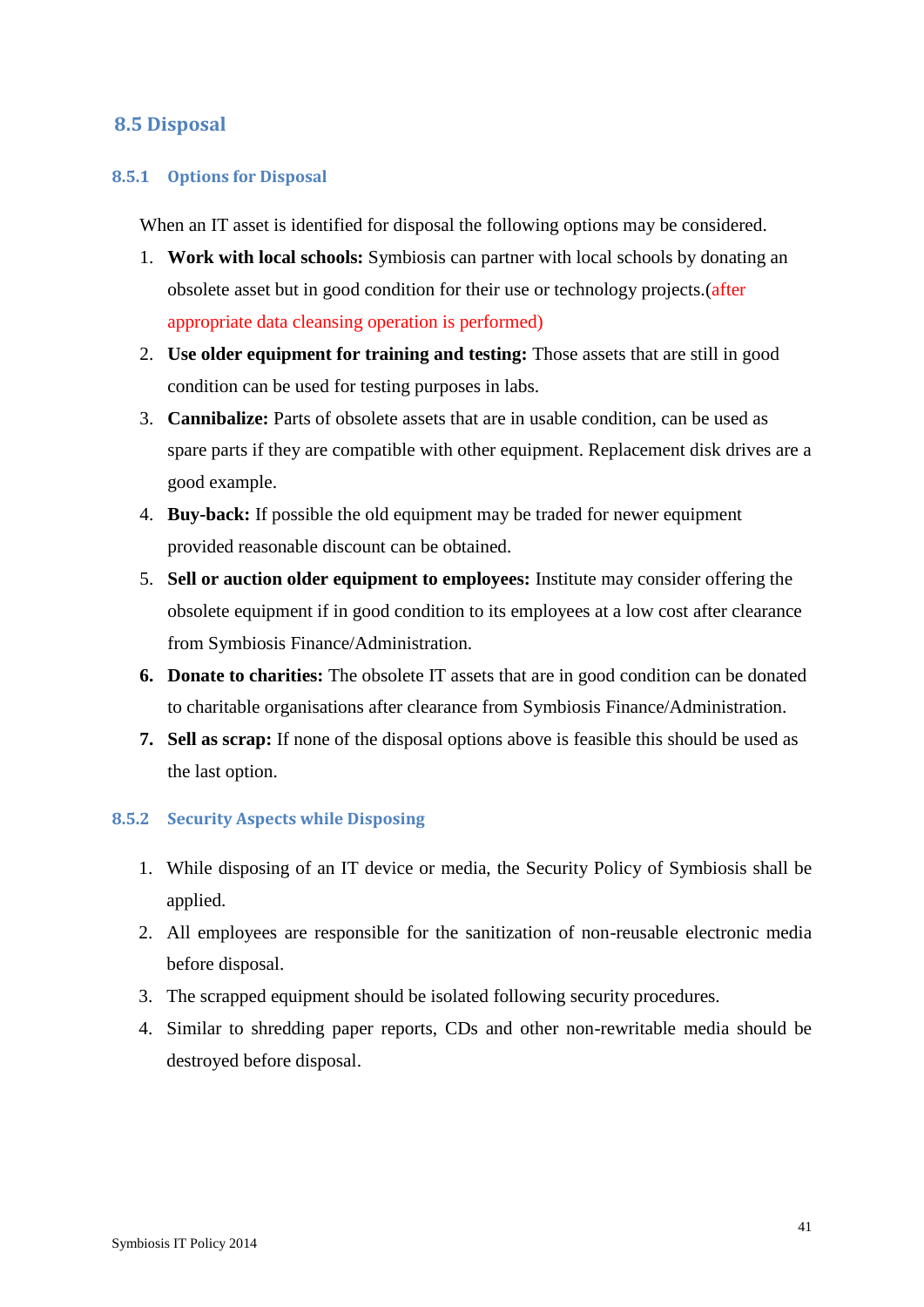# <span id="page-46-0"></span>**8.5.3 Green IT Policy on Disposal**

- a. The obsolete items designated as scrap shall not be dumped as land-fills.
- b. An authorized agent should collect scrapped material for disposal and should provide assurance that it will be disposed of by abiding the government's environment laws.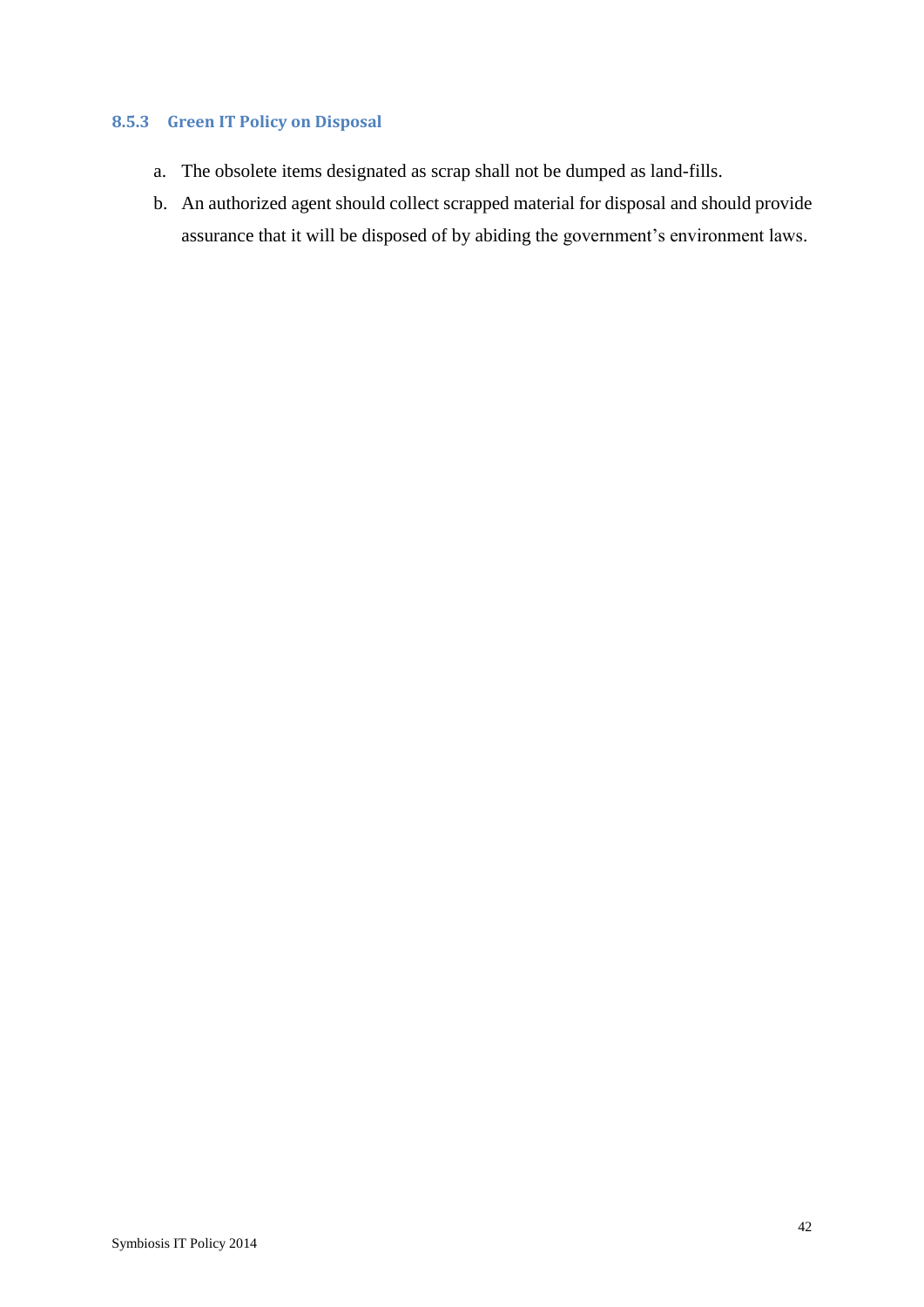# <span id="page-47-0"></span>**9. Policy on Internet & Social Media**

#### <span id="page-47-1"></span>**9.1 Purpose**

This policy describes acceptable use of Internet at Symbiosis for Websites, Email, Social Networking, Learning, and Academic Projects. It is the endeavour of Symbiosis IT services, particularly in case of use of internet, to protect the privacy and security for its users, systems, and networks.

The main purpose of this policy therefore is to provide guidelines to ensure that internet is used in a responsible manner; and information officially provided about Symbiosis on the internet in any forum is correct and up-to-date.

# <span id="page-47-2"></span>**9.2 Applicability**

- 1. This Policy applies to all users of internet, including students, on Symbiosis networks.
- 2. This policy is applicable to all Institutes and Departments or Symbiosis employees or students who represent Symbiosis on the internet through web pages, blogs and any other social media.
- 3. Symbiosis Network referred to in this policy represents all types of networks at Symbiosis including the local area networks at the Institutes or a Department and Symbiosis Wide area Network that may be operational.

# <span id="page-47-3"></span>**9.3 Internet on Symbiosis Networks**

- 1. **Bandwidth Allocation:** Symbiosis Management shall approve an appropriate bandwidth to every campus and premises based on various factors. Normally it will depend on one or more of the following:
	- a. Number of users at peak time, at Institutes or departments
	- b. Extent of Internet usage necessary for the curricula at the institute (Media and communication, photography etc.)
	- c. Nature of academic activity carried out in the department such as research or training,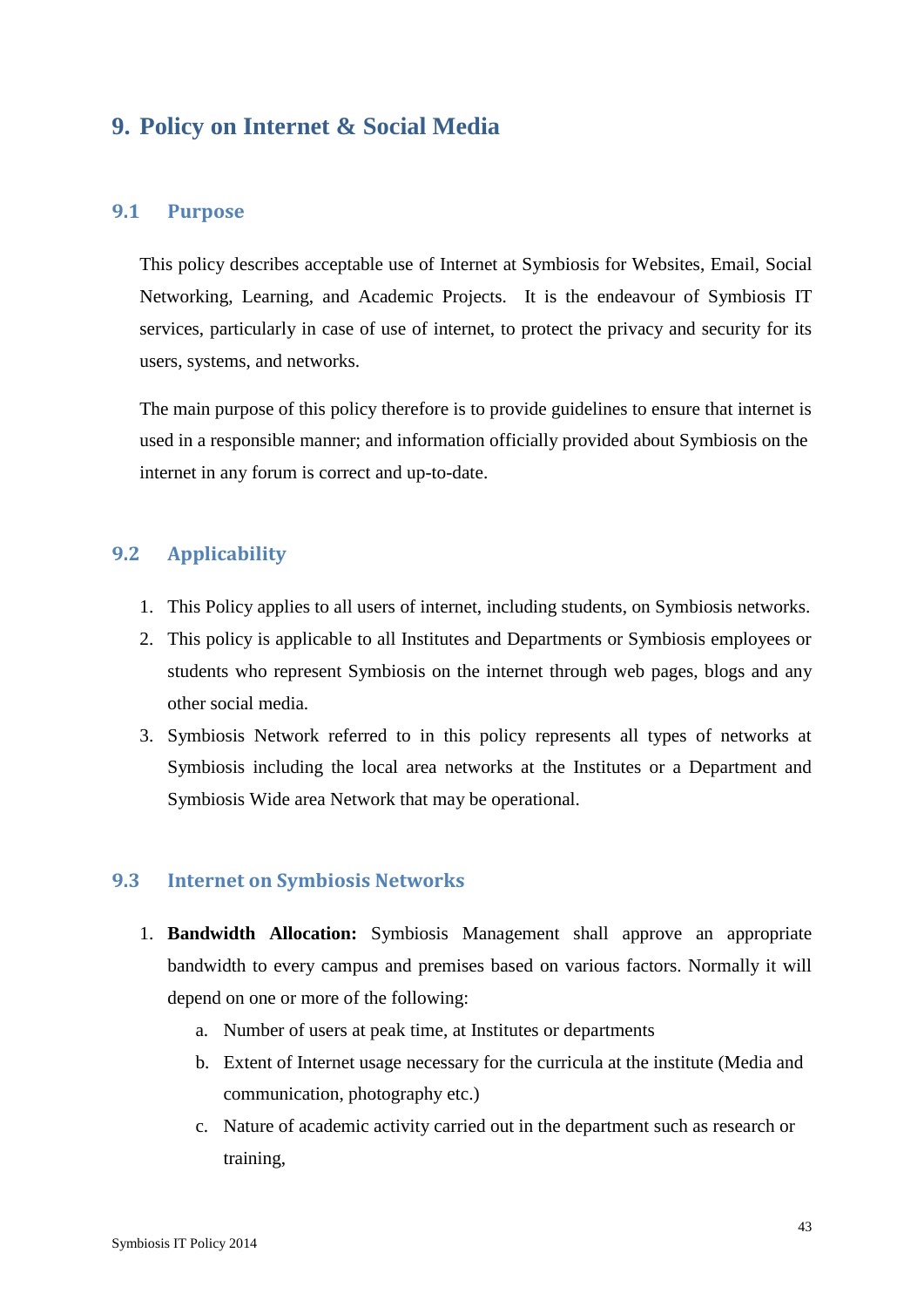- d. Use of videos/social media for academic purpose,
- e. Enhanced bandwidth for event oriented requirements such as Admissions, Seminars, and Conferences.
- 2. While using the internet for such relevant communications it is the sole responsibility of the sender or receiver as case may be, to validate the content of the outgoing and incoming communication.
- 3. Any download of large or massive data files including video or audio, on Symbiosis network may be carried out only by the Network Administrators or with prior arrangement made by the Network Administrator without disturbing normal work of the Institute or Department. Such downloads may be carried out only for academic or IT administration purposes.

### <span id="page-48-0"></span>**9.3.1 Internet Access**

- 1. Internet access may be provided to a user with the approval of the Head of the institution
- 2. To maximize usage of available bandwidth for a location, judicious scheduling of the bandwidth usage should be considered. For example, use of online videos should be considered during off-peak hours or for a limited number of users during office hours.
- 3. Using individual network devices for disproportionate use of bandwidth, particularly in hostels, is prohibited.

# <span id="page-48-1"></span>**9.3.2 Prohibited Uses of Internet**

The following uses are prohibited under this Policy and are not intended to be exhaustive.

#### **1. Illegal/ Criminal Activity**

The internet over Symbiosis Network may not be used in connection with criminal or civil violations of state, central, or international laws, regulations, or other government requirements.

#### **2. Improper usage of Symbiosis information on internet**

Any addresses or data provided by Symbiosis to the users in the course of work or administration should not be published by the users anywhere on the Internet or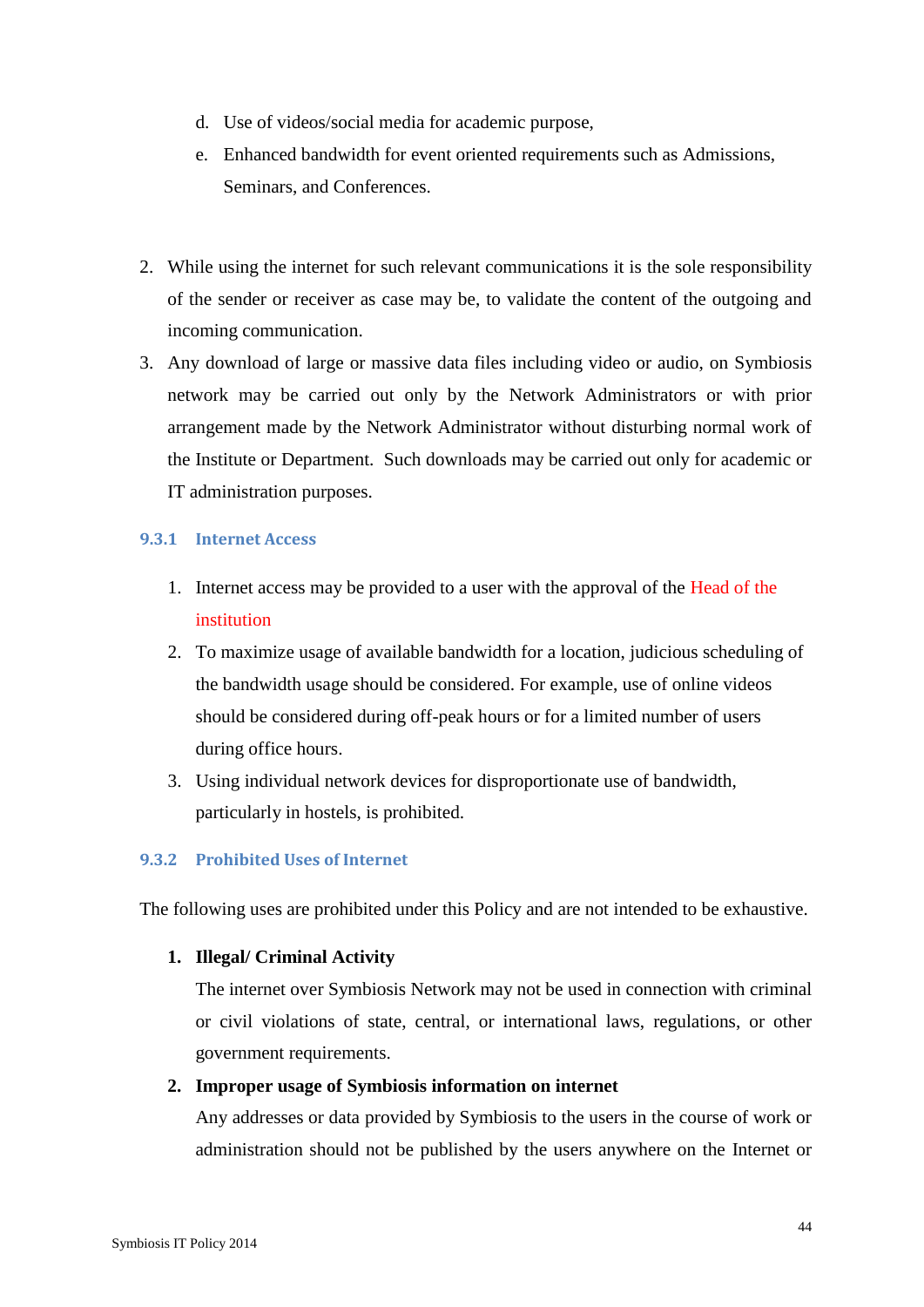registered anywhere in the internet without the written permission of the Head of the concerned Institute or Department.

#### **3. Security Violations**

No user of internet on Symbiosis Network shall attempt to violate the security of any other network, service, or other system whether or not successful. These include hacking of websites, illegal access to other systems or networks.

#### **4. Threats**

No user of the Symbiosis Network shall transmit materials of a threatening nature of any kind on internet.

#### **5. Offensive Materials**

No user of the Symbiosis Network shall use the network for the distribution of offensive materials of any kind on internet.

#### **6. Spam**

No user of the Symbiosis Network shall use the network for spam including the following activities:

- i. Sending unsolicited mails that could compromise the security of Symbiosis network or provoke complaints as per the discretion of Symbiosis.
- ii. Collecting the responses from unsolicited email that could compromise the security of Symbiosis network or provoke complaints as per the discretion of Symbiosis.
- iii. Sending unsolicited email without providing a clear and easy means to unsubscribe receiving future emails from the originator of the email.

#### **7. Indirect Access**

An indirect access to the Symbiosis network means, using an authorised user-id password with or without the knowledge of the authorised user. In case of any violation of this internet policy through an indirect access will be considered as the violation by the authorised user.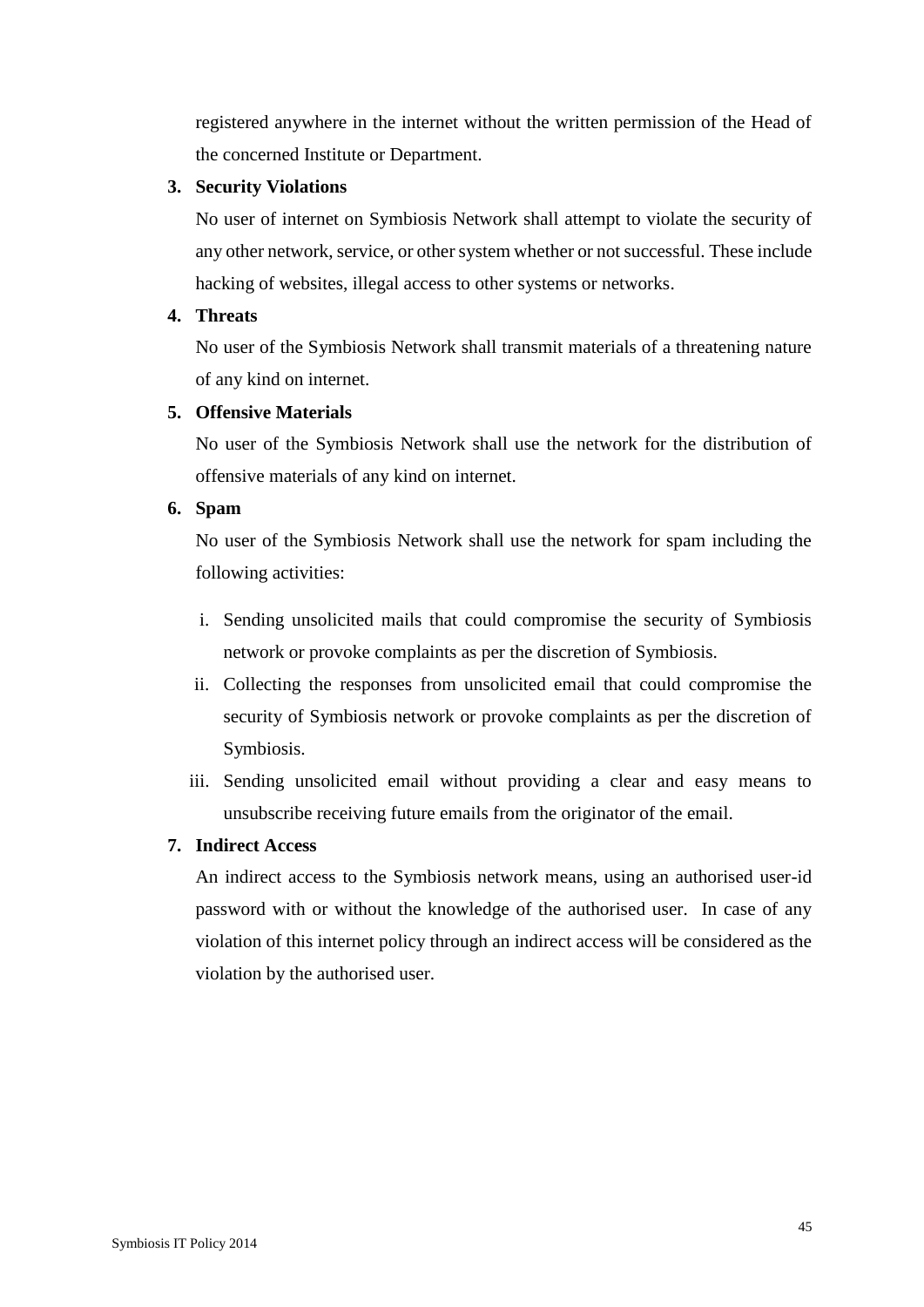#### <span id="page-50-0"></span>**9.3.3 Incident Reporting & Consequences**

- i. Any complaint by a Symbiosis user regarding violations of this Policy should be sent to Head of the concerned Institute or Department, along with details that would assist Symbiosis in investigating and resolving the complaint. A copy of such a complaint should be mailed to [chiefit@s](file:///C:/Users/shaila/Documents/Symbiosis/IT/Draft%20Policy/cyberoam.sic@gmail.com)ymbiosis.ac.in.
- ii. Violations of this Policy may result in a disciplinary action as per Symbiosis HR policy.
- iii. Symbiosis shall block a particular user-access which is provided by Symbiosis if the user is involved in any kind if ILLEGAL/ CRIMINAL activity over the Internet. Violators may also be subject to civil or criminal liability under the applicable laws.

# <span id="page-50-1"></span>**9.4 Intranet**

Symbiosis is implementing an Intranet to facilitate internal communication and access to common systems. All policies related to internet also apply to intranet. Any additional policies if required will be detailed as and when applicable.

### <span id="page-50-2"></span>**9.5 Domain Names**

- 1. Symbiosis IT Department shall streamline the domain names that are prevalent. It will formulate an appropriate structure for domain names, covering SIU and the Institutes & Departments under SIU, Symbiosis Society and all Institutes & Departments directly under Symbiosis Society.
- 2. IT department will make a transition plan for streamlining domain names.
- 3. Symbiosis IT Department shall assign and obtain all domain names. Institutes and Department are free to obtain sub-domains under their own domain names.
- 4. An Institute or Department desirous of obtaining a new domain name shall contact Symbiosis IT Department and obtain a domain name as per the policy.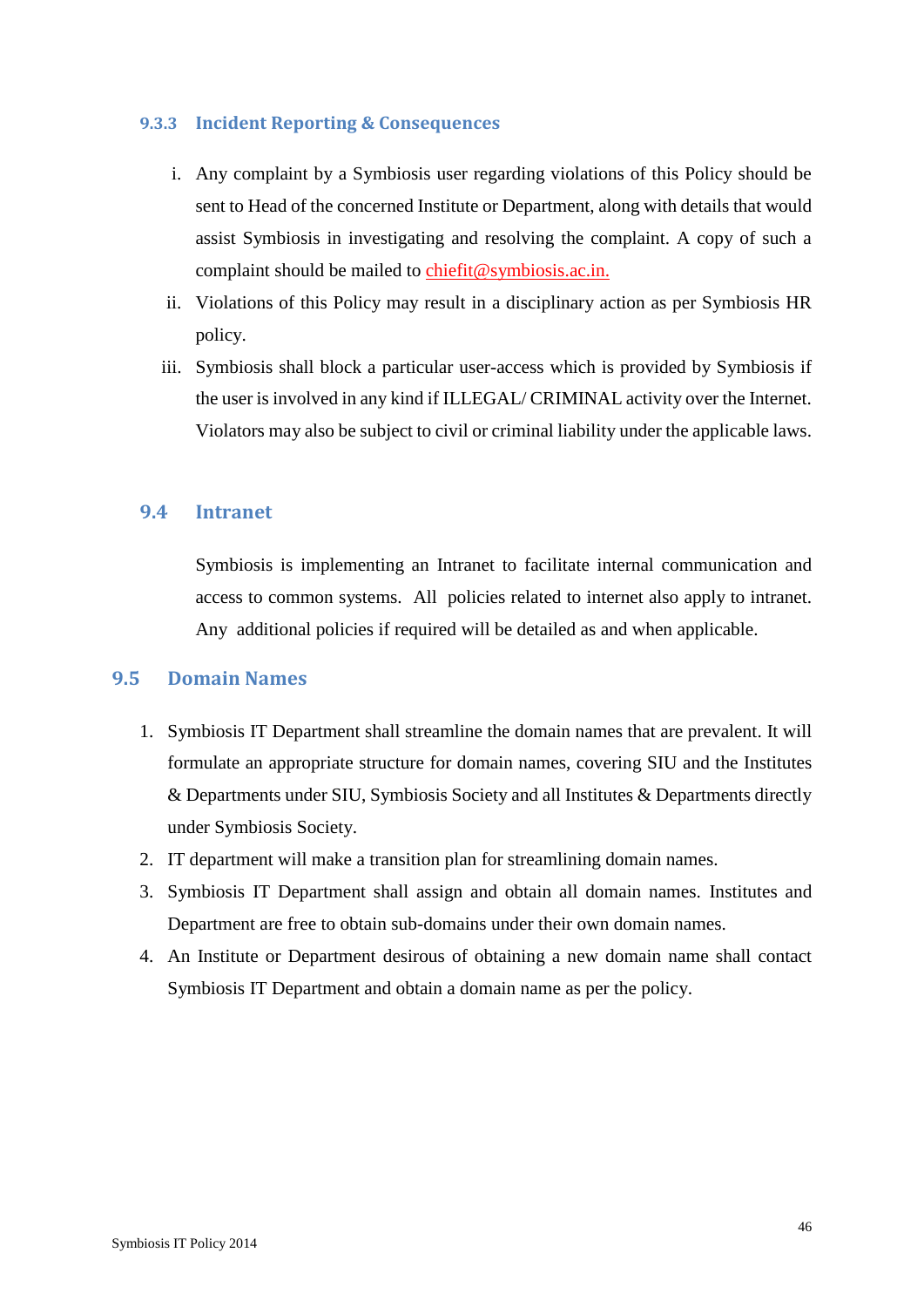# <span id="page-51-0"></span>**9.6 Email**

- 1. Symbiosis shall transition to two main email accounts namely for Symbiosis Society and Symbiosis International University. All existing institute email accounts shall transition to new accounts during the transition period.
- 2. IT Committee shall finalise Symbiosis email service provider/s whose services will be monitored by IT Department.
- 3. A Symbiosis email account may be opened for an authorized user who by obtaining such an account accepts Symbiosis IT Code of Conduct and agrees to abide by Symbiosis IT policy.
- 4. Members of Symbiosis Senior management may delegate the authority to access their email accounts to their respective executive assistants by sharing their user-id and password. In such cases the concerned executive assistant will be responsible to follow the Symbiosis IT policy. Any violation to this delegation will result in disciplinary action.
- 5. Group email-ids may be created for operational convenience. Similarly Function email-ids may be created for official response and action.
- 6. HR Department shall ensure that such an email account is inactive when an employee separates from Symbiosis.
- 7. Institutes shall ensure that if students are given Symbiosis email accounts their email accounts become inactive after one month of closing of their concerned programme. Closing of a programme is when official certificates of completion are distributed; for example, convocation or certificate distribution. The students must be migrated and their emails have to be retained

# <span id="page-51-1"></span>**9.7 Website, Blog and Social Networking**

- 1. An Institute or Department may create a website or a blog or any official presence of Symbiosis on Social Networking sites, only with the permission of the Head of the concerned Institute or Department.
- 2. In case a domain name is to be obtained for creating a new website it should be as per the guidelines of Symbiosis IT Policy and in consultation with the IT Department. As far as possible it must be a subdomain.
- 3. While creating a website or an internet presence all guidelines of applicable statutory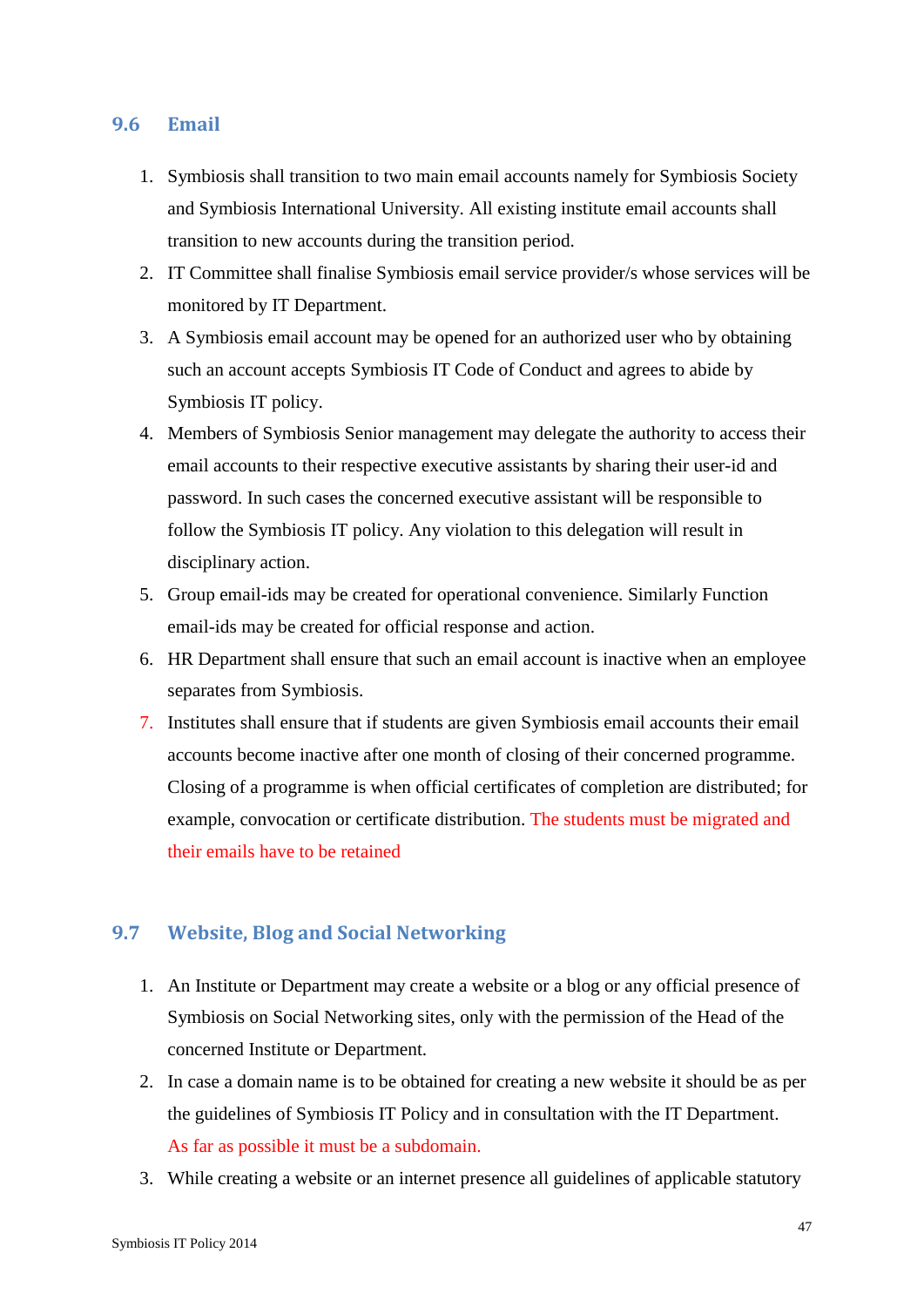bodies such as UGC, AICTE etc.. should be followed. In addition, all constituent institutes of SIU shall implement all guidelines issued by SIU regarding websites and other social networking initiatives.

- 4. The concerned Institute or Department shall be responsible for the quality and content of the material that appears on its web site and similarly for any views and comments expressed on behalf of the Institute or Department on the social network including blogs. An Institute may constitute a committee to create and monitor contents on the web, check any malicious entry and also suggest changes or new inserts.
- 5. The concerned person shall ensure that correct and up-to-date information is maintained on the website or any other internet presence with the approval of the Head. This person shall also ensure timely removal of incorrect or invalid information from such sites.
- 6. Strict security features and access restrictions should be in place to prevent hacking or distorting of pages. Timely & frequent scrutiny of the contents should be scheduled to proactively identify any attack on the website.
- 7. Blog pages should be viewed to prevent any unwanted material being posted.
- 8. The use of social networking for political purposes is not allowed. However it may be used for business purposes related only to Symbiosis with the permission of the Head.
- 9. Access to such official presence should be restricted and only persons authorised by the Head shall access these sites.
- 10. An Institute may encourage blogging by Faculty members to interact with students. For such activities Blog sites may be created under the web site and monitored by the committee for maintaining excellence of the contents.
- 11. The policy allows social networking by faculty and students of an Institute. The use of social media by students or faculty members should in no way produce adverse consequences to Symbiosis as per the Internet policy of Symbiosis.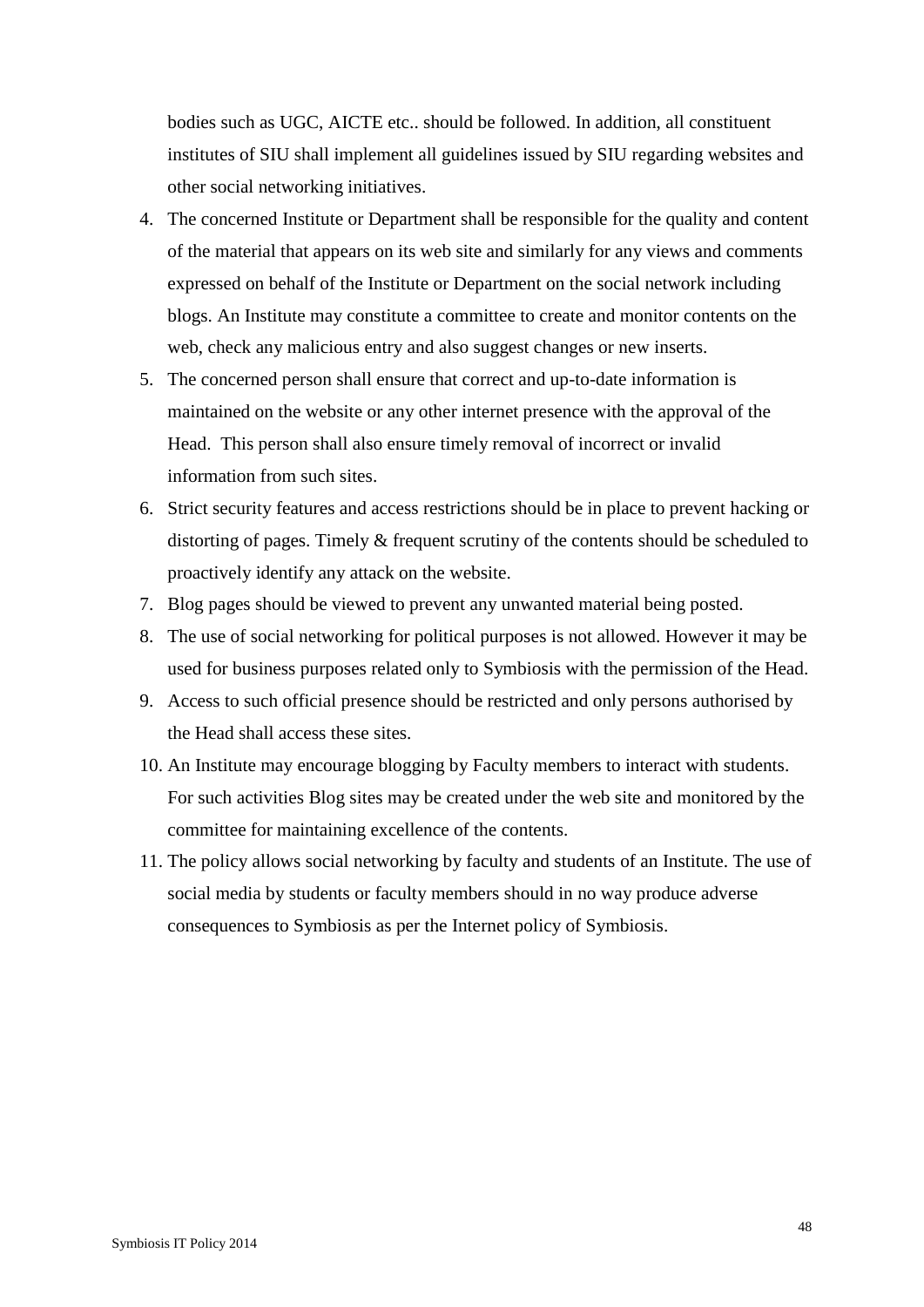# <span id="page-53-0"></span>**10. Policy on Procurement of IT Resources**

#### <span id="page-53-1"></span>**10.1 Purpose**

In the normal course, procurement of IT Resources takes place independently at Symbiosis Institutes and Departments and in some cases with the help of IT Department, largely because of autonomous nature of functioning and budgeting. As a result, a variety of IT solutions are considered for similar requirements leading to disparities in their implementation, maintenance and usefulness. For the last several years, Central Purchase and IT Purchase Committee have been engaged in reducing variety and bringing uniformity for similar requirements. This policy is in continuation of the same spirit and to bring uniformity across Symbiosis in procurement of IT resources.

#### <span id="page-53-2"></span>**10.2 Applicability**

This policy is applicable to all Institutes and Departments desirous of procuring IT resources.

#### <span id="page-53-3"></span>**10.3 Planning for Procurement**

- 1. All Institutes and Departments should make an annual IT plan for supporting enrichment of academic delivery, advancement of research or improvement in administration, and include it in the annual IT budget.
- 2. It is important that an Institute or Department desiring to acquire IT resources, particularly those that require large expenditure should assess its requirements thoroughly.
- 3. Symbiosis shall support a justified enhancement of computing capacity in terms of hardware, network, software and improving the technical aspect of the Computer Lab.
- 4. The Institute or Department may requisition IT resources provided it is approved in the annual budget.
- 5. For the purchase of an IT resource, the Institute or the Department should prepare a proposal as per the instructions of the Finance Department.
- 6. The proposal should include:
	- a. The expected outcome of the proposed acquisition of IT resources
	- b. The name of a person responsible for their implementation.
	- c. Indicative prices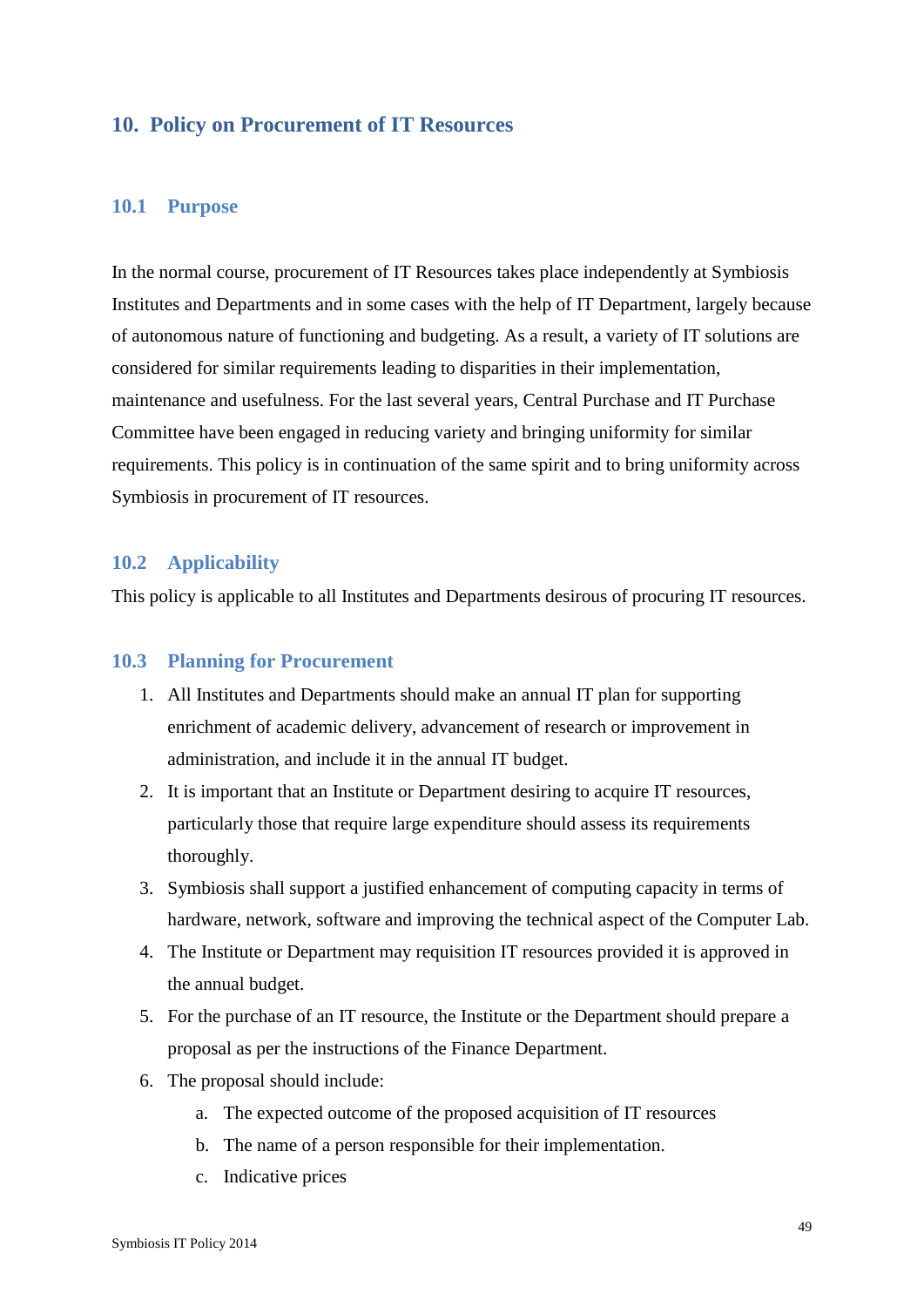- d. Justifications including a cost-benefit analysis and/or the intended usage of the IT resource, particularly for large expenditures.
- 7. Symbiosis Purchase Policies apply to all IT procurements.

#### **10.4 Central Procurement of IT Resources**

- <span id="page-54-0"></span>1. All IT Assets shall be procured centrally by Symbiosis Purchase department.
- 2. Every year rate contracts will be worked out with selected empanelled vendors for bulk purchase of IT items such as desktops, laptops, access points etc.. Such contracts will be applicable for purchases of these items by all Institutes or Departments.
- 3. Even for items under the central purchase contracts, Institutes or departments shall make proposals and follow purchase procedures laid down by the Finance Department.

#### <span id="page-54-1"></span>**10.5 Procurement of Other IT Resources**

Procurement of IT resources that are not under central procurement contracts shall be carried out from approved vendors and as per the Purchase Policy of Symbiosis.

In case existing approved vendors cannot provide the required goods or services as per the requirements, new vendors will need to be empaneled by the IT Purchase Committee.

It will be the endeavour of Symbiosis to enlist vendors having proven track record, quality of service, technical capabilities and training where required among other criteria.

The following policies do not apply to small-value items of consumable nature or required for repairs.

#### <span id="page-54-2"></span>**10.5.1 Computing Hardware**

- 1. For every financial year, IT Department shall identify standard configurations for commonly required computing hardware such as Desktops, Laptops, Servers etc. based on current technology trends.
- 2. Any Institute or Department intending to procure any computing hardware shall requisition standard configuration as far as possible. In case a different configuration is needed, it should be in consultation with IT Department.
- 3. Replacement of obsolete computing hardware on a large scale should be carried out in a phased manner as per the IT Obsolescence policy.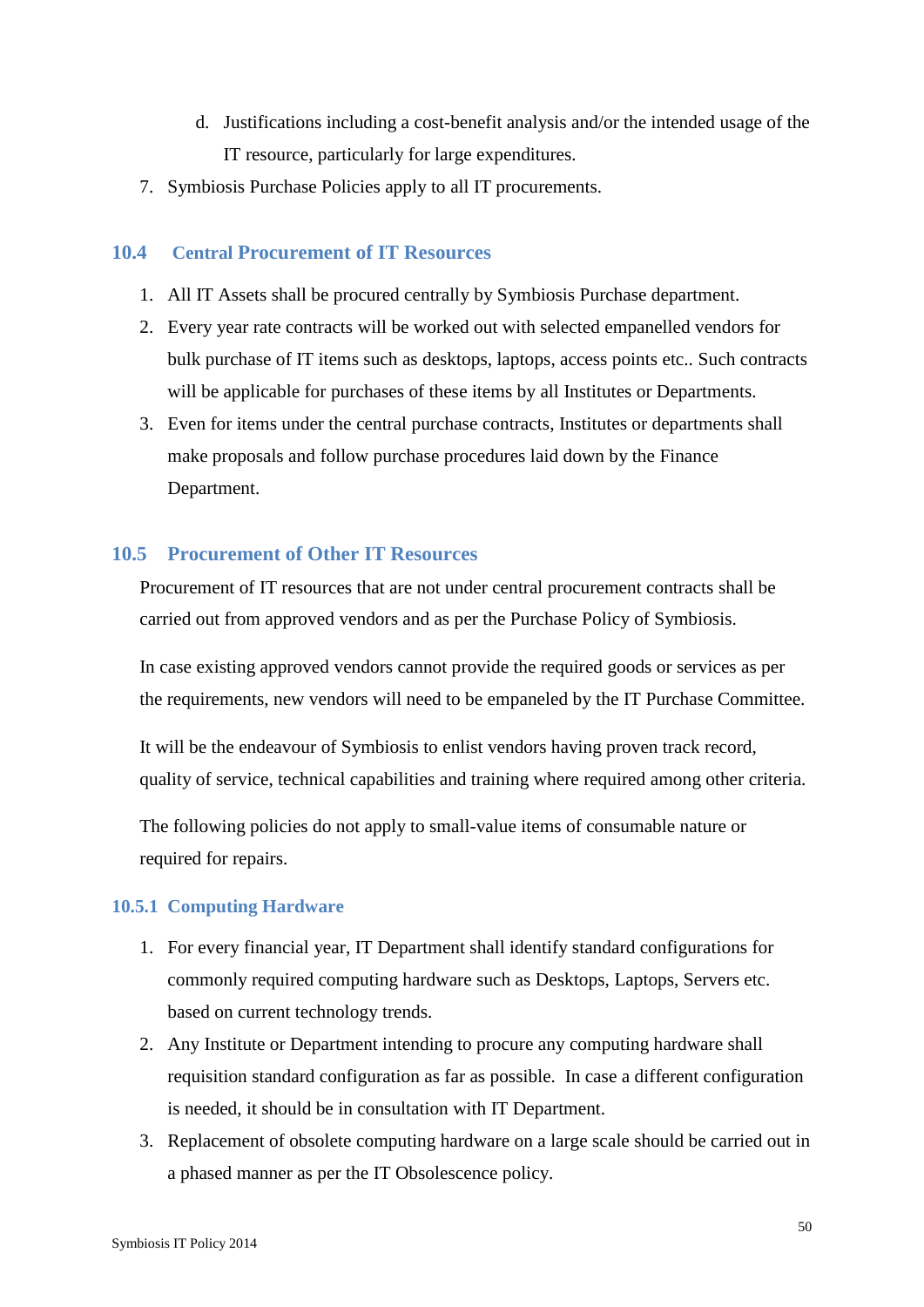#### <span id="page-55-0"></span>**10.5.2 Networking Devices**

- 1. Networking devices include firewalls, multiplexers, switches, routers, access points, wireless devices and any other hardware or software resource related to Networks.
- 2. Symbiosis intends to standardise these items across all its campuses and premises in order to ensure better efficiency, easier maintainability and easier connectivity to Symbiosis Network.
- 3. IT department may come up with a standard set of networking devices for every campus and premises.
- 4. All those Institutes or Departments which presently do not have standard network devices shall continue using the same till the time of its replacement. At the time of its replacement, a standard device should be procured.

# <span id="page-55-1"></span>**10.5.3 Internet Bandwidth**

- 1. Bandwidth shall be allocated to a campus or premises based on the norms approved by the management. Some of the factors used for determining norms will be the following:
	- Number of Users at the location
	- Extent of Internet usage required for the curricula delivery or academic  $\&$ research activity, if academic institutes/departments are residing at the location
	- Use of videos/social media for academic purpose.
- 2. For event oriented requirements such as Admissions, Seminars, and Conferences additional bandwidth, if required, may be obtained on a temporary basis by the Institute directly from the provider. Additional cost, if any, for the purpose should be approved along with the proposed cost of the event. Any such additional bandwidth should not interfere with the secure network of the institute/department.
- 3. To arrive at the optimum bandwidth for a location, judicious scheduling of the bandwidth usage should be considered. For example, use of online videos should be considered during off-peak hours or for a limited number of users during office hours.
- 4. Bandwidth shall be provided to a hostel based on a standard norm for the number of residents at the hostel. Any additional bandwidth if required over and above what is provided by Symbiosis should be obtained by a student at his/her own cost.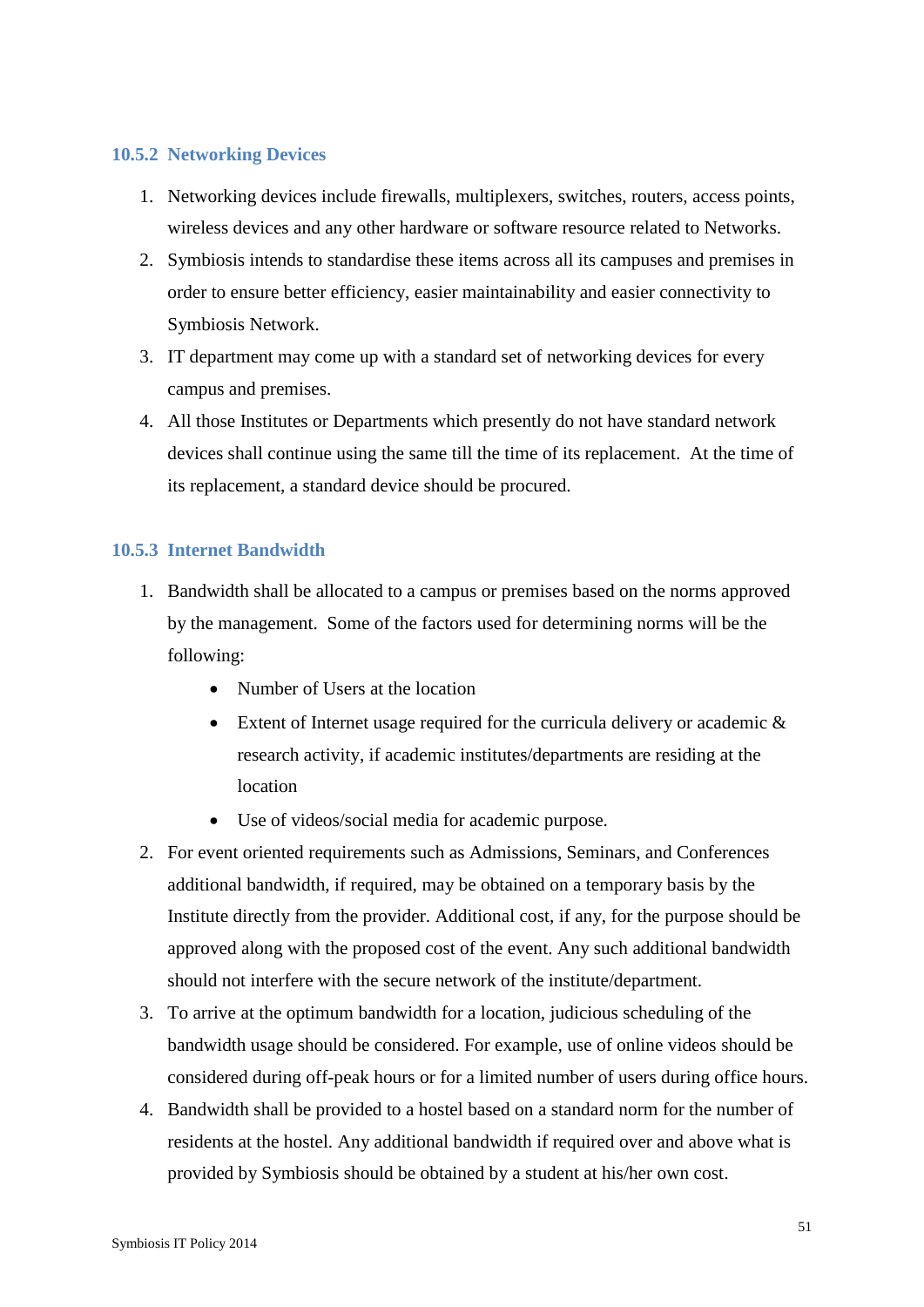- 5. A fall-back arrangement to tide over any failure of internet services may be considered to ensure continuity of critical services.
- 6. Selection of Internet Leased Line (ILL) Service Providers: IT Department will acquire internet bandwidth for a particular location. Normally a pair of ILL service providers shall be identified based on the feasibility, track record for reliability (Minimum interruption of service) and price. A practical mix of ILL service providers shall be identified for each location so that dependency on some specific vendors is avoided.

#### <span id="page-56-0"></span>**10.5.4 Standard Software Packages**

- 1. Symbiosis will use licensed software packages. No pirated software should be used or loaded on individual desktops/laptops, servers or any other computing device.
- 2. IT Department will enter into campus agreements or other agreements for standard software packages such as operating systems, office software, endpoint security software etc.as far as possible.
- 3. SIU will enter into campus agreements or other agreements for software packages commonly used in the delivery of academics such as SPSS, and others.
- 4. Any Institute or Department intending to procure a standard software package should first check with Central IT if it is covered under a campus agreement or any other Symbiosis agreement. In case a similar but not the same package is available under such an agreement, the Institute or Department shall use the package under the agreement. Only if academic requirements demand use of software package not under any agreement, may be procured with proper justification.
- 5. Any software freely down loadable from the internet must be virus-free and should not have malicious content. Every software so downloaded should be protected by an up-to-date anti-virus software. Free software should not be indiscriminately downloaded to avoid any cyber threats.

#### <span id="page-56-1"></span>**10.5.5 Customised Software Application**

1. Over a period of time Institutes and Departments may have developed customised IT application software either in-house or by a third party. It is the endeavour of Symbiosis, to arrive at a uniform and standard IT solutions for similar functions by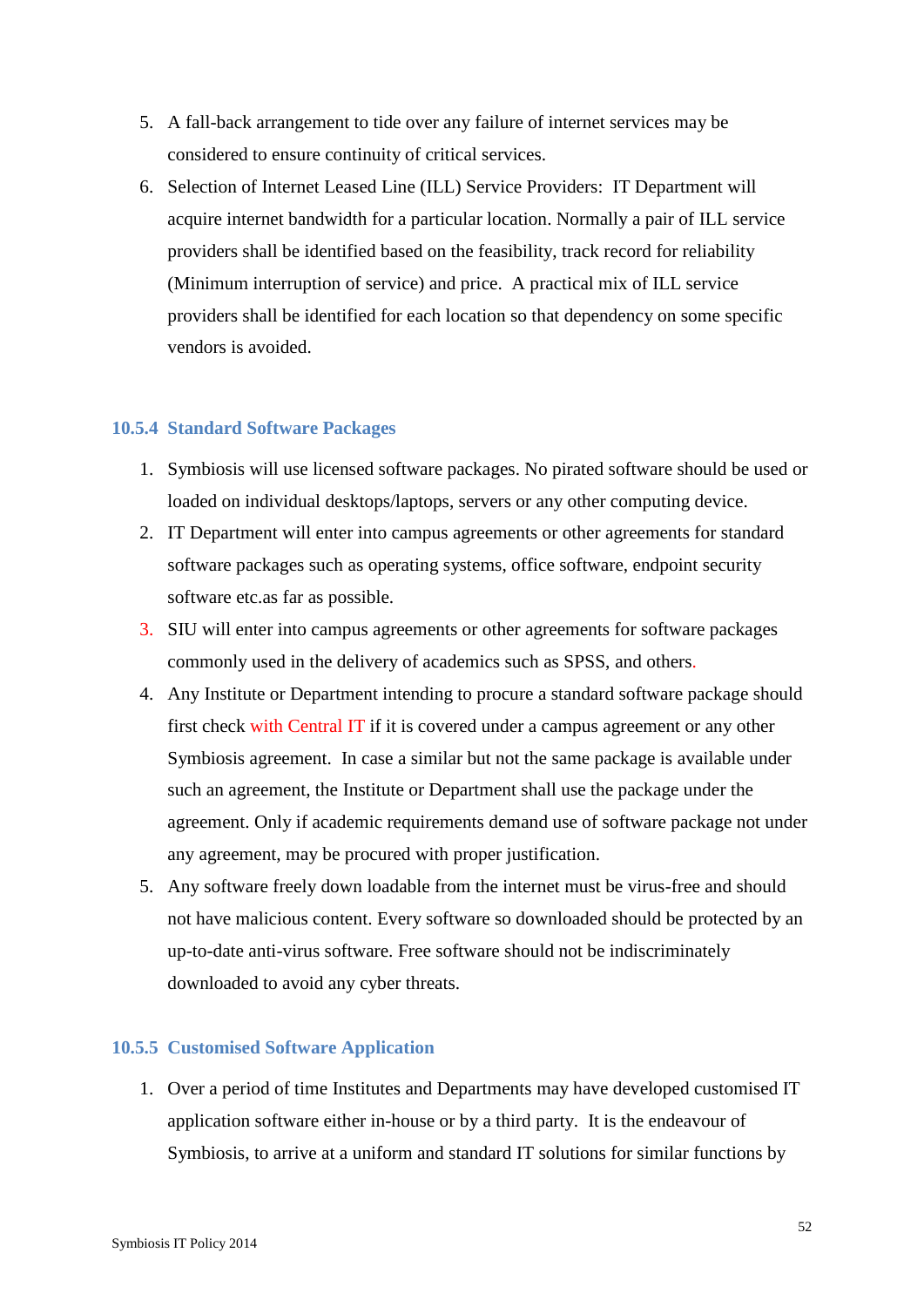2015.

- 2. During this period, IT Department shall attempt to carry out usage analysis and arrive at most commonly run solutions across Symbiosis and standardise wherever applicable.
- 3. In case of centrally run systems such Finance or Examination etc., care shall be taken that the software solutions implemented at Institutes or Departments are compatible wherever applicable to avoid any duplication of work.
- 4. The ownership of all customised software shall lie with Symbiosis.

### <span id="page-57-0"></span>**10.5.6 Website**

- 1. Any website for Symbiosis will be created or maintained only by approved vendors of Symbiosis, if outsourced.
- 2. A website should be hosted in a secure environment whether on one's own server or leased from a service provider.
- 3. If the maintenance or content management of the website is desired to be outsourced, it should preferably be carried out by the party which developed the website. The content should be vetted by the person responsible at the Institute before final release on the website. As far as possible content-management system should be used.
- 4. All Websites design should adhere to Symbiosis Standards applicable to the Institute or Department in accordance with the Branding and Promotions Department and must be approved by the Head of the institute prior to publishing of the website.
- 5. Procurement of any software used for managing a website such as Search Engine optimisation, Content management system etc. should include providing of auditable/quantifiable evidence to show its effectiveness.

#### <span id="page-57-1"></span>**10.5.7 Other IT Resources**

- 1. Media and other consumables, small-value spares should be considered as expenses and their usage should be controlled and monitored.
- 2. Peripheral devices such as printers, keyboards, mouse etc.. should be of standard makes and must be maintained regularly.
- 3. Projectors and teaching-aids may be procured on need-to-have basis and should go through a proper scrutiny of requirement for procurement.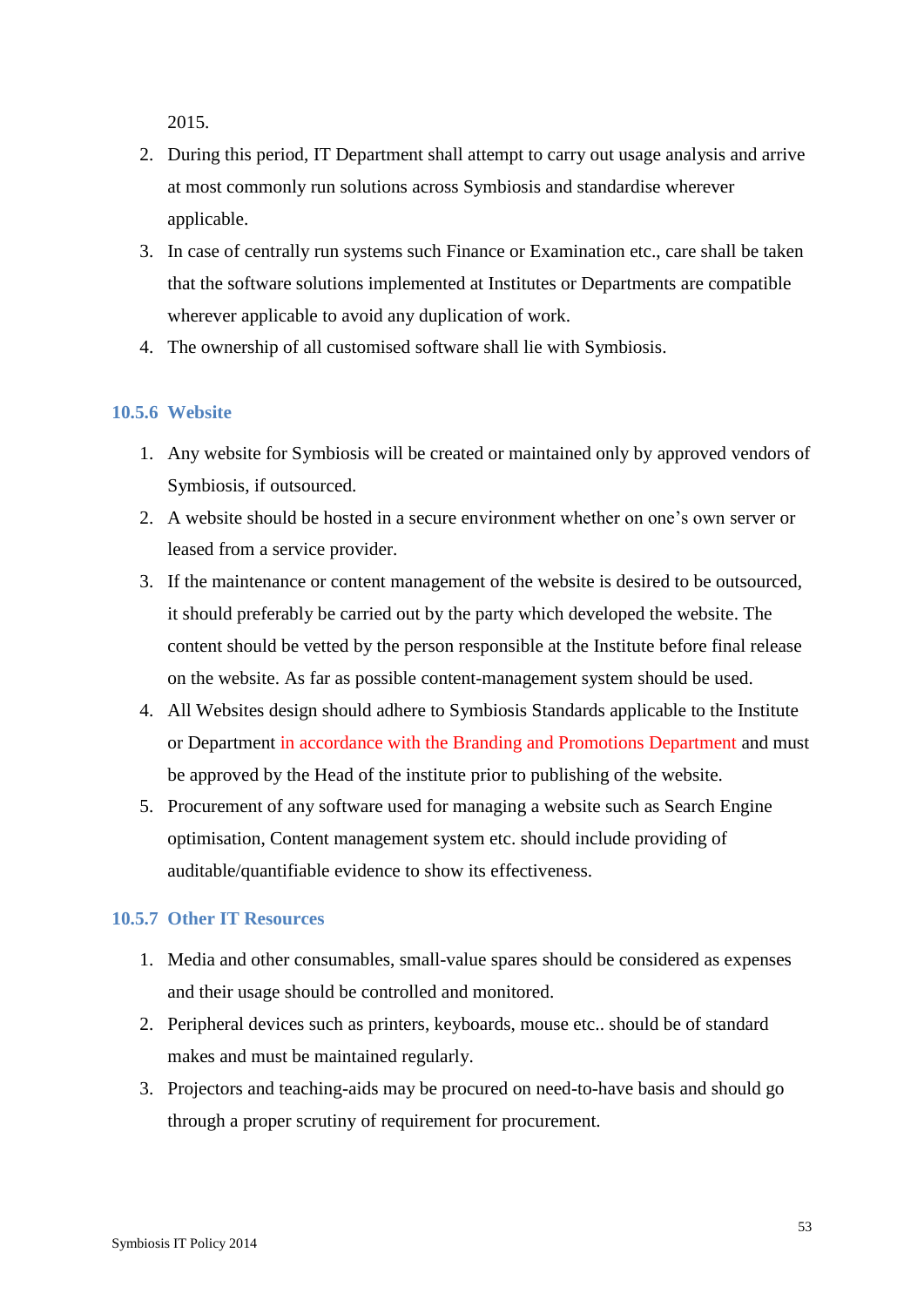4. For procurement of any other IT resource not covered in this policy IT department should be consulted.

#### <span id="page-58-0"></span>**10.6 Third Party Service Provider**

In Symbiosis, IT services are obtained from third party service providers such as application software developer, AMC provider, ILL(internet leased line) service provider and others. This policy is to ensure quality of service and dependability of service providers having technical capability and sound organisation for performing all relevant contracted jobs. This policy is applicable to any Institute or Department desirous of obtaining IT services from a third party.

### <span id="page-58-1"></span>**10.6.1 Establishing the Need**

An Institute or department desirous of services from a third party shall assess the requirements by checking the following among others:

- i. Thorough review of requirements and reasons why such service cannot be obtained in-house
- ii. If not feasible in-house, if attempts have been made to find such services from IT Department and recommendation of IT Department
- iii. Criticality of such service
- iv. Provision of estimated cost in the annual budget.

#### <span id="page-58-2"></span>**10.6.2 Norms of obtaining a service**

- 1. A third party service may be contracted from an approved vendor.
- 2. IT Department shall maintain an approved list of vendors for various services.
- 3. As far as possible an Institute or Department shall engage a vendor out of the approved vendors identified for the desired service.
- 4. Normal procurement procedures of Symbiosis shall be followed.

#### <span id="page-58-3"></span>**10.6.3 Procurement of Services**

- 1. Symbiosis IT Purchase Committee shall select a vendor based on the requirements as per approved proposal.
- 2. The evaluation of a vendor may be carried out based on the following criteria:
	- a. Technical capability required for the service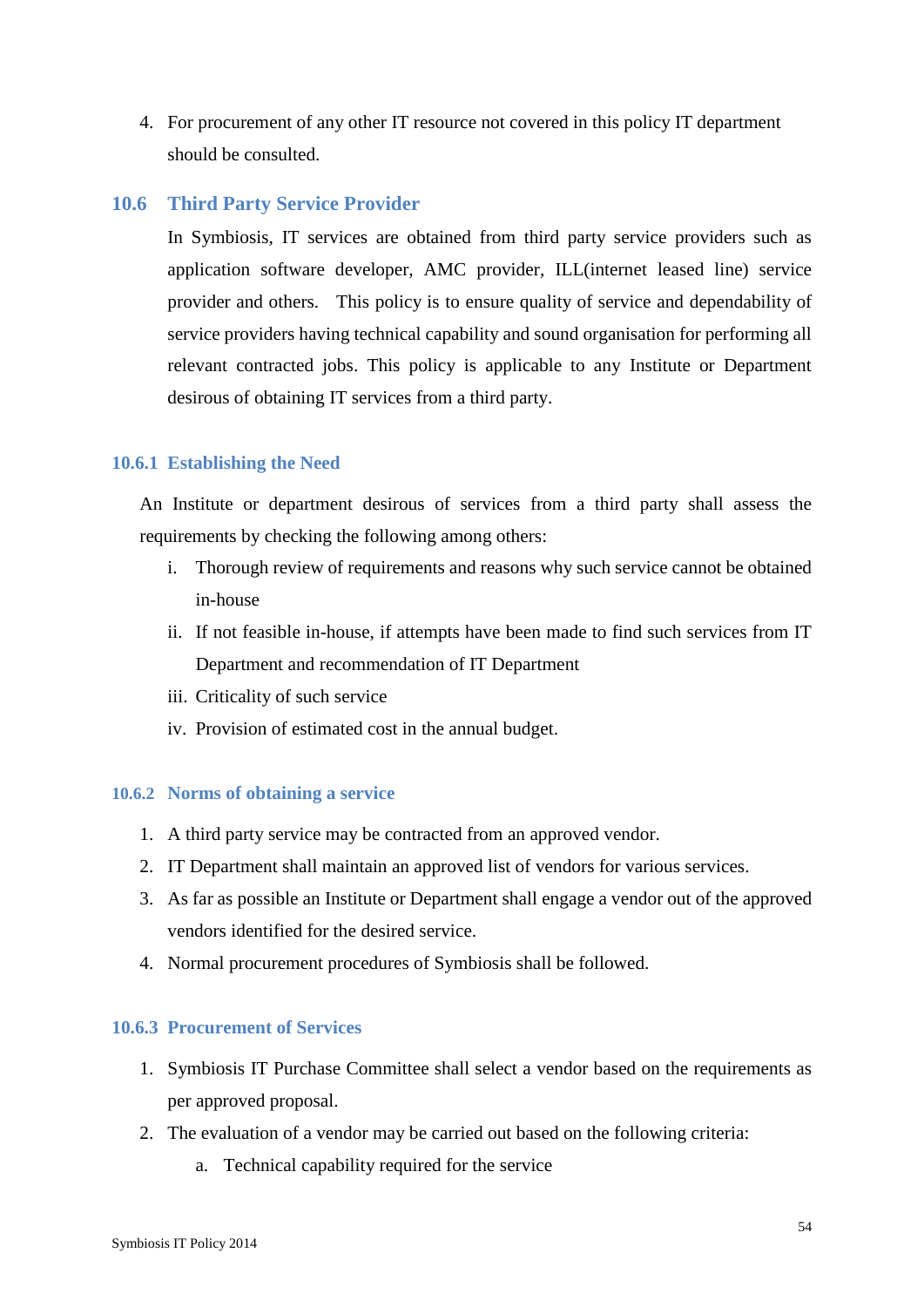- b. Market standing of the party.
- c. Experience of providing satisfactory service
- d. Quality of service
- e. Feedback on the installed base and from clients
- f. The capability for deploying support staff at Symbiosis
- g. Any other criteria that establishes capability of providing service on a continued basis.
- 3. As far as possible any academic service desired to be obtained from a third party should be under a contract with SIU for the constituents of SIU or under a contract with Symbiosis Society for the institutes directly under the society and for any other services. For example, for training on SPSS, SAS or SAP for the constituents of SIU should be under SIU contract; for Tally package services should be under Symbiosis Society contract.
- 4. Librarian, Central Library of SIU, shall be responsible for procuring any database services required for academic purposes. For such services SIU will enter into contracts on campus basis and the Librarian shall monitor its usage.
- 5. The selected vendor shall provide Service Level Agreement (SLA) acceptable to Symbiosis.
- 6. The service provider shall implement and maintain appropriate safeguards for any information proprietary to Symbiosis. Any contract with the service providers must include non-disclosure clauses related to confidentiality of proprietary information of Symbiosis, valid during and after the termination of the contract.
- 7. Symbiosis Security Policy prevalent at the time of entering a third party contract shall be applicable to the Vendor.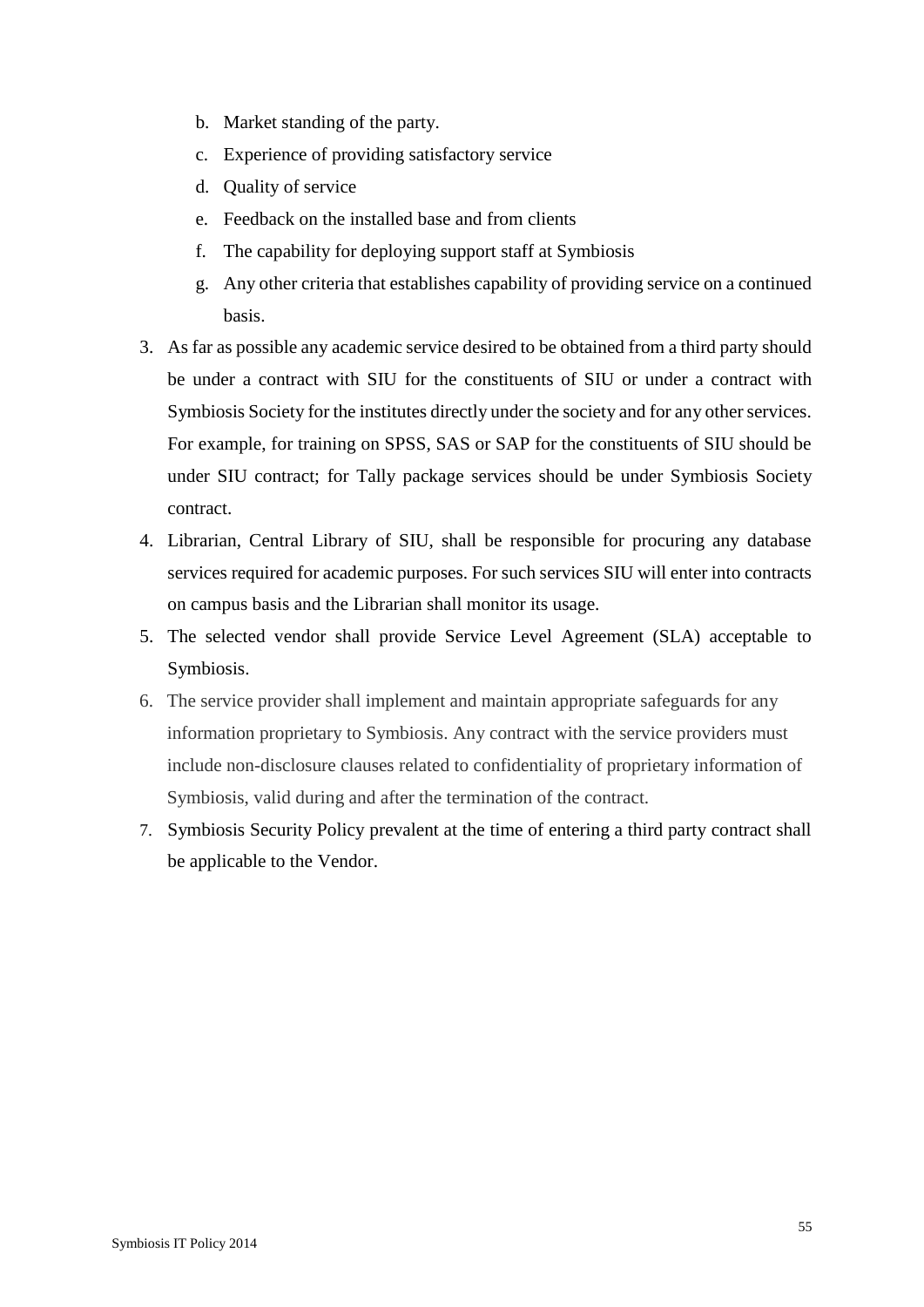# <span id="page-60-0"></span>**11.Policy on User Accounts**

#### <span id="page-60-1"></span>**11.1 Purpose**

The IT resources and services of Symbiosis are provided for the advancement of academics, research, and service objectives. They are offered primarily to facilitate the academic and administrative purposes. Symbiosis intends that there should not be any access or use of IT resources and services that interferes, interrupts, or conflicts with these purposes.

This Policy provides expectations and guidelines for all users to use and manage IT resources and services at Symbiosis.

# <span id="page-60-2"></span>**11.2 Applicability**

- 4. This Policy applies to all stakeholders who use Symbiosis networks and IT resources for academic or administrative purposes. This policy therefore is applicable to all Institutes, Departments, employees, students, visiting faculty, guests, authorised vendors or any other person who is authorised to use Symbiosis network whether temporarily or otherwise.
- 5. Symbiosis Network referred to in this policy represents all types of networks at Symbiosis including the local area networks at the Institutes or a Department and Symbiosis Wide area Network that may be operational.

# <span id="page-60-3"></span>**11.3 User Account and Access**

#### <span id="page-60-4"></span>**11.3.1 User Account Creation**

- 4. Head of an Institute or Department has the responsibility and authority to review and approve all requests to use Symbiosis IT resources, preserve, access, and disclose a user's electronic information. Head may also withdraw or restrict any of the accesses if a situation demands.
- 5. A System Administrator or any other technical person authorised to manage IT users, will create a user account by assigning a user-id on approval by the concerned Head. He will maintain records of approving, rejecting or modifying the request.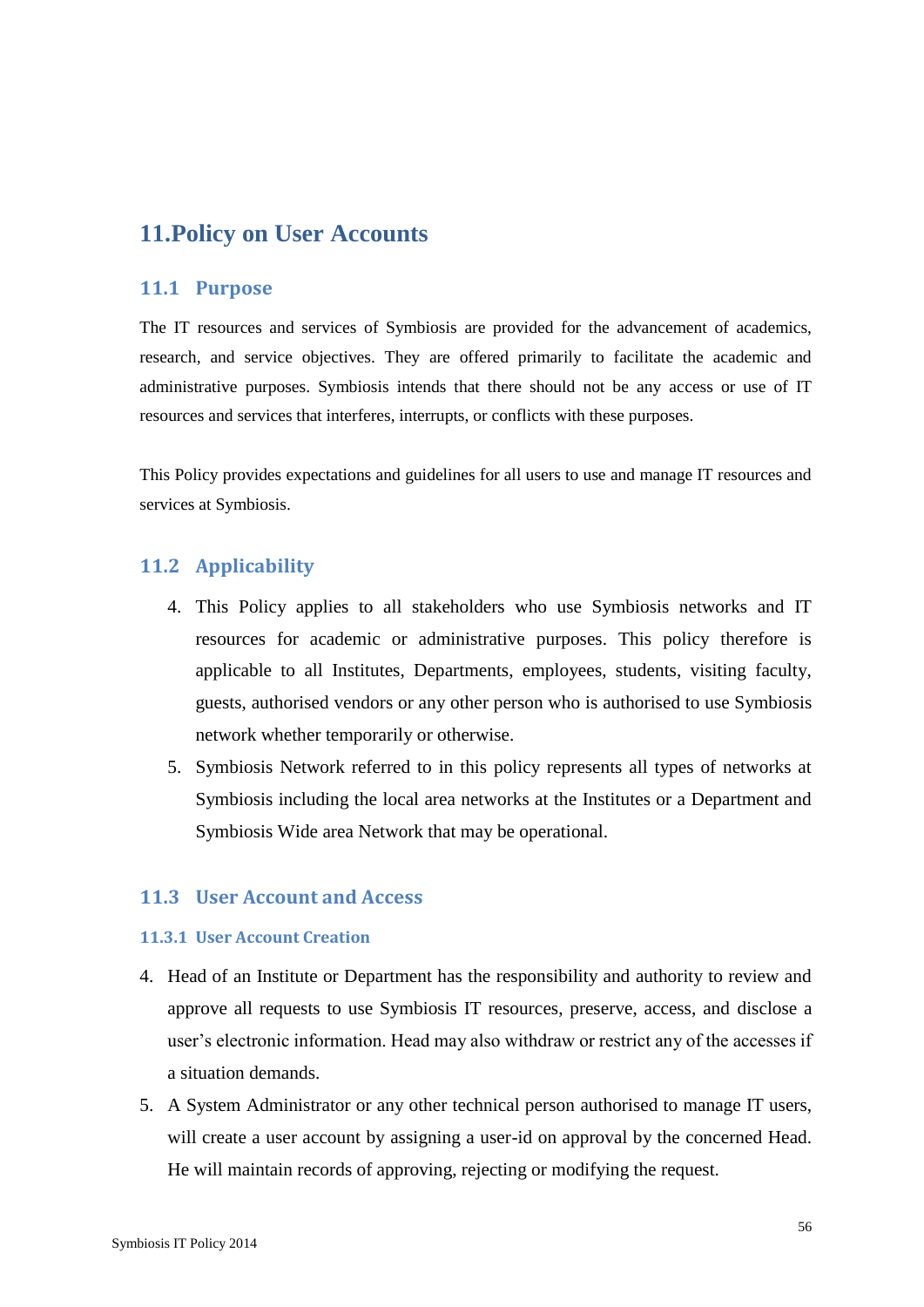- 6. User accounts may be created in the following cases.
	- a. All employees other than those in Grade IV who are required to access to Symbiosis IT facilities and services, at a level appropriate to their function and role, via a unique password protected account.
	- b. All SIU students who are required to access to the Institute IT facilities and services, at a level appropriate to their enrolment, via a unique password protected account.
	- c. Visiting faculty and authorised vendors may be provided with access to University IT facilities and services where the use of those facilities and services is necessary for them to undertake their role within the institute or department. Access for personnel of an authorised vendor must be authorised in accordance with procedures agreed between Symbiosis and that vendor.
	- d. Guests of Symbiosis may access via a unique password protected account who are authorised on a case-by-case basis by the Head where the Guest will be visiting.
	- e. Symbiosis may impose quotas on the use of IT resources and services (including print, file storage, email and internet download) and will revise them as necessary.
- 7. Accesses to IT resources required to carry out only the assigned functions of a user may be given. Typical accesses given to an employee who is authorised and approved by the Head are:
	- a. Institute or Department Network, if applicable
	- b. Symbiosis Email account, if required to communicate officially within or outside Symbiosis
	- c. As per the requirements of an Application the employee is supposed to operate
	- d. Any other access that is relevant to the function of the employee but that does not jeopardize the IT resources.
- 8. User accounts of students, faculty, visiting faculty or any other authorised user, who need to connect their personal device to Symbiosis Network, should be linked to the MAC address of their personal device.
- 9. Temporary user accounts may be created for use by important guests of Symbiosis on the approval of the Head. Such guest accounts should have very limited accesses and should expire within a limited number of hours.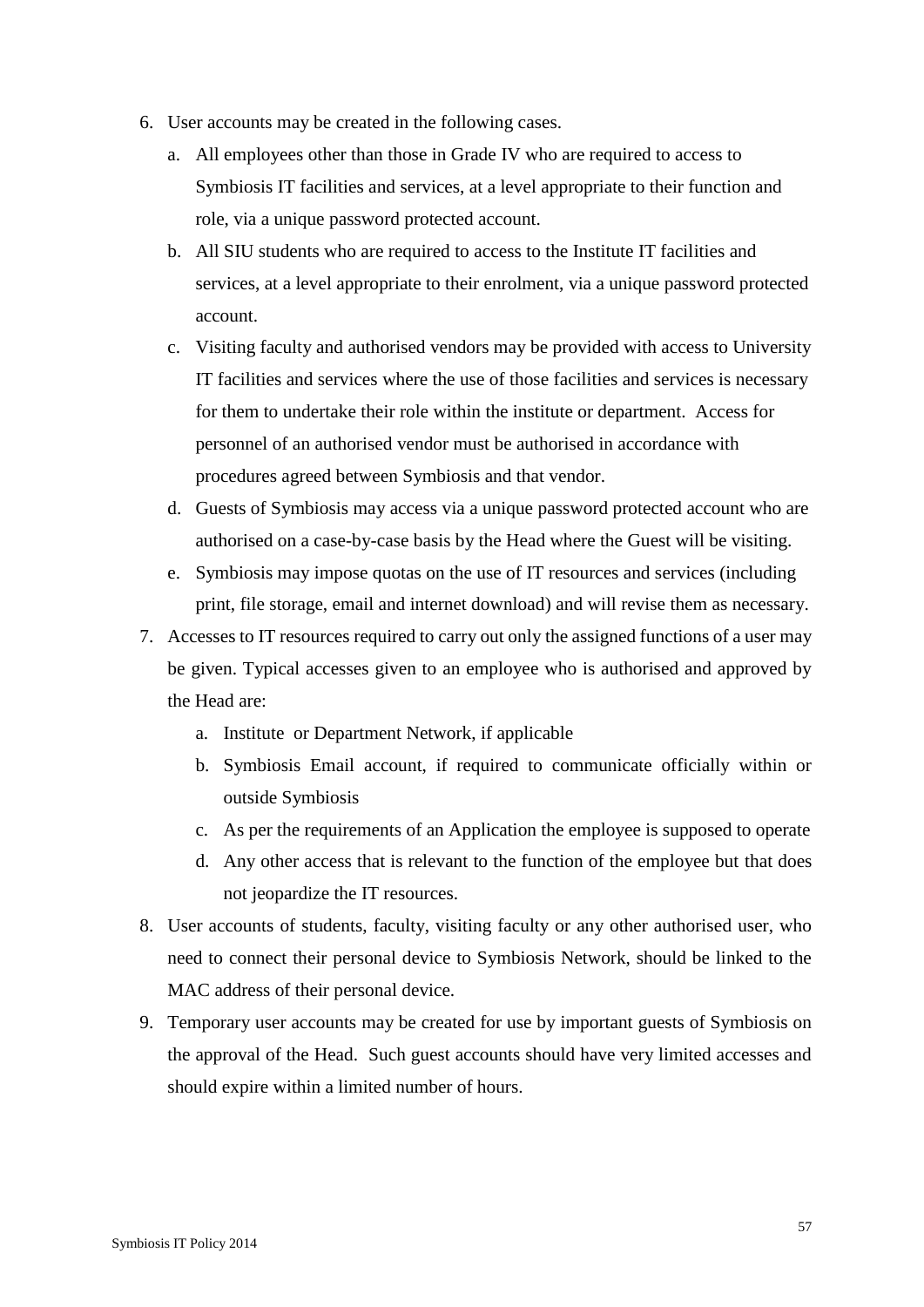#### <span id="page-62-0"></span>**11.3.2 Suspending & Disabling User Accounts**

- a. Users may have their IT access suspended immediately when there is a suspected breach of the IT policy.
- b. User accounts may be disabled or limited access may be given in case of a long absence on personal grounds from Symbiosis.
- c. User accounts of visiting faculty or representatives of an authorised vendor, if any, should be disabled on conclusion of their contract period that may be revived on reassignment of Symbiosis work.

### <span id="page-62-1"></span>**11.3.3 Disabling & Deleting User Accounts**

- a. Users may have their IT access suspended immediately when there is a suspected breach of the IT policy.
- b. When a user (not a student) no longer has a relationship with Symbiosis or is no longer authorised to have access to IT resources, the user's accounts will be disabled for a specified period, and then deleted.
- c. The user accounts of all students should be closed one month after completion of their programs they are enrolled to.
- d. Whenever a user separates from Symbiosis by retiring or resigning or otherwise, the System/network administrator will change his password on the last day of his association with Symbiosis to deny him/her the ongoing access.
- e. HR Department will be intimated when a user account related to an employee is closed or deleted.
- f. A user who has multiple relationships with Symbiosis, for instance both as a student and an employee, and who ceases only one of their relationships will have the access related to the terminating relationship removed.

# <span id="page-62-2"></span>**11.4 Passwords**

- 1. To prevent unauthorized access through any User's password, a password should be chosen using best practices which normally avoid using Birth dates, Names, unaltered words that could be found in a dictionary, including non-English words and words spelled backwards, telephone numbers etc.
- 2. Normally a password should meet the following criteria:
	- a) Is between 8 and 32 characters;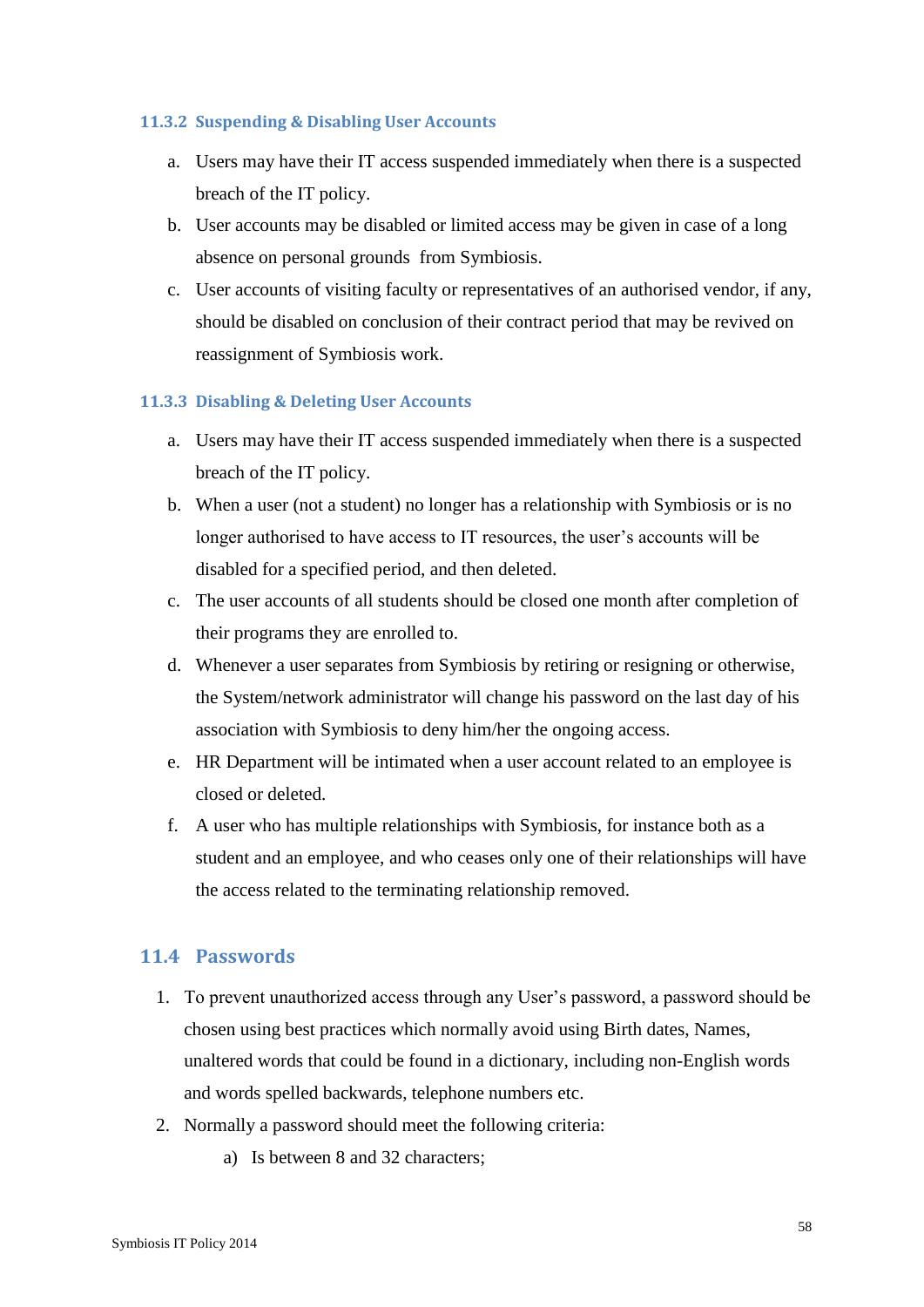- b) Contains 1 numeric, at least 1 uppercase and 1 lowercase character;
- c) Your password must contain any of the following special characters such as [~,!,@,#,\\$,%,^,&,\\*,\(,\),+,=,-,`,{,},\[,\],|,\,:,",';<>,.?,/.](mailto:~!@#$%^&*()_+=-`{}[]|/:)
- 3. A password should be changed regularly at most every 45 days.
- 4. The policy on passwords is applicable to all users.

#### <span id="page-63-0"></span>**11.5 User Responsibilities**

- 1. All Users must fully comply with IT Code of Conduct and the standards and responsibilities of acceptable use as outlined in this policy document.
- 2. In particular, users must adhere to
	- a. The IT Policies related to Computer Lab, Email Policy, Wireless Policy, Security Policy and Internet & Social Media Policy and applicable for using IT resources.
	- b. All local, state, national, and international laws;
	- c. All software license agreements acquired by the Symbiosis and SIU and their institutes and departments;
	- d. All applicable policies and procedures including, but not limited to, sexual harassment, academic dishonesty.
	- e. Any usage restrictions on IT resources that may be applicable from time to time.
- 3. Users must adhere to the following responsibilities:
	- a. Self-policing of passwords and access codes;
	- b. Respecting authorial integrity and the intellectual property rights of others;
	- c. Respecting and protecting the integrity, availability, and security of all IT Resources;
	- d. Ensuring that all data and files that the User accesses or downloads are free from any computer code, file, or program which could damage, disrupt, expose to unauthorized access, or place excessive load on any computer system, network, or other IT Resource;
	- e. Maintaining confidentiality and integrity of any official Symbiosis data accessed and transmitted;
	- f. Not using any IT resource for personal use or gains;